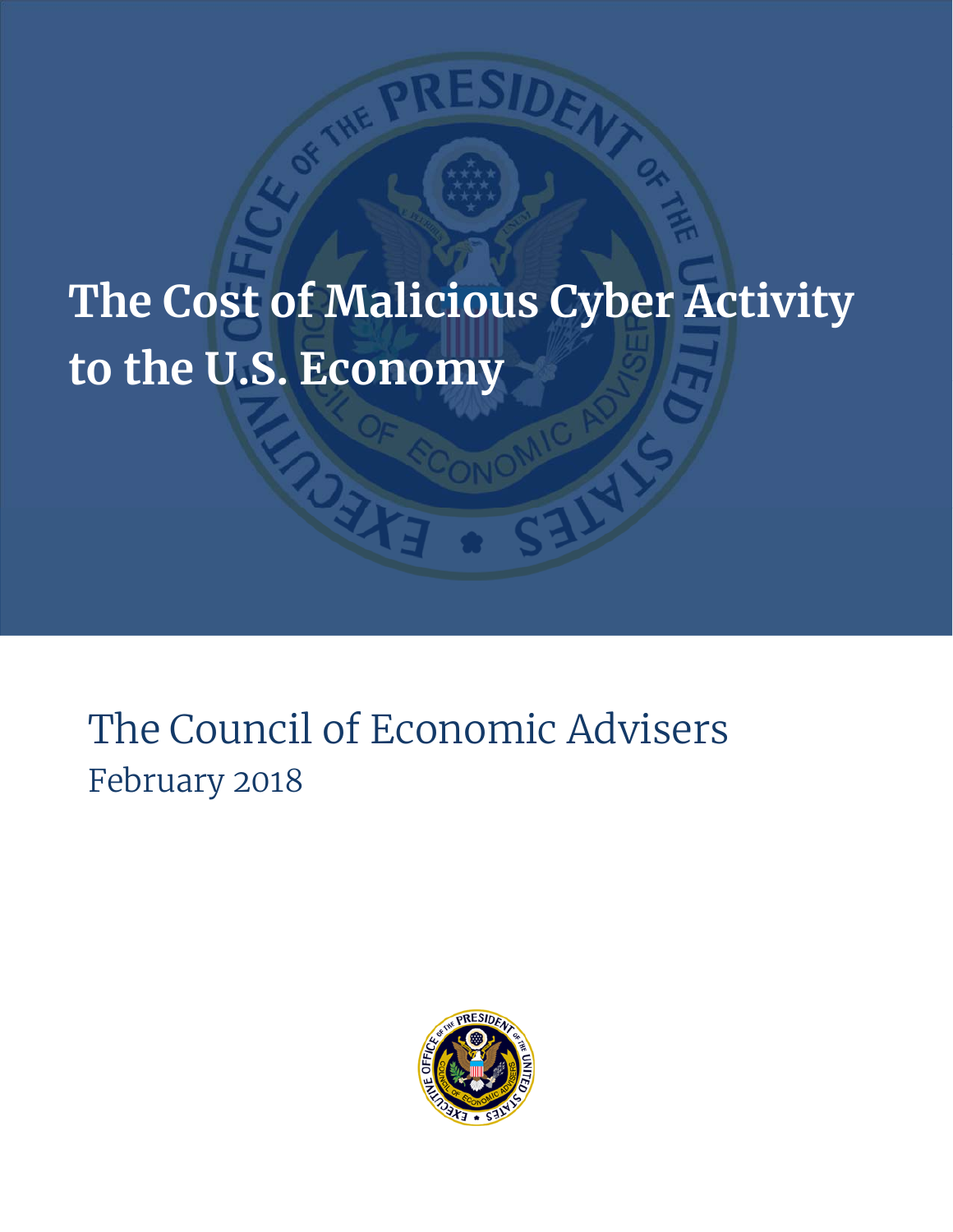# **Executive Summary**

# **February 2018**

This report examines the substantial economic costs that malicious cyber activity imposes on the U.S. economy. Cyber threats are ever-evolving and may come from sophisticated adversaries. Due to common vulnerabilities, instances of security breaches occur across firms and in patterns that are difficult to anticipate. Importantly, cyberattacks and cyber theft impose externalities that may lead to rational underinvestment in cybersecurity by the private sector relative to the socially optimal level of investment. Firms in critical infrastructure sectors may generate especially large negative spillover effects to the wider economy. Insufficient data may impair cybersecurity efforts. Successful protection against cyber threats requires cooperation across firms and between private and public sectors.

#### Overall:

- We estimate that malicious cyber activity cost the U.S. economy between \$57 billion and \$109 billion in 2016.
- Malicious cyber activity directed at private and public entities manifests as denial of service attacks, data and property destruction, business disruption (sometimes for the purpose of collecting ransoms) and theft of proprietary data, intellectual property, and sensitive financial and strategic information.
- Damages from cyberattacks and cyber theft may spill over from the initial target to economically linked firms, thereby magnifying the damage to the economy.
- Firms share common cyber vulnerabilities, causing cyber threats to be correlated across firms. The limited understanding of these common vulnerabilities impedes the development of the cyber insurance market.
- Scarce data and insufficient information sharing impede cybersecurity efforts and slow down the development of the cyber insurance market.
- Cybersecurity is a common good; lax cybersecurity imposes negative externalities on other economic entities and on private citizens. Failure to account for these negative externalities results in underinvestment in cybersecurity by the private sector relative to the socially optimal level of investment.
- Cyberattacks against critical infrastructure sectors could be highly damaging to the U.S. economy.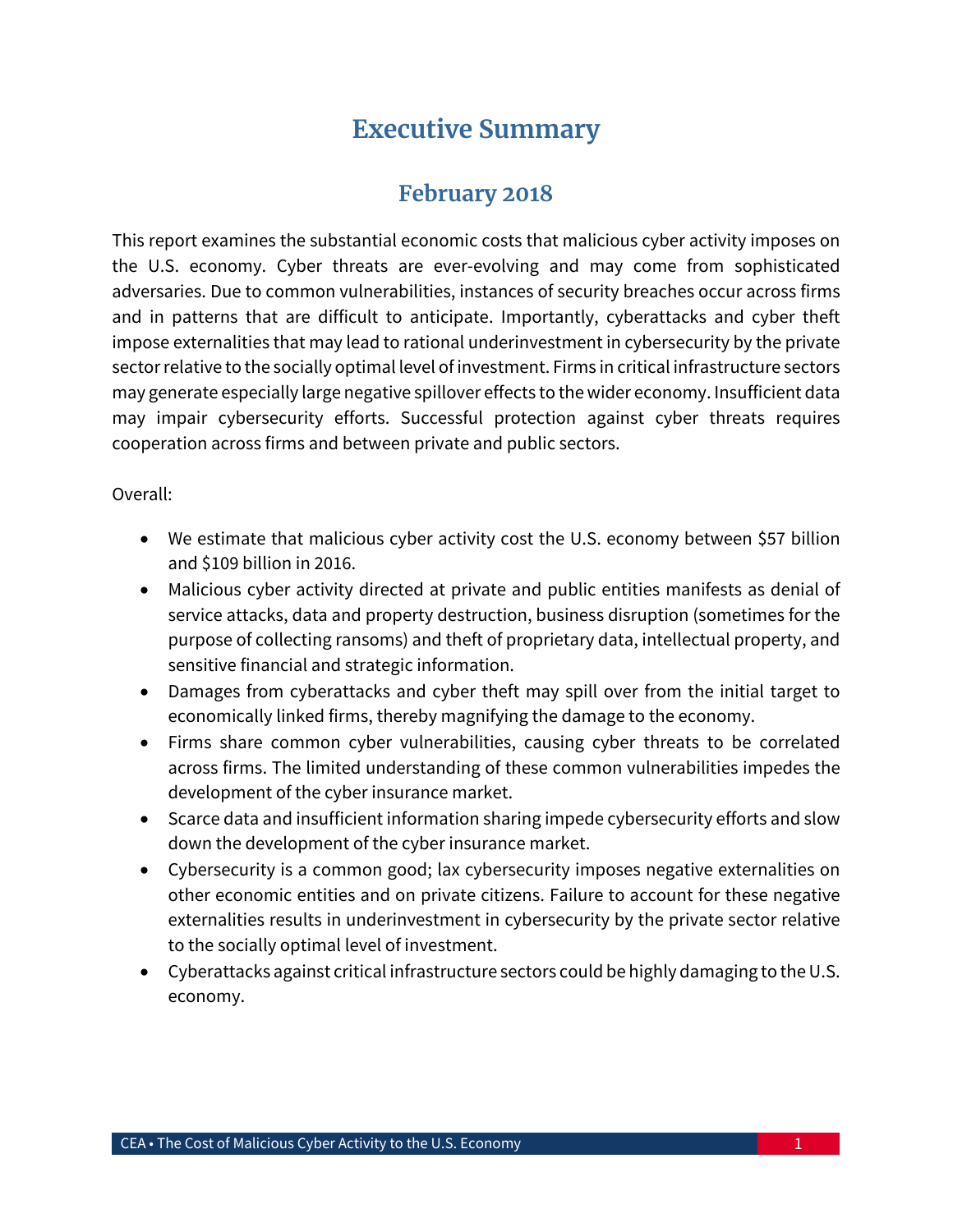# **Introduction**

A malicious cyber activity is defined as an activity, other than one authorized by or in accordance with U.S. law, that seeks to compromise or impair the confidentiality, integrity, or availability of computers, information or communications systems, networks, physical or virtual infrastructure controlled by computers or information systems, or the information resident thereon. [1](#page-2-0) Malicious cyber activities directed at firms can take multiple forms, and they compromise at least one component of what is known as the "CIA triad": confidentiality, integrity, and availability. For example, a distributed denial-of-service (DDoS) attack—which is defined as making an online service unavailable by overwhelming it with traffic from multiple sources—falls under the "availability" category of the triad because it interferes with a firm's Web-based services. A theft of funds from a bank customer's account through cyber means violates the integrity of the bank's transactions data. A cyber-enabled theft of the personally identifiable information (PII) of a firm's customers or employees compromises data confidentiality.

We next give the definitions of the terms we use in this paper. According to the definition proposed by the National Institute of Standards and Technology (NIST), a cybersecurity incident is defined as a violation of "an explicit or implied security policy" (Cichonski et al. 2012). In turn, for NIST, cybersecurity incidents include but are not limited to (1) attempts, either failed or successful, to gain unauthorized access to a system or its data; (2) DDoS attacks; and (3) unauthorized changes to system hardware, firmware, or software. We further distinguish between two types of "successful" cybersecurity incidents: a cyberattack and a data breach. As defined by the Director of National Intelligence, a cyberattack intends to "create physical effects or to manipulate, disrupt, or delete data." According to this definition, a cyberattack interferes with the normal functioning of a business. DDoS attacks, cyberenabled data and equipment destruction, and data-encryption attacks fall into the category of cyberattacks. In contrast, a data breach may not necessarily interfere with normal business operations but it involves unauthorized "movement or disclosure of sensitive information to a party, usually outside the organization, that is not authorized to have or see the information," according to the Department of Homeland Security (DHS 2017d). (Analogously to property rights terminology, a cyberattack destroys property or makes it unavailable for use, and a data breach amounts to property theft.) In this paper, we also refer to cyberattacks and data breaches as "malicious cyber activity," "adverse cyber events," simply as "cyber events," and we sometimes refer to data breaches as "cyber theft." When malicious cyber activity is attributed to criminal groups or when it is directed at private individuals, we also sometimes refer to it as "cybercrime."

<span id="page-2-0"></span> $1$  This report does not consider the entire range of malicious cyber activity that may be of interest to law enforcement but whose dollar impact is difficult to quantify, such as crimes committed by online predators. See <https://www.fbi.gov/investigate/cyber> for descriptions of various types of cybercrime.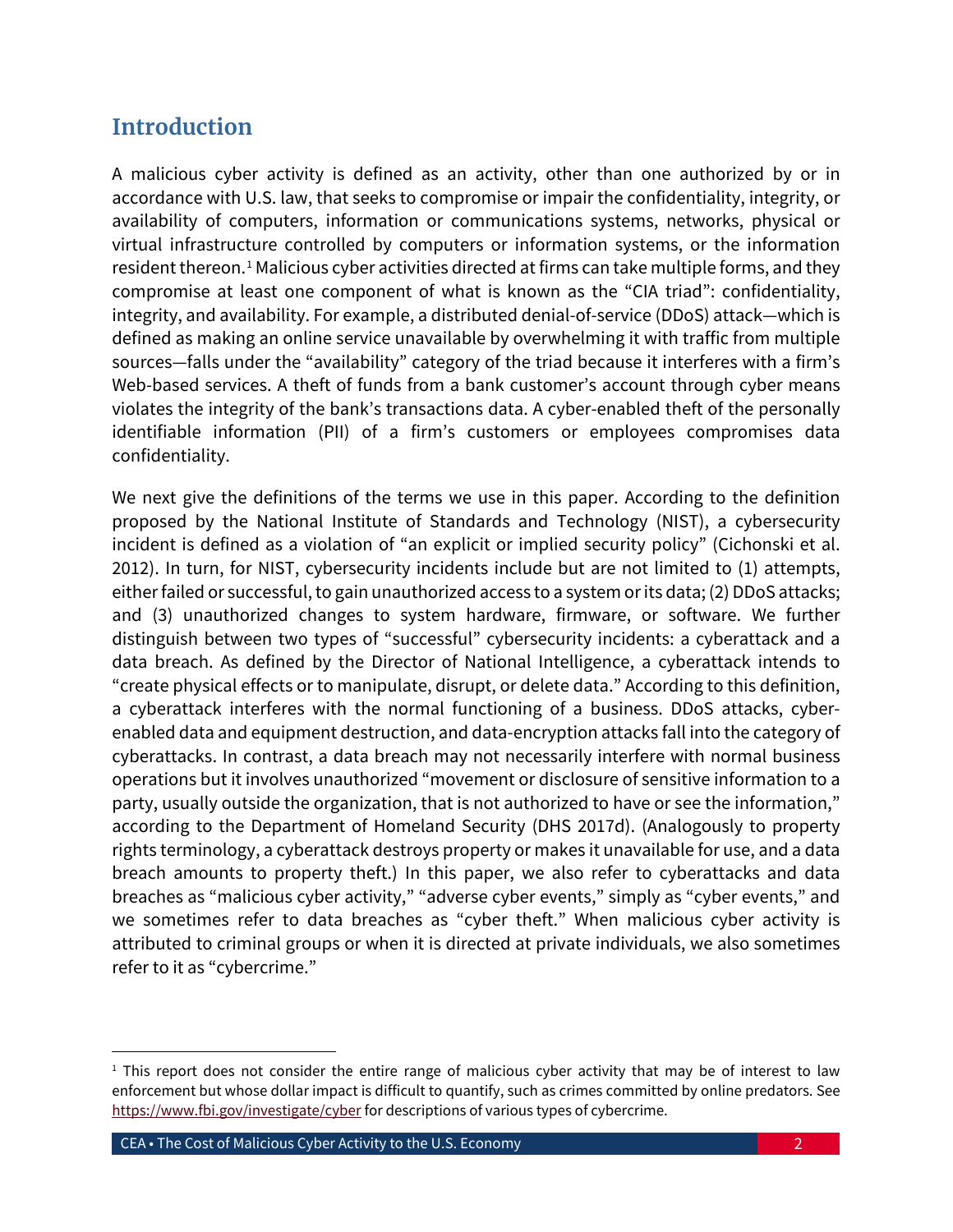According to government and industry sources, malicious cyber activity is a growing concern for both the public and private sectors. Between 2013 and 2015, according to the Office of the Director of National Intelligence (DNI), cyber threats were the most important strategic threat facing the United States (DOD 2015a)—they "impose costs on the United States and global economies" and present "risks" for "nearly all information, communication networks, and systems" (DNI 2017). Cyber threat actors fall into six broad groups, each driven by distinct objectives and motivations:

**Nation-states**: The main actors are Russia, China, Iran, and North Korea, according to DNI (2017). These groups are well funded and often engage in sophisticated, targeted attacks. Nation-states are typically motivated by political, economic, technical, or military agendas, and they have a range of goals that vary at different times. Nation-states frequently engage in industrial espionage. If they have funding needs, they may conduct ransom attacks and electronic thefts of funds. Nation-states frequently target PII in order to spy on certain individuals. Furthermore, per our interviews of cybersecurity experts, nation-states may engage in business destruction involving one or more firms, potentially as a retaliation against sanctions or other actions taken by the international community.

**Corporate competitors**: These are firms that seek illicit access to proprietary IP, including financial, strategic, and workforce-related information on their competitors; many such corporate actors are backed by nation-states.

**Hacktivists**: These are generally private individuals or groups around the globe who have a political agenda and seek to carry out high-profile attacks. These attacks help hacktivists distribute propaganda or to cause damage to opposition organizations for ideological reasons.

**Organized criminal groups**: These are criminal collectives that engage in targeted attacks motivated by profit seeking.<sup>[2](#page-3-0)</sup> They collect profits by selling stolen PII on the dark web and by collecting ransom payments from both public and private entities by means of disruptive attacks.

**Opportunists:** These are usually amateur hackers driven by a desire for notoriety. Opportunists typically attack organizations using widely available codes and techniques, and thus usually represent the least advanced form of adversaries.

**Company insiders**: These are typically disgruntled employees or ex-employees looking for revenge or financial gain. Insiders can be especially dangerous when working in tandem with external actors, allowing these external actors to easily bypass even the most robust defenses.

<span id="page-3-0"></span><sup>&</sup>lt;sup>2</sup> At times, cybercriminals operate alone.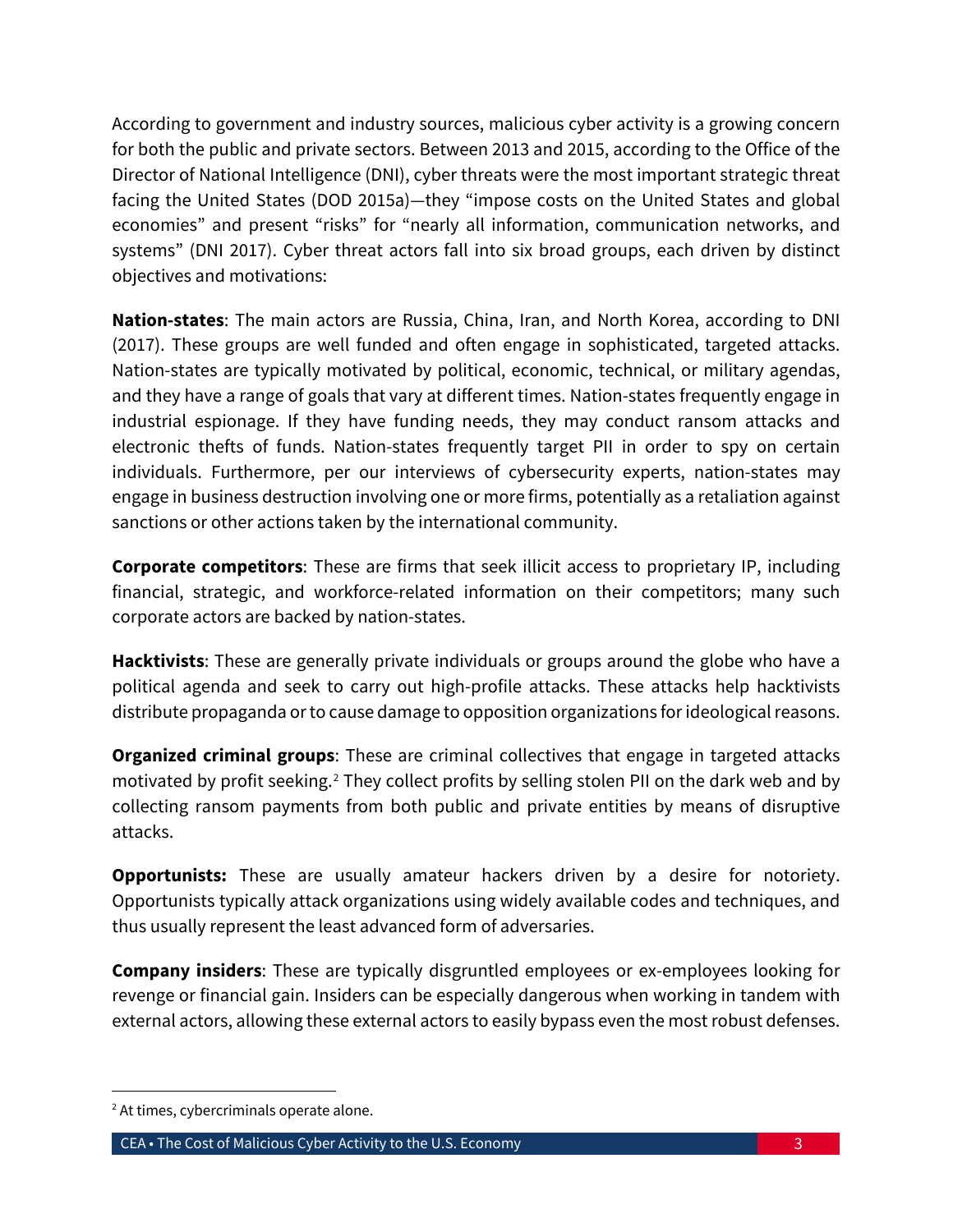Attribution of cyber incidents is difficult, but expert analysis of the malicious code and the attack techniques combined with law enforcement and intelligence collection can identify responsible actors. Verizon's Data Breach Investigations Report notes that 75 percent of recent cyber incidents and breaches were caused by outsiders, while 25 percent were performed by internal actors (Verizon 2017). Overall, 18 percent of threat actors were state-affiliated groups, and 51 percent involved organized criminal groups. DNI (2017) notes that Russia, China, Iran, and North Korea, along with terrorists and criminals, are frequent cyber threat actors.

Several government and industry sources highlight China's substantial role in cyber-enabled IP theft, asserting that China's "voracious appetite for information" drives significant hacking activity either from Chinese territory or on behalf of the Chinese government (Geers 2014). For example, Verizon (2013) found that China accounted for 96 percent of economic espionage cases in its annual dataset of data breaches. In May 2013, the Pentagon released its annual report to Congress accusing the Chinese government and military of cyberattacks against U.S. public and private sector networks. In May 2014, the U.S. Department of Justice announced indictments against members of the Chinese military for the cyber breaches involving trade secrets and confidential business information. These breaches impacted several U.S. commercial entities: Westinghouse Electric Company, SolarWorld, United States Steel Corporation, Allegheny Technologies Inc., Alcoa, and the United Steel, Paper and Forestry, Rubber, Manufacturing, Energy, Allied Industrial and Service Workers International Union (DOJ 2014).<sup>[3](#page-4-0)</sup> This was the first time in U.S. history that the U.S. government had charged foreign officials with cyber espionage crimes. FireEye (2016) reports that, although the number of network compromises attributable to China declined since mid-2014, potentially as the result of the U.S. government's efforts to address the problem, China's cyber threat became "more focused, calculated and still successful at compromising corporate networks." Looking forward, DNI (2017) predicts that "Beijing will continue actively targeting the US Government, its allies and US companies for cyber espionage."

A PricewaterhouseCoopers (PwC 2014) report—based on a survey of more than 9,700 C-level executives, vice presidents, other administrators, and directors of IT and security practices, with 35 percent of the surveyed firms based in North America—states that malicious cyber activities by nation-states are the fastest-growing category of malicious cybersecurity incidents. Actors who are conducting malicious cyber activity on behalf of nation-states are among the most technically skilled, and security breaches attributable to nation-states often go unnoticed by firms. Although nation-states have historically sought to steal IP, sensitive financial plans, and strategic information, nation-states are often motivated by retaliation goals, and thus may engage in data and equipment destruction and business disruption (FBI 2014). The most recent publicly confirmed attack by a nation-state was a destructive WannaCry malware attack initiated by North Korea that is estimated to have cost the world economy

<span id="page-4-0"></span> <sup>3</sup> *U.S. v. Wang Dong et al*, at 4-8.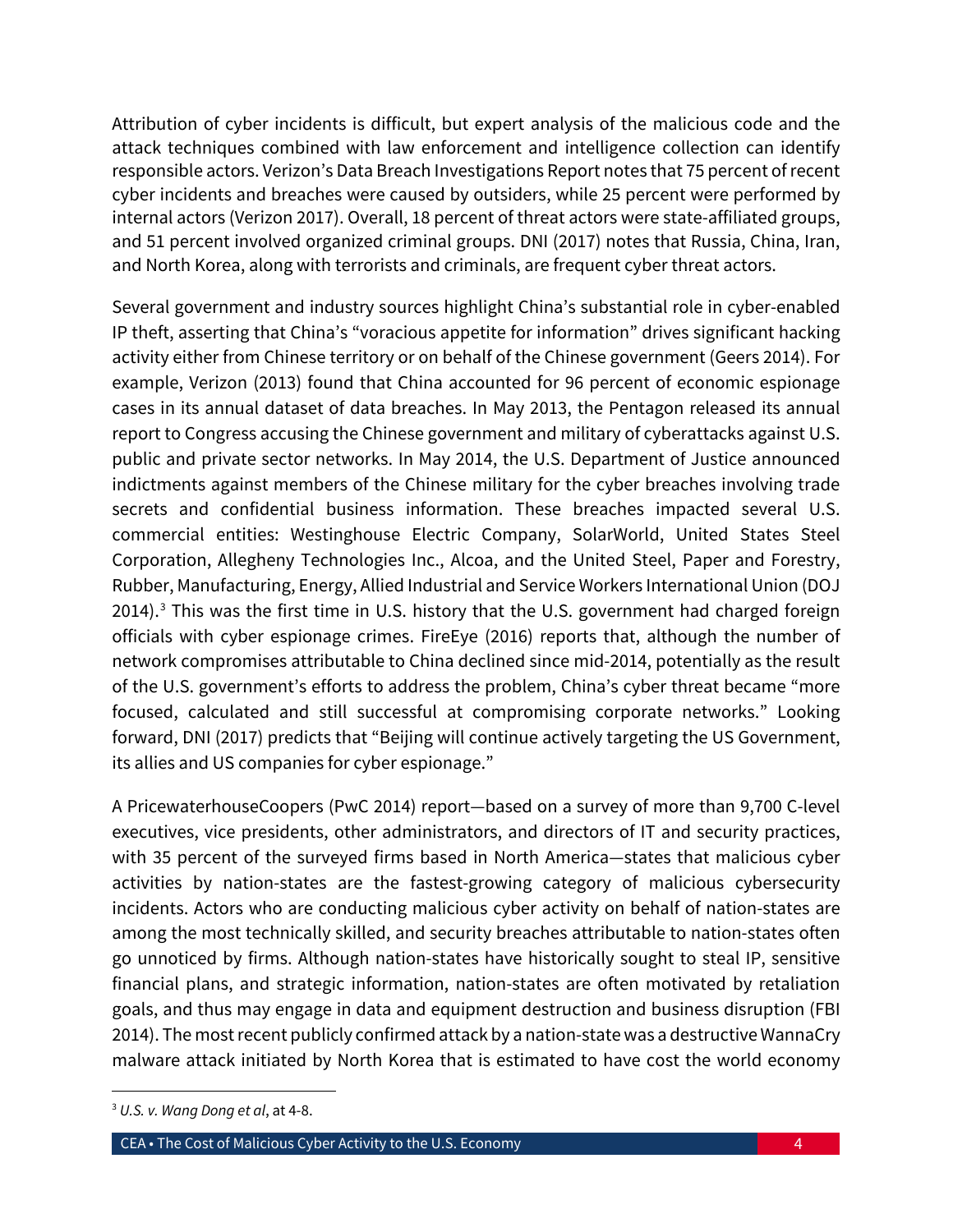billions of dollars (Bossert 2017). Cybersecurity experts like to say that in an act of war or retaliation, the first moves will be made in cyberspace. A cyber adversary can utilize numerous attack vectors simultaneously. The backdoors that were previously established may be used to concurrently attack the compromised firms for the purpose of simultaneous business destruction.

Ultimately, any organization is fair game for cyber threat actors, though at different times a different set of firms may face higher risks. For example, corporate competitors typically target firms in their industry. So-called hacktivists, motivated by ideological considerations, may pile on to attack a different set of organizations at different times, typically because these organizations have somehow offended the hacktivists. We have conducted interviews with a number of cybersecurity experts and, anecdotally news organizations are among hacktivists' frequent victims. When a nation-state faces sanctions targeting a certain industry, the nationstate may use cyber-enabled means to target firms in that same industry in the country or countries that imposed the sanctions. That said, every firm is a potential target, independent of its age, size, sector, location, or employee composition.

At this time, there is no common lexicon for categorizing malicious cyber activities. Some cybersecurity experts believe that it is helpful to focus on the motive and the associated threat actors. For example, Verizon's 2017 "Data Breach Investigations Report" uses three broad classifications that encompass both motive and threat actor categories: (1) FIG (fun, ideology, grudge, or activist group threat actors); (2) ESP (espionage motive, or state-affiliated or nationstate actors); and (3) FIN (financial motivation, or organized criminal group, actors). A former special adviser on cybersecurity to the White House, Richard Clarke, used a slightly different set of classifications: (1) hacktivists; (2) cybercriminals; (3) cyber espionage; and (4) large-scale cyberattacks (Verizon 2017; Hughes et al. 2017). As the field of cybersecurity evolves, the Council of Economic Advisers believes that it will be helpful to develop a common lexicon with which to delineate categories of malicious cyber activities.

In what follows, we estimate the average cost of an adverse cyber event to a firm and discuss the externalities imposed on the economy by weak cybersecurity and the resulting underinvestment in cybersecurity relative to the socially optimal level. Next, we discuss common vulnerabilities to cyber threats and describe the challenges posed by the lack of centralized data on past cyberattacks and data breaches. We then discuss the costs imposed by cyber threats to the U.S. economy, as well as the tail-risk scenarios for a large-scale conflict in cyber space.

# **1. The cost of an adverse cyber event for a firm**

A survey of firms located in the United States and in other countries, representing different industries and firm sizes conducted by Ponemon (2017a) revealed that a typical firm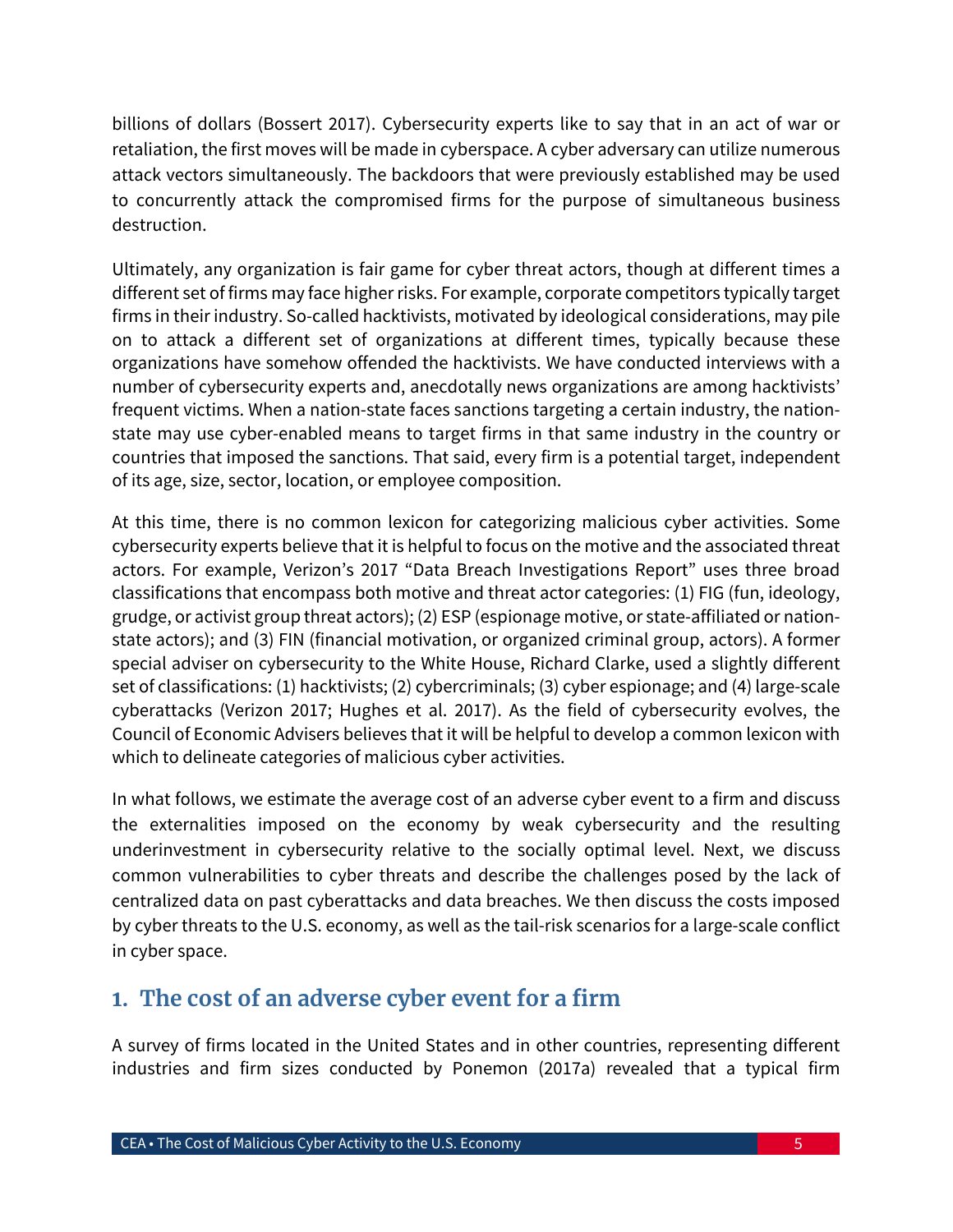experiences 130 security breaches each year.<sup>[4](#page-6-0)</sup> If not addressed, a security breach may evolve into materially damaging cyber event. Because many firms employ security procedures that help detect and neutralize cyber threats (e.g., by utilizing tools for detecting and containing security breaches as well as procedures for quick recovery), security breaches do not necessarily result in a material impact such as a business disruption, data theft, or data or property destruction. When a firm does fall victim to an adverse cyber event, it may face a range of loss categories, some of which are easy to observe and quantify, and some of which are not.

Figure 1 presents a graphical illustration of costs associated with an adverse cyber event, drawing from various sources including the FBI (2017), Verizon (2017), and the Open Web Application Security Project (2014). These costs vary across firms and categories of adverse cyber events. Depending on the nature of their operations, firms are generally exposed to different cyber threats. Consumer-facing firms with a prominent web presence, such as online retailers, are more likely to be targeted for a DDoS attack, while firms engaging in research and development, such as high-technology companies, are more likely to be targeted for IP theft.



# **Figure 1. Cost Components of an Adverse Cyber Event**

CEA • The Cost of Malicious Cyber Activity to the U.S. Economy 6 Activity of the U.S. Activity of the U.S. Economy

<span id="page-6-0"></span> <sup>4</sup> In the absence of a centralized data set on cyberattacks and data breaches, many statistics reported in this paper come from surveys. The usual limitations of survey data apply, such as that the set of reporting firms may not be representative, or the reported results may not be accurate. Due to the reluctance of firms to report negative information, discussed later in the paper, the statistics may be biased down due to underreporting.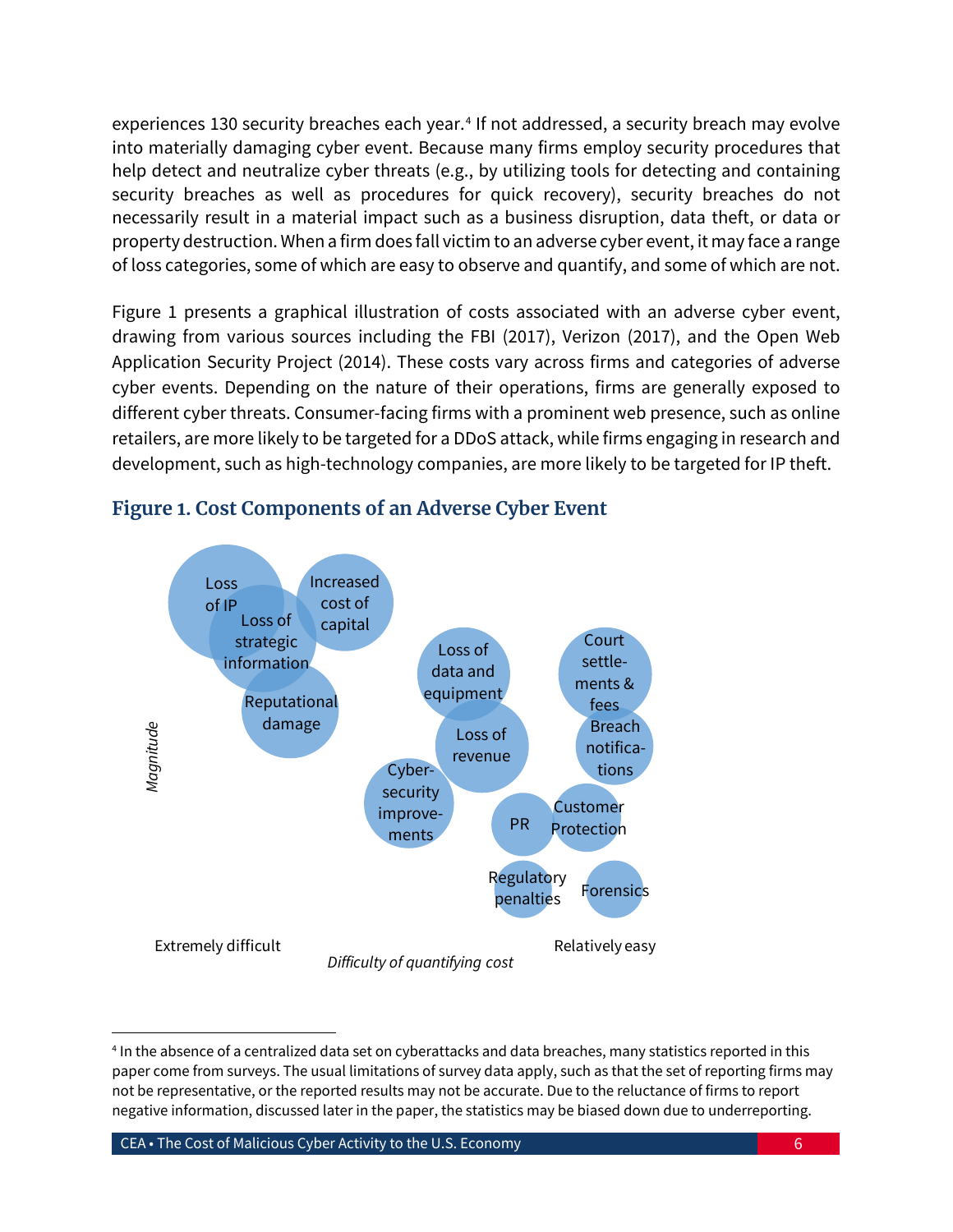#### Source: McKinsey, CEA calculations.

To provide context for this figure, consider potential costs of a DDoS attack. A DDoS attack interferes with a firm's online operations, causing a loss of sales during the period of disruption. Some of the firm's customers may permanently switch to a competing firm due to their inability to access online services, imposing additional costs in the form of the firm's lost future revenue. Furthermore, a high-visibility attack may tarnish the firm's brand name, reducing its future revenues and business opportunities.

The costs incurred by a firm in the wake of IP theft are somewhat different. As the result of IP theft, the firm no longer has a monopoly on its proprietary findings because the stolen IP may now potentially be held and utilized by a competing firm. If the firm discovers that its IP has been stolen (and there is no guarantee of such discovery), attempting to identify the perpetrator or obtain relief via legal process could result in sizeable costs without being successful, especially if the IP was stolen by a foreign actor. Hence, expected future revenues of the firm could decline. The cost of capital is likely to increase because investors will conclude that the firm's IP is both sought-after and not sufficiently protected.

In addition, an adverse cyber event typically triggers a range of immediate and relatively easily observable costs, such as expenditures on forensics, cybersecurity improvements, data restoration, legal fees, and the like. Using survey data from 254 companies, Ponemon (2017a) computes an estimate of how much each cost component contributes to the immediately observable loss and comes up with the following ranks and percent contributions to the total (in parentheses): (1) information loss (43 percent); (2) business disruption (33 percent); (3) revenue losses (21 percent); and (4) equipment damages (3 percent). We must stress that limiting consideration to only immediately observable losses when evaluating the impact of adverse cyber events may drastically underestimate their total cost. This point is illustrated by case studies provided in this document.

# *A. Estimating the cost of adverse cyber events for U.S. firms*

The least subjective method for estimating the impact of a cybersecurity events on a publicly traded firm is to quantify its stock price reaction to the news of such events. For a publicly traded firm, its market value reflects the sum of (1) the value of its current assets and (2) the present discounted value of all future free cash flows that the firm is expected to earn over its life span. In efficient capital markets, the market value will adjust quickly to reflect a new valuation following any news that affects the firm value. We use an event study methodology to calculate how market prices react to news of cyberattack or a data breach to quantify the impact on the firm's value. All the expected costs shown in figure 1 are automatically accounted for in this calculation, reflecting the market's view of how the sum of these costs lowers the firm's value.

In this analysis, we rely on the newsfeed from Thomson Reuters for public news of cyberattacks and data breaches at specific firms. The main readerships of the Thomson Reuters newsfeed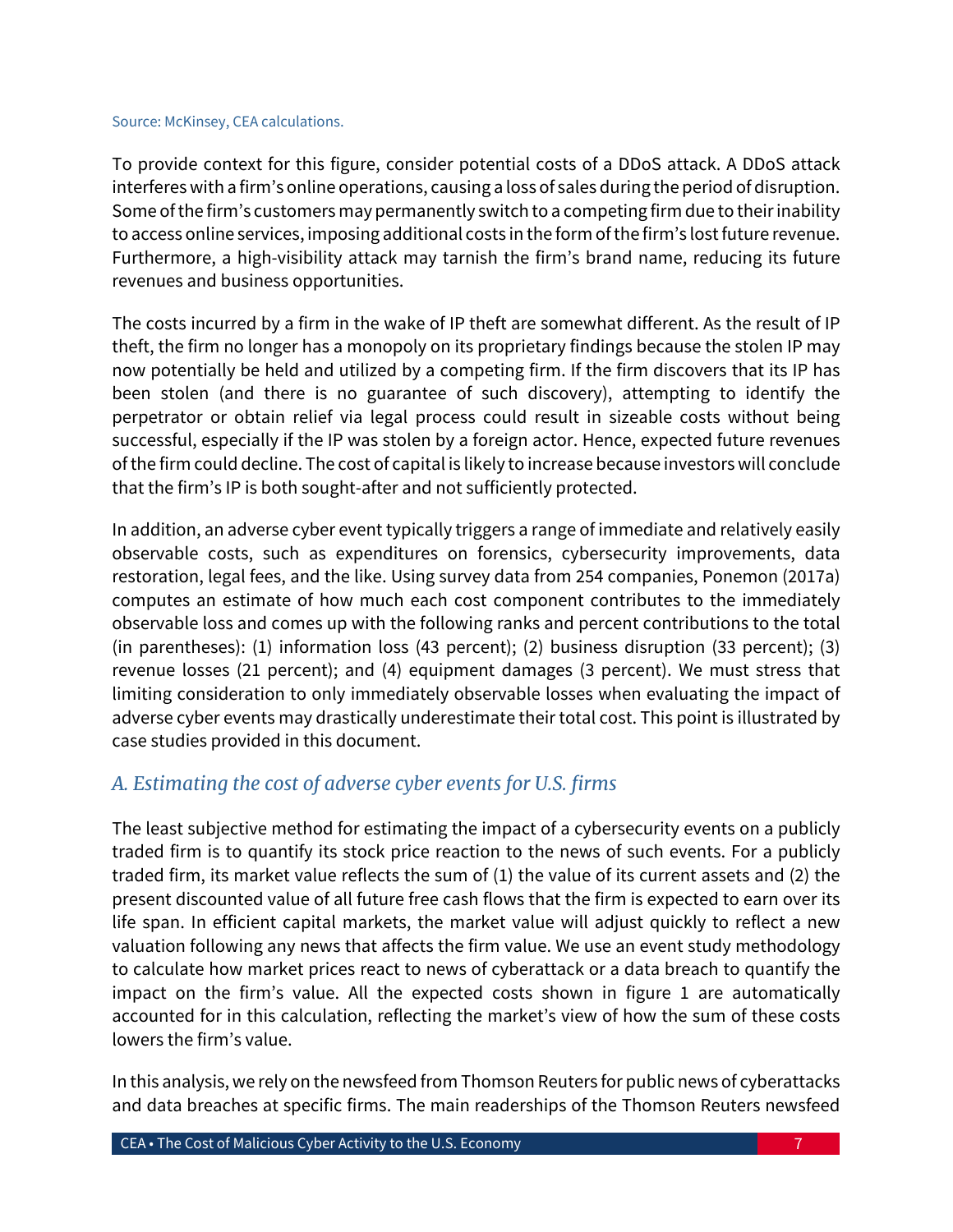are institutional traders and investors, which rely on it for breaking news on firms and markets. From this newsfeed, we separate out news of cyberattacks and data breaches suffered by individual firms. We identify news of such events by searching news headlines for key words such as "cyberattacks," "hacking," "data breach," and the like, including spelling and syntactic variations of these keywords. To isolate the impact of the events on stock prices, we remove announcements of cyberattacks and data breaches that fall within seven days of a quarterly earnings announcement. Moreover, we exclude news stories concerning cybersecurity firms, isolating only those firms that have been victims of malicious cyber activity. Because malicious cyber activity is a relatively new phenomenon, we start our analysis in January 2000 and run it through the last month of the available data, January 2017.

To estimate the impact of an adverse cyber event on a firm's value, we estimate the reaction of its stock price over the event window that begins on the day that the adverse cyber event was publicly disclosed in the news and ends seven days after. We employ the methodology used in prior event studies (e.g., Neuhierl, Scherbina, and Schlusche 2012). We consider two widely used models, the market model and the Capital Asset Pricing Model, to estimate baseline returns. Both models produce similar results, and we report only results based on the market model. In the market model, the market return is subtracted from the stock return in order to calculate the abnormal stock return on each event day. These values are then summed over the event window to calculate a cumulative abnormal return (CAR). Moreover, because Thomson Reuters frequently issues closely spaced updates on prior adverse cyber events, we require that each subsequent news articles be at least seven days removed from the previous news—which effectively removes updates on a previously reported news item.

Our final data set contains news of 290 adverse cyber events experienced by 186 unique firms. Because institutional customers of newsfeeds typically trade large and liquid stocks, newsfeeds disproportionately cover large firms. As a result, the firms in our data set have relatively high market capitalizations. The market capitalization of a median firm in our data set is \$12 billion, which is as large as that of a firm belonging to the ninth-largest size decile of all firms trading on the New York Stock Exchange (NYSE) (and firms trading on the NYSE tend to be larger than firms trading on other exchanges). The market capitalization of an average firm in our sample is even higher than that of a median firm—equal to \$65 billion.

We find that the stock price reaction to the news of an adverse cyber event is significantly negative. Firms on average lost about 0.8 percent of their market value in the seven days following news of an adverse cyber event, with the corresponding *t* statistic of –2.35. This *t* statistic is statistically significant and makes a researcher highly confident that the underlying stock price reaction to the news of an event is negative. (Also, this *t* statistic implies that there is less than a 2 percent chance that a researcher would have obtained this particular negative estimate if stock price reactions to the cybersecurity event were distributed around the mean of zero.) We estimate that, on average, the firms in our sample lost \$498 million per adverse cyber event. The distribution of losses is highly right-skewed. When we trim the sample of estimated losses at 1 percent on each side of the distribution, the average loss declines to \$338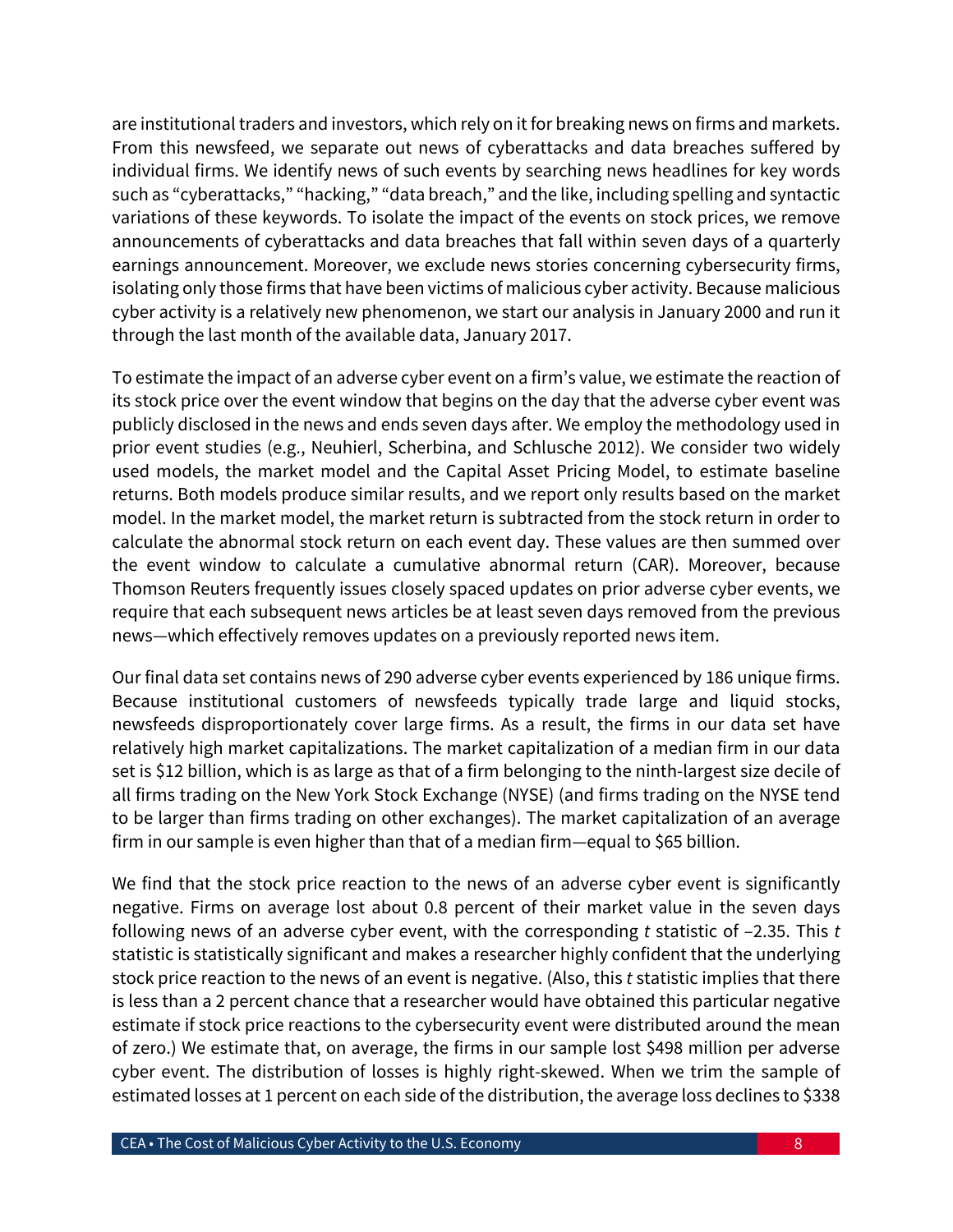million per event. The median loss per event of \$15 million is substantially smaller. By comparison, PwC (2014) reports that in 2014, the average cost attributed to cybersecurity incidents was \$2.7 million. Another industry source, Ponemon (2017a), uses a survey sample of 254 relatively large companies (hence, the size of the firms is closer to that in our sample) and estimates that adverse cyber events cost these firms \$21 million per event, on average.

The number of cyberattacks and data breaches reported by Thomson Reuters has been increasing over the years, likely for these reasons: (1) More firms experienced adverse cybersecurity events in later years, (2) investors started to pay more attention to and demand reports on such events, and (3) more advanced technology has improved breach detection. Of the 290 events in our sample, only 131 were reported in the 13 years before 2014, and 159 were reported after 2014.

Previous studies and reports speculated that the market was not entirely rational, or perhaps was too slow when evaluating the costs of adverse cyber events because of the lack of data on past events (e.g., Kvochko and Pant 2015). Table 1 presents CARs to the news of adverse cyber events, by sample period.

# **Table 1. Cumulative Abnormal Returns after News of an Adverse Cyber Event, by Sample Period**

| Sample Period | Number of obs. | CAR       | t-statistic |  |  |
|---------------|----------------|-----------|-------------|--|--|
| 2000-2013     | 131            | $-0.53\%$ | $-0.80$     |  |  |
| 2014-Jan 2017 | 159            | $-1.01\%$ | $-3.42$     |  |  |

The table shows that though in the earlier subperiod, the average stock price reaction is negative, the corresponding *t* statistic indicates that it is statistically indistinguishable from zero. In the second subperiod, the stock price reaction is significantly negative; there is less than a 1 percent chance that researchers would have obtained the negative CAR estimate purely because of noise in the data if stock prices did not reliably drop in response to news of a cyberattack or a data breach. These results suggest that the market has gained a better understanding of the costs of adverse cyber events and thus has started reacting to news of such events more quickly.

Our study improves on earlier studies with respect to the costs of adverse cyber events because it uses a longer and more complete dataset of such events and estimates the costs from stock price reactions. We obtain markedly more negative estimates of the impact of adverse cyber events on firm values than prior studies (e.g., Hilary, Segal, and Zhang 2016; Kvochko and Pant 2015; Romanosky 2016) for four reasons. First, our sample includes a wider variety of adverse cyber events, whereas earlier studies (e.g., Hilary, Segal, and Zhang 2016) mainly used reported data breaches that involved PII. Second, our estimations analyze market reactions to the news of adverse cyber events, whereas some of the earlier studies consider only a subset of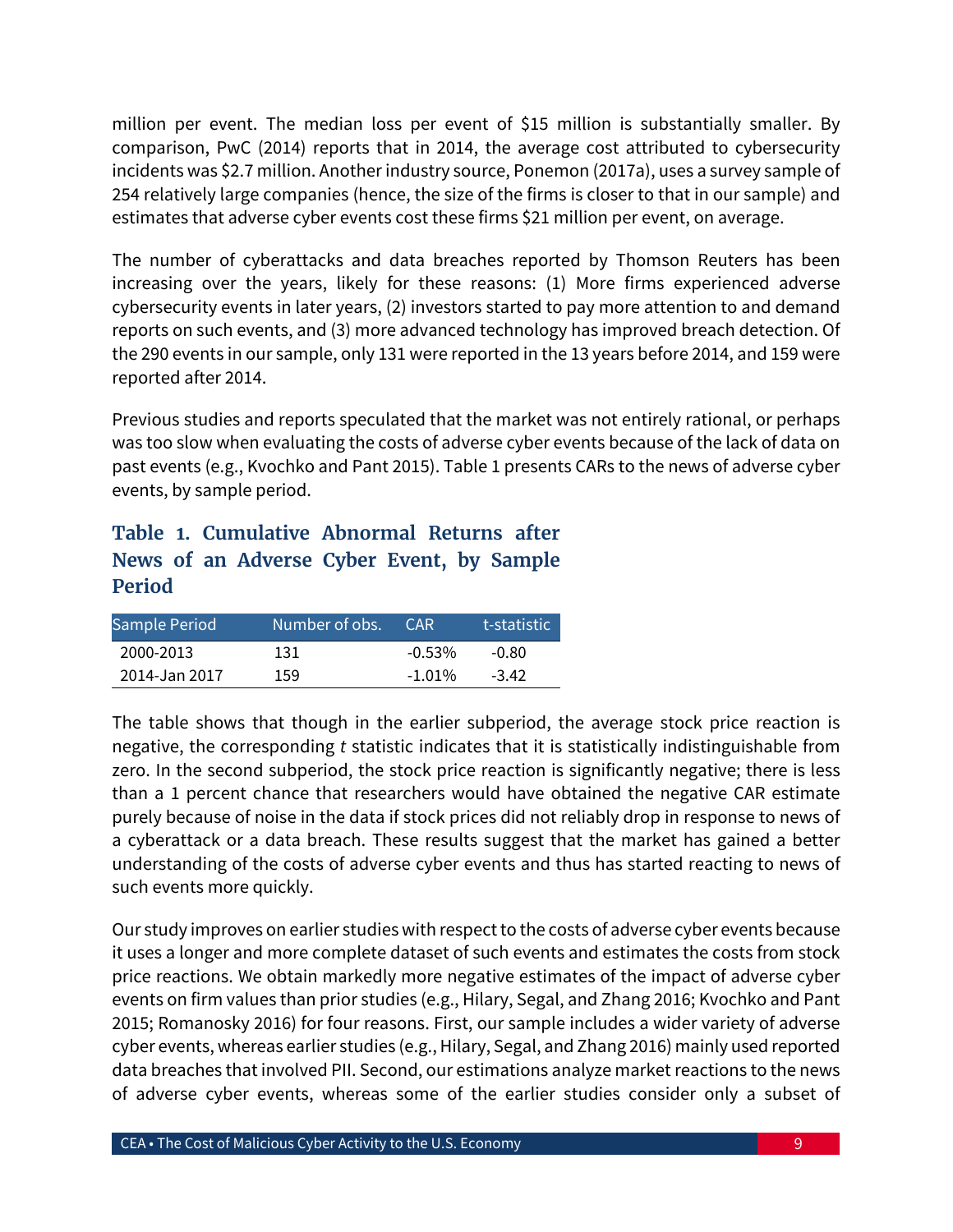measurable and observable costs that would be covered by cyber insurance. Third, our sample extends to a more recent period, during which stock price reactions to cyber news became more immediate. Fourth, our sample of cyber events is newsworthy enough to warrant a report in the Thomson Reuters news feed, and, therefore, may be worse in terms of the damage caused than cyberattacks and data breaches that are not covered in the business press.

We next analyze whether firms of different sizes react differently to the news of the event. If a cyberattack or a data breach causes the same dollar damage for two firms of different sizes, the event would have a smaller impact on a larger firm than on a smaller firm. For example as illustrated by the case of SolarWorld, which is discussed later in the paper—smaller firms, and especially those with few product lines, can easily go out of business if they are attacked or breached. (Note that going out of business translates into a –100 percent return on equity.) We form firm size bins based on the NYSE size deciles, but because our sample contains very few small firms, we further aggregate several size deciles into a single bin for smaller firms. The results, illustrated in figure 2, show a U-shaped relation between firm size and the stock price reaction to the news.



**Figure 2. Cumulative Abnormal Return by Size of Firm** 

Note: Number of observations is in parentheses. Source: Thomson Reuters; CEA Calculations. ľ ַ

(CAR, percent)

Specifically, figure 2 shows that firms in the 8th NYSE size decile experience the lowest CARs in response to the news of adverse cyber events, equal to –1.72 percent. Firms in the 9th and 10th NYSE size deciles have CARs equal to –1.12 and –0.89 percent, respectively. We believe that the CARs associated with adverse cyber events experienced by smaller firms, those in deciles 1 through 7, may be less negative, for three reasons. First, the reported events may have been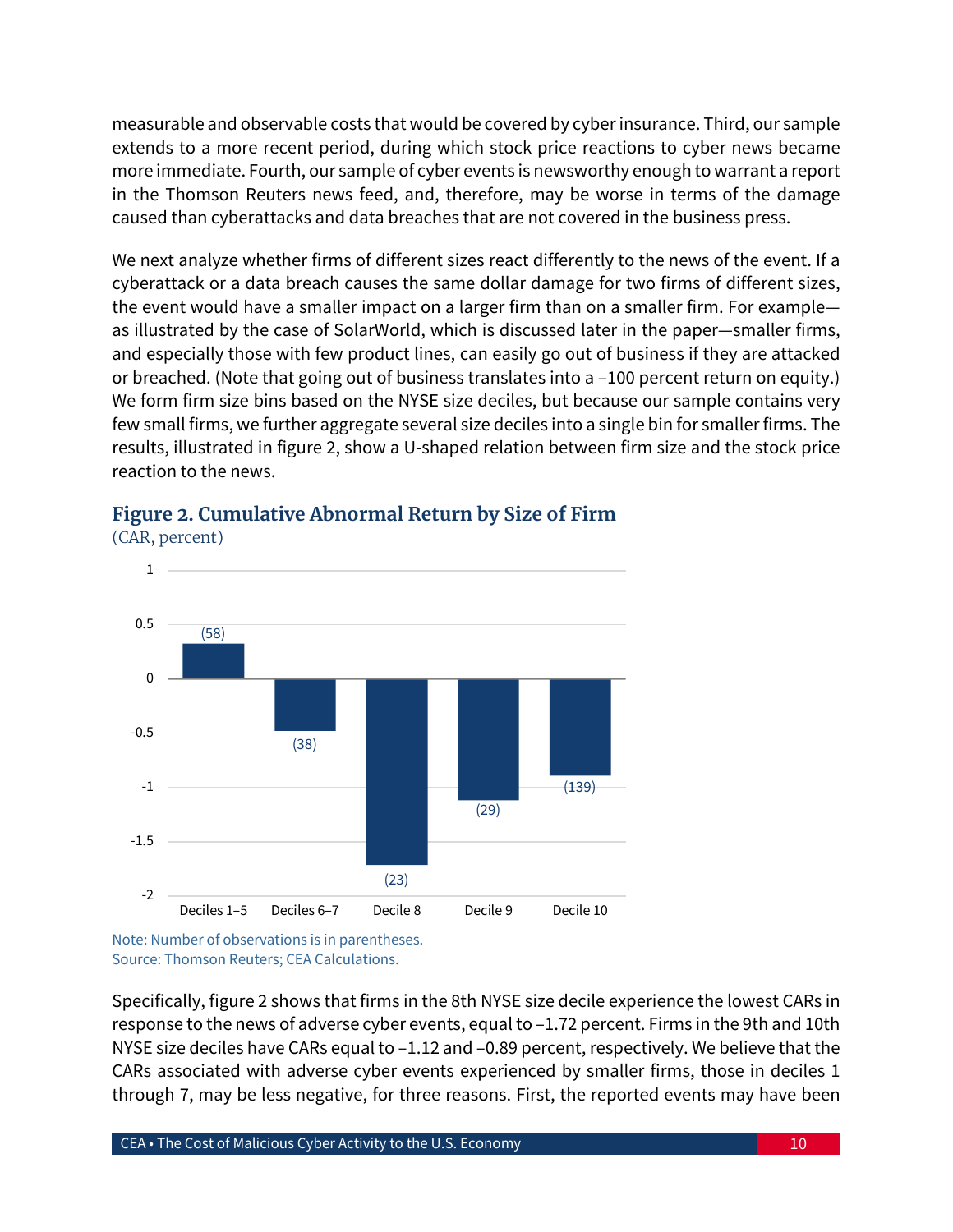less devastating. Second, the costs may have been largely covered by cyber insurance. And third, perhaps most important, stockholders of smaller firms are typically retail investors rather than more sophisticated institutions, so they may take longer than seven days to react to news about cyber incidents involving firms whose stocks they hold. Hence, the full price impact of the adverse cybersecurity events will not show up within the seven-day time frame.

Despite the small sample size, we further subdivide the adverse cybersecurity events into different categories using key word searches. We attempted to make these categories consistent with the cybersecurity industry classifications, but because the news media use varied naming conventions, the resulting categories are somewhat different. For example, some adverse cyber events are only described in the news headline as having been attributed to nation-states with no additional information on the types of events. Hence, we include a category classified simply as "nation-state." All categories of adverse cyber events are made to be mutually exclusive; each incident in our data set may have exactly one classification.

We began by identifying data breaches that may involve the theft of PII. This category of adverse cyber events received the most attention from State regulators, as indicated by various State laws that mandate firms to disclose instances of PII theft. (As of April 2017, 48 States, the District of Columbia, Puerto Rico, Guam, and the Virgin Islands have put in place legislation to mandate government organizations and/or private businesses "notify individuals of security breaches of information involving personally identifiable information" (National Conference of State Legislatures 2017).) We identified 35 adverse cybersecurity events that fall under this classification. From the remaining sample, we identified cyberattacks that were reported to result in the destruction of data or equipment, ultimately finding only one attack of this nature. Using the rest of the sample, we identified the news of DDoS attacks; we found a total of 5 observations in this category.

Next, headlines that mentioned the use of malware, spyware, ransomware, and the like had 15 observations; we classified this category as "malware." Of the remaining news, 5 involved espionage and or the theft of IP; we classified this category as "IP theft." Using the remaining observations, we next searched for the mention of "nation-states," and specifically Russia, China, Iran, or North Korea. We were able to identify 14 attacks in this category, and classified them as "nation-states.["5](#page-11-0) Of course, nation-states may have been involved in the previously classified four categories of adverse cyber events. Finally, we searched for the mention of wire fraud, the type of malicious cyber activity that predominately affects financial firms. This category has the highest number of headlines, 56. The remaining unclassified observations were assigned to the category "other."

Figure 3 shows the average seven-day CARs associated with the various categories of cyber events in our sample, with the number of observations per each category reported in

<span id="page-11-0"></span> <sup>5</sup> It is important to note that a reference to nation-state in the news media does not necessarily reflect the attribution made by the U.S. government.

CEA • The Cost of Malicious Cyber Activity to the U.S. Economy 11 11 11 11 11 11 11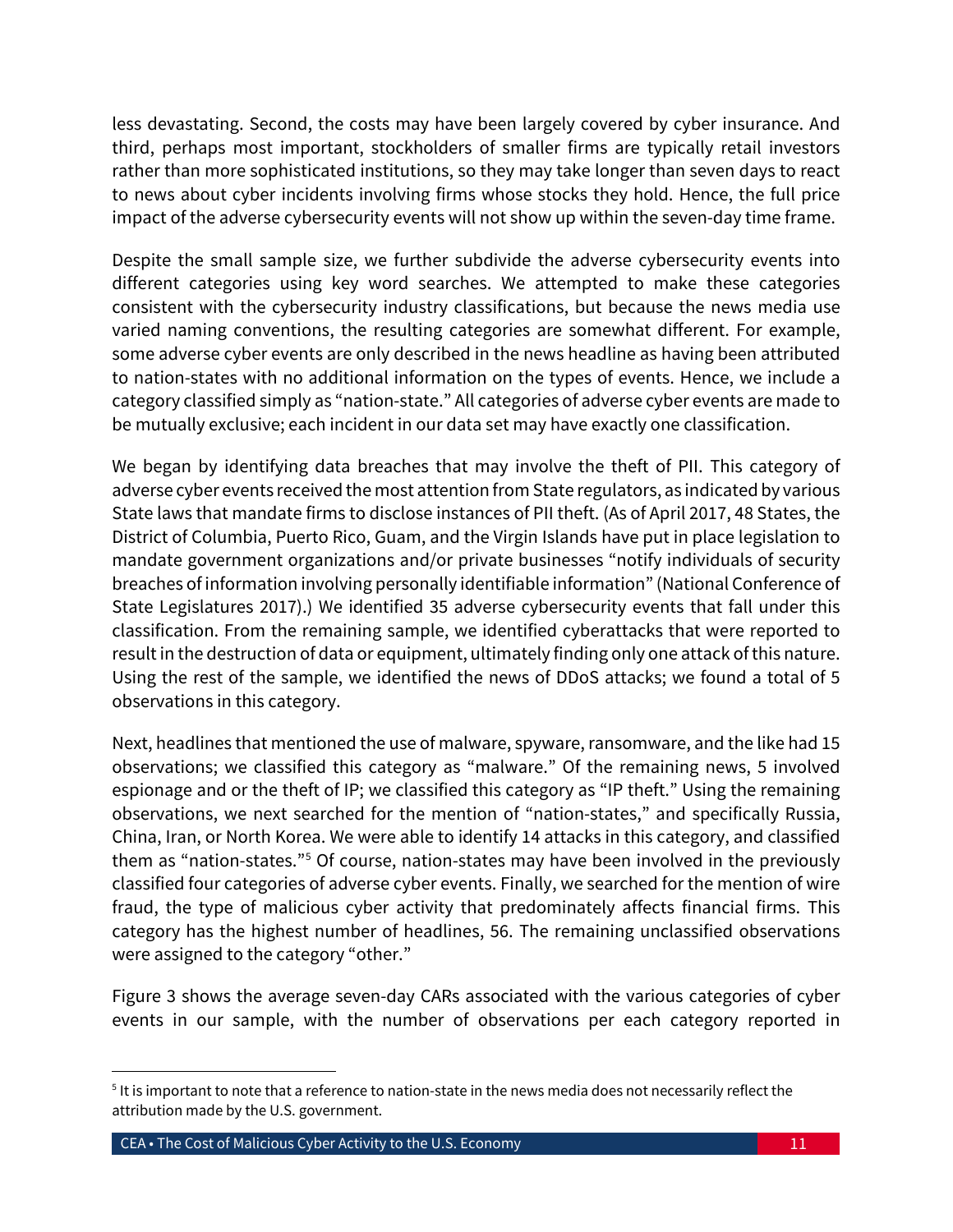parentheses. We show only the categories with at least five observations and, therefore, excluded the category involving destructive attacks because it had only one observation.



**Figure 3. Cumulative Abnormal Return by Type of Adverse Cyber Event** (CAR, percent)

Note: Number of observations is in parentheses. Sources: Thomson Reuters; CEA Calculations. Ì

Although based on a small sample, the figure shows that the market perceives adverse cyber events involving IP theft to be the most damaging, with the victim firms losing, on average, 6.32 percent of their market values. DDoS attacks are a distant second in terms of the damage caused, with the attacked firms losing 2.41 percent of market value due to a DDoS attack. As discussed above, DDoS attacks on those consumer-oriented firms that have a heavy online presence have the potential to cause business disruptions that result in lost customers and reputational damage. Moreover, per our interviews with cybersecurity experts, while contemporaneously using a DDoS attack to distract cyber protection resources, threat actors often engage in malicious intrusions in the victim firm's network. Malware attacks are a close third in harm caused, with an associated average drop in market value of 2.37 percent. Cybersecurity experts have related to us that a number of malware attacks in our sample had an objective of data destruction rather than ransom, and that this destruction of data could have been extremely damaging for the affected firms.

News of adverse cyber events that mention nation-states in the headline, on average, led to a 1.11 percent drop in market value. "Fraud" events involving monetary theft, which typically targeted financial firms, caused average losses of 0.69 percent of a firm's market value. Attacks that involved data breaches are relatively less damaging for victim firms, on average causing losses of only 0.56 percent. We believe that the theft of PII data on firms' customers and employees mainly represents an externality, for which firms are not excessively penalized by

CEA • The Cost of Malicious Cyber Activity to the U.S. Economy 12 12 12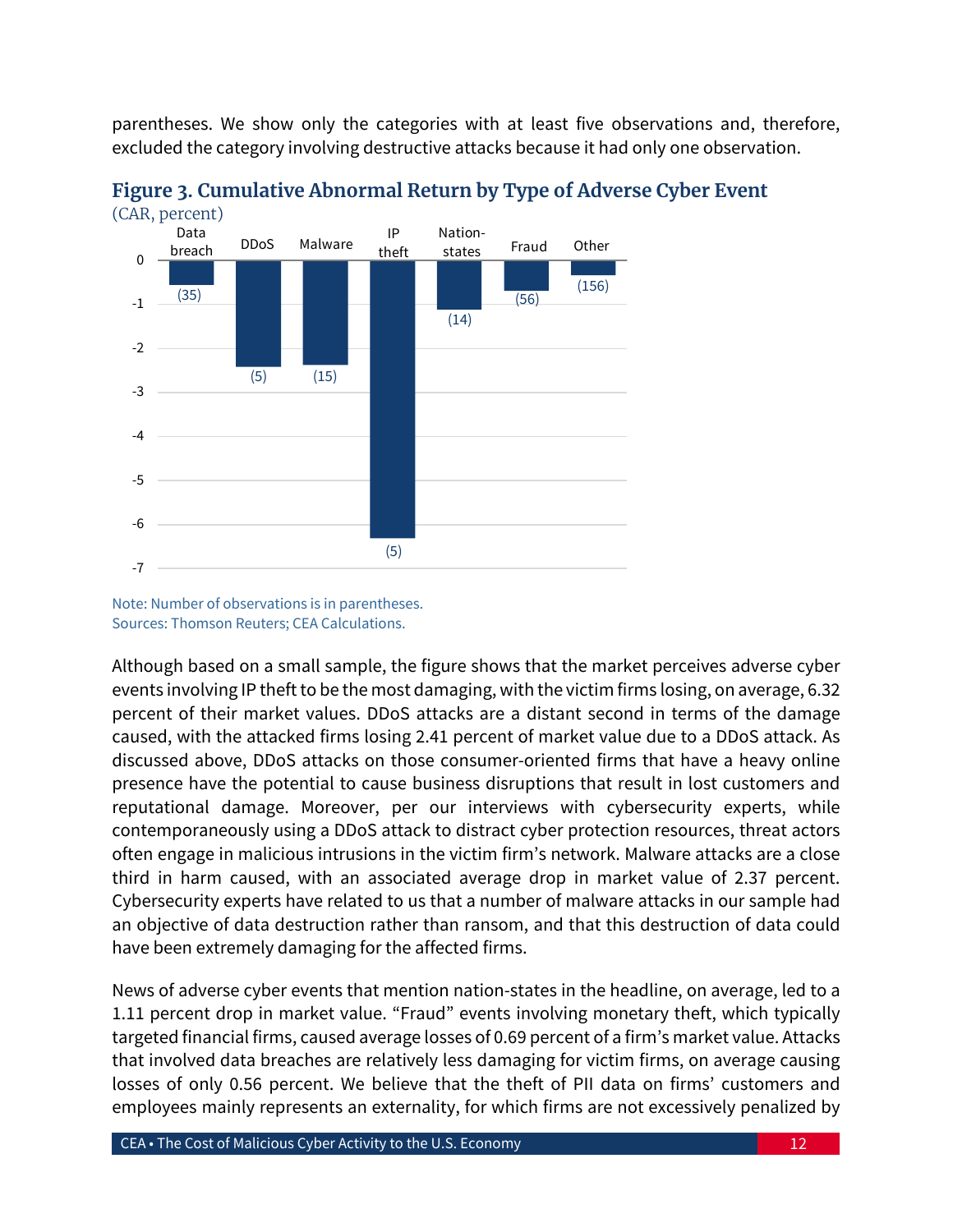the market. Finally, the "other" catchall category of attacks is the least damaging on average, with the typical attack resulting in a 0.33 percent drop in a firm's market value.

Although it may be informative to study the longer-run effect of announcements of cyberattacks and data breaches on stock prices, in case stock prices underreact or overreact in the short run, $6$  such an analysis would need to be done at the portfolio level (by combing together into a portfolio multiple firms that experienced these adverse cyber events at about the same time) rather than at the individual stock level and would, therefore, require more observations of news of such events than what we have in our data set in order to be convincing (e.g., Mitchell and Stafford (2000) for the description of this econometric approach).[7](#page-13-1)

## *i. The effect of adverse cyber events on small and medium-sized businesses.*

Due to the nature of our sample, small and medium-sized firms were excluded from our analysis. However, such events may be more devastating for smaller firms because, for example, for a business that is focused on a single product, IP theft could wipe out the firm's entire livelihood. Similarly, a business disruption that lasts several days could cause customers to permanently abandon a small firm. Finally, the fixed costs of dealing with a breach or attack—such as the cost of cybersecurity improvements and legal fees—would represent a larger fraction of a small firm's operating budget. The 2015 *Year-End Economic Report* of the National Small Business Association (2015) estimated that, based on survey evidence from 884 small-business owners, 42 percent of respondents experienced exposure breach or an attack. Small and medium-sized businesses are at a high risk of being attacked by ransomware, which renders a firm's files inaccessible until a ransom is paid, along with attacks that exploit weaknesses in email systems in order to trick firms into transferring large sums of money into the perpetrators' bank accounts. According to the survey, an adverse cyber event costs the victim company over \$7,000 on average. For small businesses whose business banking accounts were hacked, the average loss was \$32,000. For the median company in the same study, in terms of revenues, these numbers represent, respectively, 0.28 percent and 1.28 percent of firm revenue. Although these are fairly low numbers, events are typically underreported, and the firms in the survey likely only quantify immediate and easily observable losses.

<span id="page-13-0"></span> $6$  E.g., the academic literature on the post-earnings announcement drift has shown that stock prices tend to underreact to earnings surprises, and the stock price drifts in the direction of the initial reaction for up to several months in the future.

<span id="page-13-1"></span><sup>&</sup>lt;sup>7</sup> Several recent studies find that stock prices of firms that experienced a cybersecurity incident completely recover in the long run. However, the results of these studies should be interpreted with caution. A number of these studies lack a proper control group of otherwise similar firms that did not experience an event. In other studies, the high longer-run returns may be explained by positive idiosyncratic (firm-specific) news that occurred subsequent to the announcement of the breach or attack. Interestingly, many firms affected by cyber incidents subsequently announce increased investments in cybersecurity. Possibly, the return on this type of investment is highly positive. The return on investment in cybersecurity needs to be studied more closely.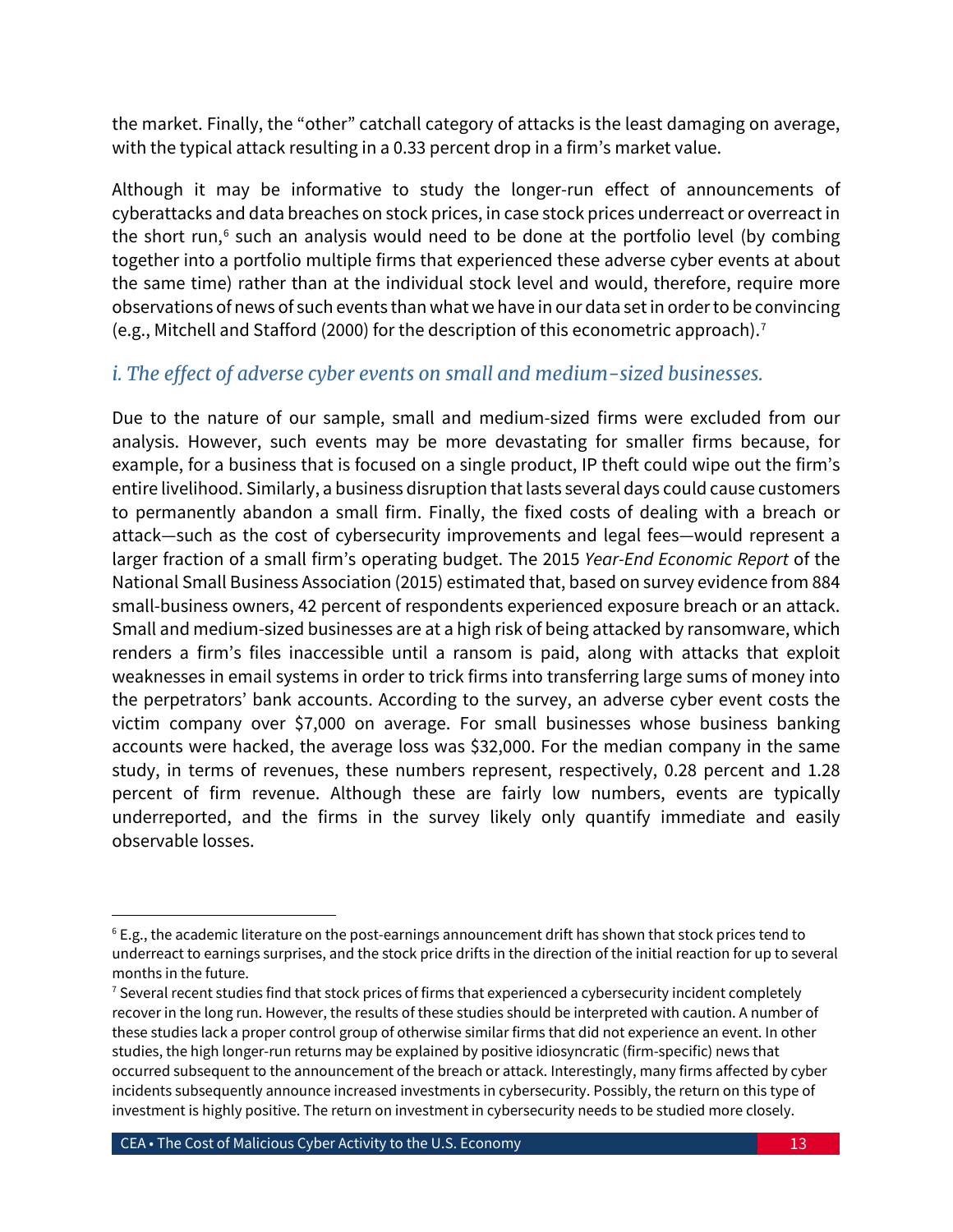According to anecdotal evidence and various industry sources, a nontrivial number of small businesses go bankrupt as a result of a breach or attack. In so-called perfect capital markets, corporate bankruptcies are not costly because the corporate assets are reallocated toward their best uses. However, in the real world, corporate bankruptcies are associated with deadweight losses; some ongoing projects will be permanently abandoned, the output of the research and development efforts will be lost, and firm-specific hard assets may be abandoned or sold at deep discounts.

## *B. Case studies of various types of adverse cyber events.*

We next examine in greater detail the various categories of cybersecurity events that occur in the United States and abroad. Most of the firms in case studies are not in our sample, either because the events happened outside our sample period or because the firms were either privately held or listed on a foreign stock exchange. These case studies, as well as other descriptions of cyberattacks and data breaches provided in the text, are based entirely on media reports and our own calculations using public sources, not on investigation by any government agency, and this report should not be taken as an authoritative description of the events, or as an accusation of criminal conduct. These descriptions are designed to illustrate that different firms may be targeted for different reasons, and that such adverse cyber events can easily cause substantial material damage to firms.

# *i. PII data breach.*

The data breach suffered by Equifax illustrates that a data breach data breach involving PII data can be devastating for a firm if the firm's business model is predicated on mass collection of PII.

#### **Case Study: A Devastating PII Data Breach (Equifax)**

The September 7, 2017, public announcement that disclosed the magnitude of the data breach experienced by Equifax came after a series of notable events. Equifax first detected the breach that compromised over 140 million personal records (e.g., names, addresses, and Social Security numbers) in July 2017, and it contracted Mandiant, an independent cybersecurity firm, to assist with forensic analysis (Equifax 2017a). Contemporaneously to these investigations, but before the details were publicly disclosed, Equifax executives exercised their stock options and sold shares worth nearly \$2 million (Equifax 2017b). Upon finally announcing that it had been the victim of a data breach and sharing the magnitude of the breach, Equifax's share price declined by 13.7 percent over the course of the following trading day. Equifax's executives were later formally investigated for insider trading, and the then-CEO ultimately resigned (Equifax 2017c).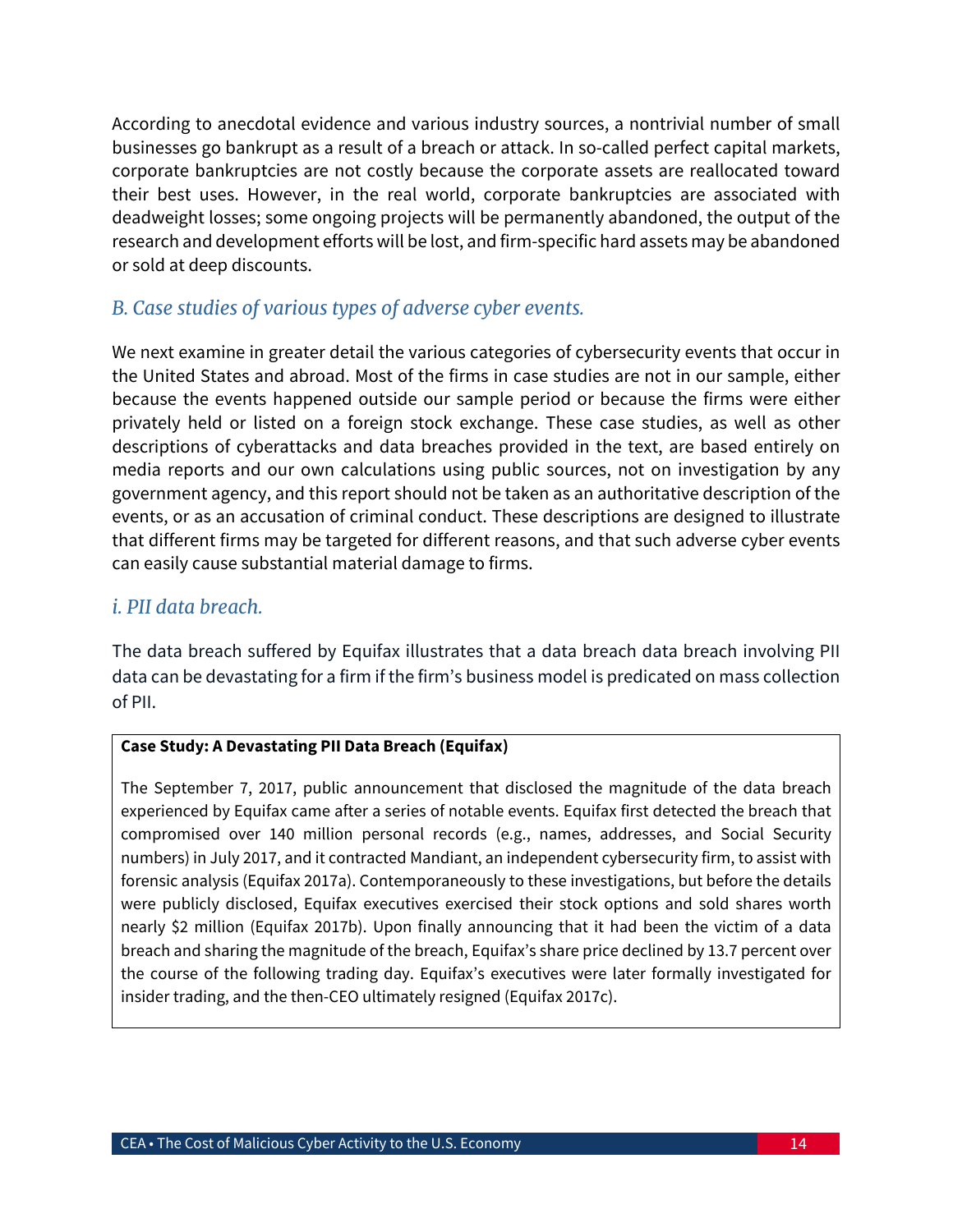

The data breach impelled calls for government action, with multiple Federal agencies launching investigations in the weeks following the breach (Nasdaq 2017). The breach thus put Equifax's entire business model at risk (Domm 2017). The breach prompted a large downward move in the value of Equifax stock, with share prices falling by as much as 34.9 percent of pre-breach prices (CEA calculations). Cumulative abnormal returns for the seven days after the breach totaled –41 percent, with a *t* statistic of –15.8 (figure 4).

The implied volatility of Equifax's one-year option increased by 184 percent, indicating that investors perceive the future of Equifax to be largely uncertain over the next year (CEA calculations). This high perceived uncertainty about Equifax's future will likely negatively affect the firm's ability to raise new capital and make new investments.

# *ii. Cyberattack by a nation-state*

The Sony case illustrates an attack by a nation-state. It is one of the few cyberattacks publicly attributed to a nation-state actor by the U.S. Government.

#### **Case Study: Cyberattack by a Nation-State: Sony Pictures and Entertainment**

Sony Pictures Entertainment (SPE) is a U.S. based subsidiary of the Sony Corporation of Japan. SPE's global operations encompass film, television, and digital content production. In 2013, SPE generated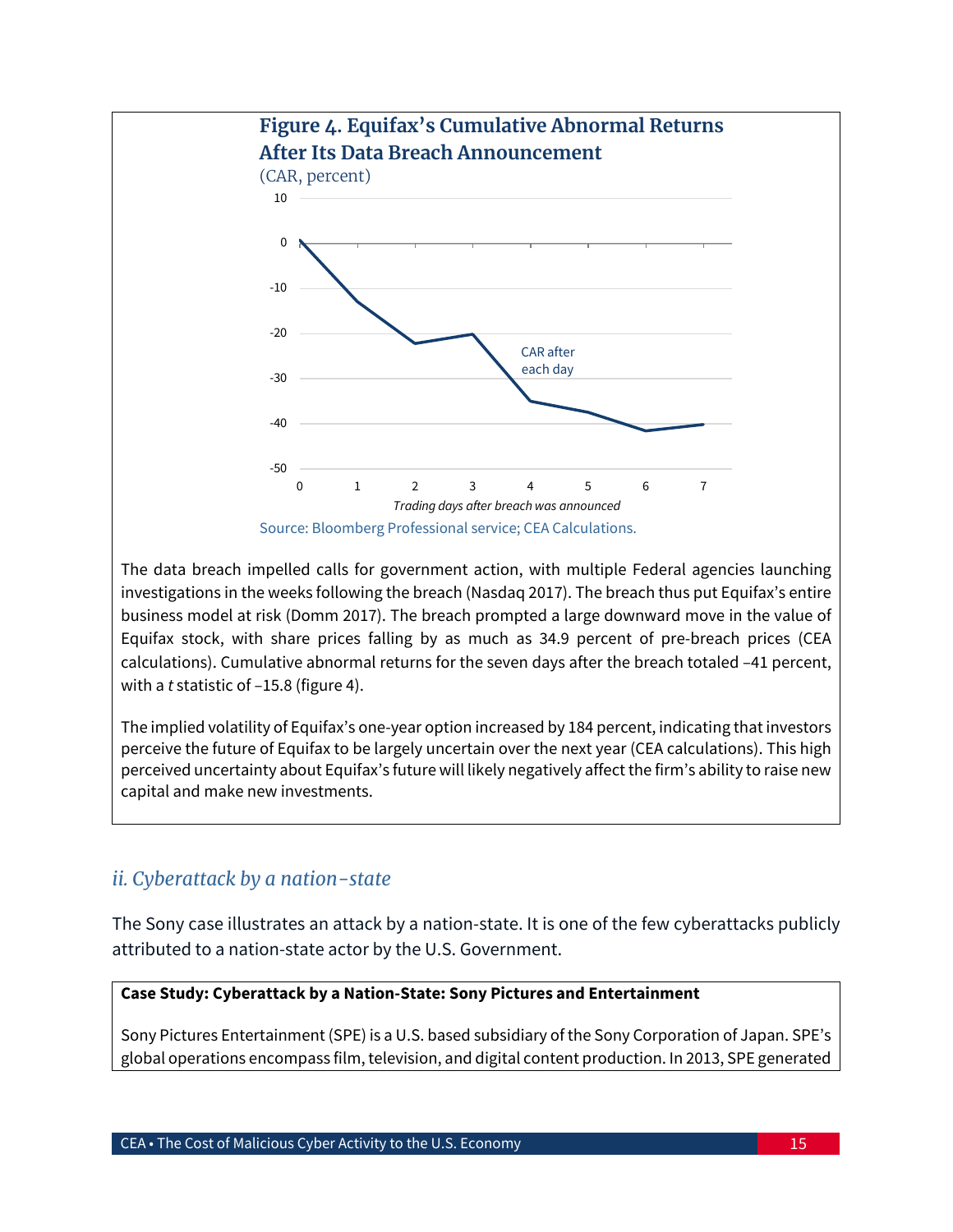\$7.77 billion in sales (at end-of-period dollar/yen exchange rates), accounting for 11 percent of the Sony Corporation's total revenue (Sony 2014).

SPE officials and employees, and the general public, first learned of the attack on November 24 (Richwine and Finkle 2014). Hackers identifying themselves as the "Guardians of Peace" claimed to have gained entry to SPE's servers and had stolen over 100 terabytes of confidential information, including employees' Social Security numbers and health records, private emails, and unreleased films such as *Still Alice* and *Annie* (Ignatius 2015). At this point, SPE executives completely shut down computer systems, communicating solely in person or over the telephone. During the following weeks, portions of the stolen SPE data, including personal and sensitive emails between top executives, were repeatedly dumped on public websites and circulated by members of the press.

On December 8, the group posted more confidential SPE data and demanded that the company "stop immediately showing the movie of terrorism which can break the regional peace and cause the War"(Richwine and Finkle 2014). This was widely interpreted as a reference to SPE's *The Interview*, a comedy about a journalist's attempt to assassinate North Korean dictator Kim Jong Un. On December 16, this threat became explicit, when the group threatened 9/11-style consequences for moviegoers attempting to see the film. After the threats against moviegoers, the major theater chains announced that they would not show *The Interview*, and Sony canceled its theatrical release. SPE subsequently announced that *The Interview* would be made available via its online streaming platforms and would be shown in 300 small, independent theaters (Stelter 2014).

Immediately after the attack occurred, Sony officials reached out to the FBI to determine the source of the cyberattack or data breach. On December 1, 2014, the FBI released a Flash Alert related to the attack to a limited distribution group (Finkle 2014). In a subsequent report released on December 19, the FBI publicly attributed the attack to North Korean hackers (FBI 2014). According to the FBI, technical analysis of the data deletion malware used in the attack revealed links to other malware that the FBI had previously attributed to North Korean actors. The attack also used the same tools as previous cyberattacks and data breaches on South Korean banks and media outlets, which were carried out by North Korea (FBI 2014). These findings were supported by a later report from a leading cybersecurity firm, concluding that the attack had the same signatures as previous attacks on South Korean and American targets and thus were unlikely to be the work of hacktivists or a disgruntled employee (Novetta 2016).

Although the share prices increased during the period of the attack, SPE incurred significant costs, including those related to investigation and remediation. Press reporting does indicate that the \$41 million (Sony 2015) was a damage figure that SPE may have made in March 2015, but even one such article notes as follows: "But there are a lot more costs to come. In addition to expenses for investigation of the attack, IT repairs, and lost movie profits, Sony faces litigation blaming it for poor cybersecurity that exposed employees' private information" (Elkind 2015).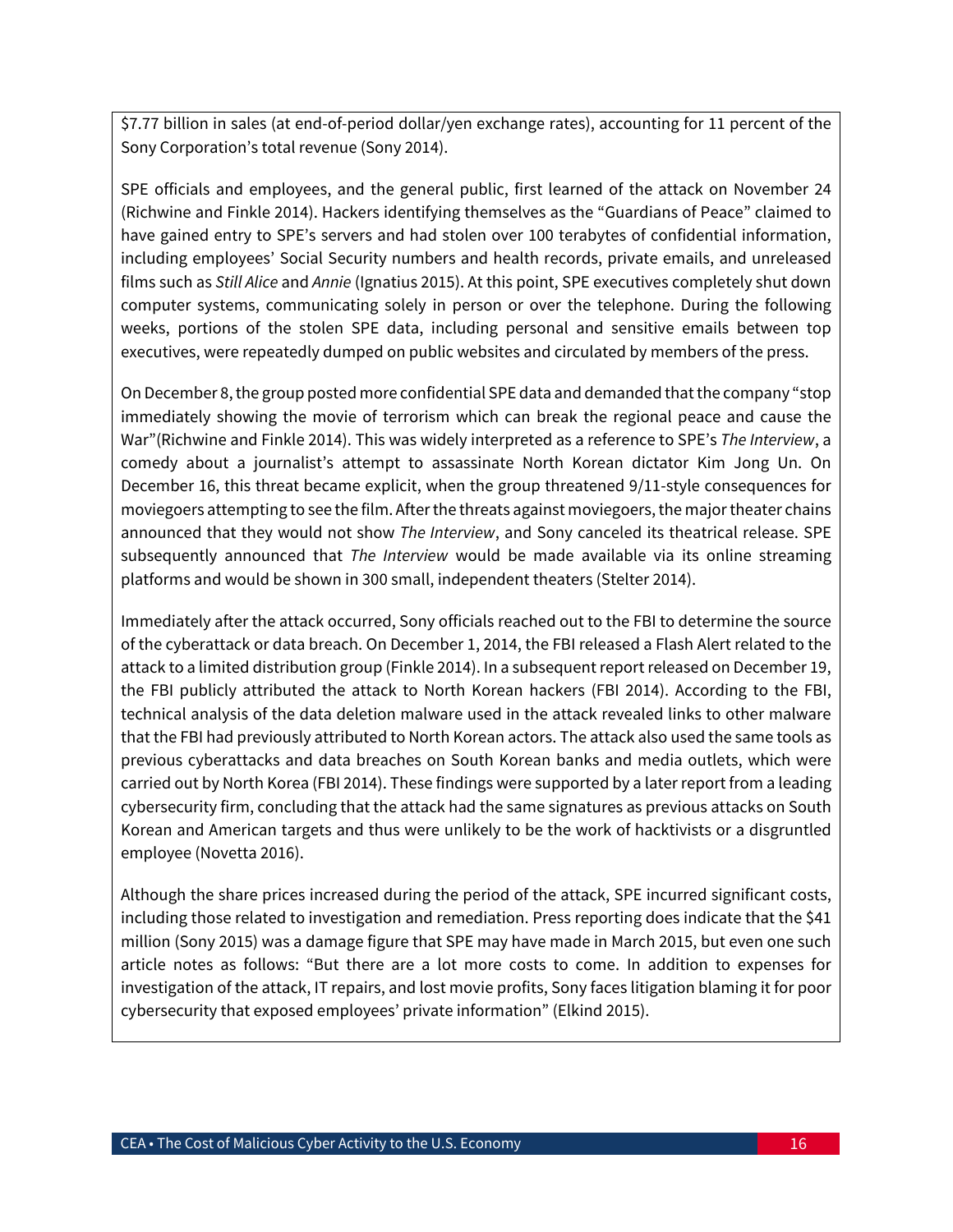The Sony attack had adverse effects on the relationship between the United States and North Korea, and it influenced the U.S. cybersecurity policy. In response to what it called "the Democratic People's Republic of Korea's numerous provocations," the Obama Administration filed sanctions against various individuals and organizations tied to the North Korean military and technology sectors, barring them from access to the U.S. financial system. President Obama also announced additional legislative proposals in response to the attack, highlighting the need for greater cybersecurity information sharing and a modernization of law enforcement's response to malicious cyber activities.

# *iii. IP theft*

According to Figure 3, IP theft is the costliest type of malicious cyber activity. Moreover, security breaches that enable IP theft via cyber may go undetected for years, allowing the periodic pilfering of corporate IP. The case below illustrates that IP theft can have a devastating effect on an IP-centered, narrowly-focused firm.[8](#page-17-0)

#### **Case Study: Theft of IP and Sensitive Corporate Information by Cyber Means (SolarWorld)**

SolarWorld AG is a German company that manufactures and markets products for harvesting solar energy. Between May and September 2012, at about the same time that SolarWorld was an active litigant in trade cases against Chinese solar manufacturers (alleging they were dumpling products into U.S. markets at prices below fair value), SolarWorld's network was the target of IP theft. In May 2014, Federal prosecutors indicted five Chinese nationals on charges of espionage, trade secret theft, and computer fraud for hacking the networks of six U.S. companies, including U.S. subsidiaries of SolarWorld AG, over a period of eight years (DOJ 2014). In a series of approximately 13 intrusions, thousands of emails and files were stolen from seven executive-level employees. Among the stolen data was information on SolarWorld's financial state, production capabilities, costs, and business strategy, and strategy related to the ongoing trade litigation (United States v. Wang Dong 2014).

By breaching SolarWorld, Chinese competitors were able to gain access to information that provided them an unfair advantage on multiple fronts (DOJ 2014). A stolen cash flow spreadsheet allows a competitor to know exactly how long SolarWorld would be able to survive a shock. Additionally, production or manufacturing information can be copied without investing time and money into research, and the information on SolarWorld's costs would allow a competing firm to price its products at a rate that would make SolarWorld financially unviable (United States v. Wang Dong 2014). The access to the SolarWorld's trade litigation strategy would provide an unfair advantage to Chinese respondents. SolarWorld has since testified that the cyber theft allowed Chinese manufacturers to use its proprietary research to accelerate their own production timelines, resulting

<span id="page-17-0"></span><sup>&</sup>lt;sup>8</sup> Cyber-enabled IP theft is a subset of the pervasive problem of IP theft that imposes a substantial cost on the U.S. economy. Frequently, IP is stolen by non-cyber means. For example, pirating and counterfeiting of IPprotected products typically involves copying an observed design. According to the 2017 IP Commission Report,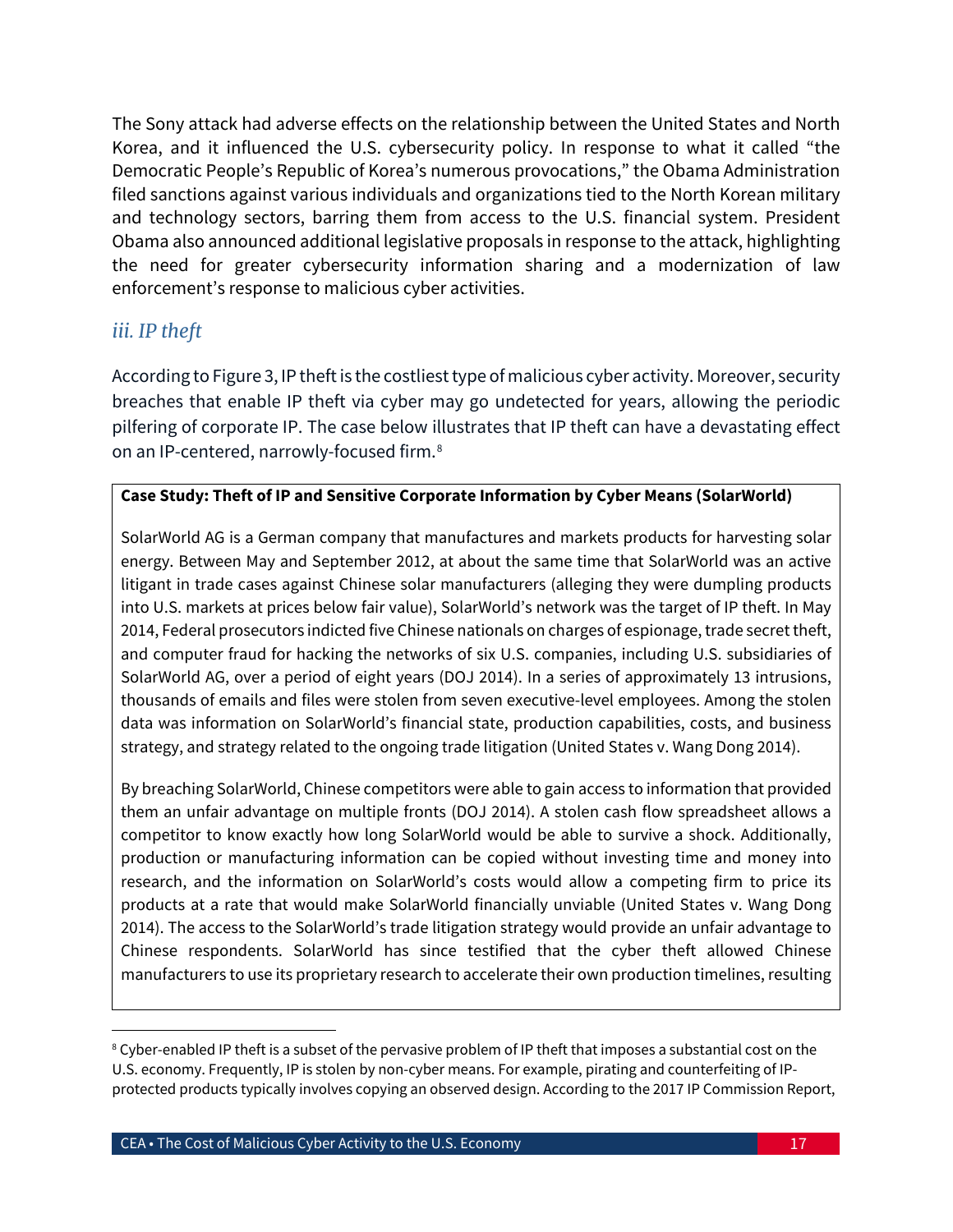in a long-term loss of competitive advantage and return on investment (USTR 2017). As the result of the cyber theft, which became widely known and reported on in the aftermath of the highly publicized charges, SolarWorld AG (traded on the German DAX) lost 35 percent of its market value (with the corresponding *t* statistic of –1.9) (figure 5; day 0 in the figure is the day on which the charges were announced), which amounted to a loss of €178 million (CEA calculations).



# **Figure 5. SolarWorld's Cumulative Abnormal Returns**

# *C. The distribution of adverse cyber events across sectors*

2017).

 $\overline{a}$ 

How are adverse cyber events distributed across sectors? Based on the results of the 2014 survey of 9,700 firms, PwC (2014) reports that nation-states often target critical infrastructure providers and suppliers in order to steal IP and trade secrets as a means to advance their political and economic advantages.

The U.S. defines critical infrastructure as systems and assets, whether physical or virtual, so vital to the United States that the incapacity or destruction of such systems and assets would

China accounts for 87 percent of counterfeited goods seized coming to the United States. The transfer of IP may be also forced by unfair trade practices, making U.S. firms operating in China particularly vulnerable (USTR 2017b).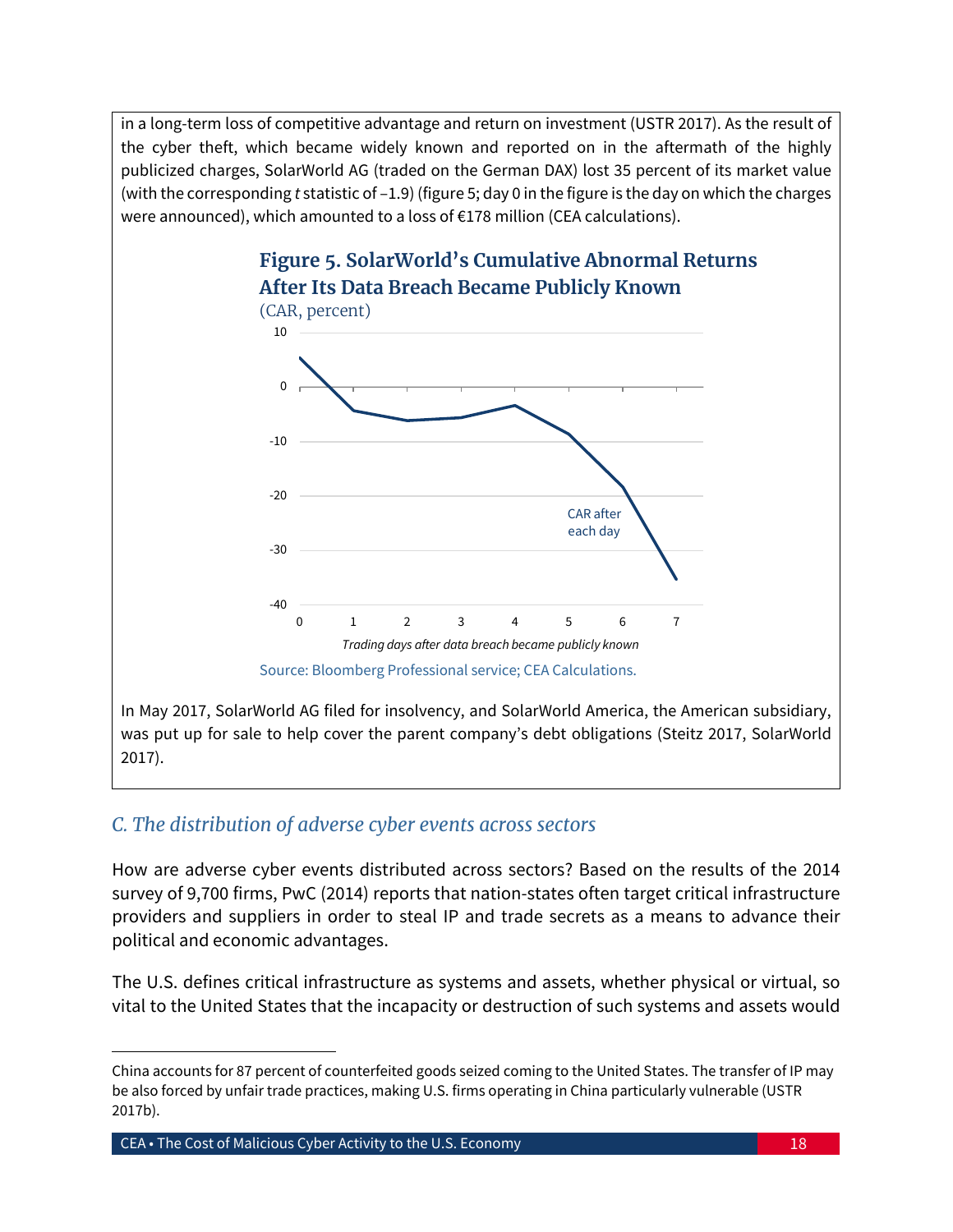have a debilitating impact on national security, national economic security, national public health or safety, or any combination of those matters. The 2013 Presidential Policy Directive-21 (PPD-21), "Critical Infrastructure Security and Resilience," notes that 16 critical infrastructure sectors that are important to both the U.S. economy and national security for which cyber protection is particularly important. These sectors include chemical, commercial facilities, communications, critical manufacturing, dams, defense industrial base, emerging services, energy, financial services, food and agriculture, government facilities, healthcare and public health, IT, nuclear reactors, materials, and waste, transportation systems, and water and wastewater systems (DHS 2017b). On January 6, 2017, DHS designated U.S. election systems as a subsector of the existing Government Facilities critical infrastructure sector (U.S. Election Assistance Commission (EAC) 2017). PwC (2014) further documents that cyber incidents that involve nation-states were most frequent in the energy, aerospace and defense, technology, and telecommunication sectors. Verizon (2015) estimates that cyber espionage has been increasing in prevalence.

|                        | <b>Incidents</b> |                |              |                | <b>Breaches</b> |                |             |                |
|------------------------|------------------|----------------|--------------|----------------|-----------------|----------------|-------------|----------------|
|                        | Total            | Small          | Large        | Unknown        | Total           | Small          | Large       | Unknown        |
| Total                  | 42,068           | 606            | 22,273       | 19,189         | 1,935           | 433            | 278         | 1,224          |
| Accommodation (72)     | 215              | 131            | 17           | 67             | 201             | 128            | 12          | 61             |
| Administrative (56)    | 42               | 6              | 5            | 31             | 27              | 3              | 3           | 21             |
| Agriculture (11)       | 11               | 1              | $\mathbf{1}$ | 9              | $\mathbf{1}$    | 0              | 1           | $\mathbf 0$    |
| Construction (23)      | 6                | 3              | $\mathbf{1}$ | $\overline{2}$ | $\overline{2}$  | $\mathbf{1}$   | 0           | $\mathbf{1}$   |
| Education (61)         | 455              | 37             | 41           | 377            | 73              | 15             | 15          | 43             |
| Entertainment (71)     | 5,534            | 7              | 3            | 5,524          | 11              | 5              | 3           | 3              |
| Finance (52)           | 998              | 58             | 97           | 843            | 471             | 39             | 30          | 402            |
| Healthcare (62)        | 458              | 92             | 108          | 258            | 296             | 57             | 68          | 171            |
| Information (51)       | 717              | 57             | 44           | 616            | 113             | 42             | 21          | 50             |
| Management (55)        | 8                | $\overline{2}$ | 3            | 3              | 3               | $\overline{2}$ | $\mathbf 1$ | 0              |
| Manufacturing (31-33)  | 620              | 6              | 24           | 590            | 124             | 3              | 11          | 110            |
| Mining $(21)$          | 6                | $\mathbf{1}$   | $\mathbf{1}$ | $\overline{4}$ | 3               | $\pmb{0}$      | 1           | $\overline{2}$ |
| Other Services (81)    | 69               | 22             | 5            | 42             | 50              | 14             | 5           | 31             |
| Professional (54)      | 3,016            | 51             | 21           | 2,944          | 109             | 37             | 8           | 64             |
| Public (92)            | 21,239           | 46             | 20,751       | 442            | 239             | 30             | 59          | 150            |
| Real Estate (53)       | 13               | $\overline{2}$ | $\mathbf 0$  | 11             | 11              | $\overline{2}$ | 0           | 9              |
| Retail (44-45)         | 326              | 70             | 36           | 220            | 93              | 46             | 14          | 33             |
| Trade $(42)$           | 20               | 4              | 10           | 6              | 10              | 3              | 6           | $\mathbf{1}$   |
| Transportation (48-49) | 63               | 5              | 11           | 47             | 14              | 3              | 4           | 7              |
| Utilities (22)         | 32               | $\overline{2}$ | 5            | 25             | 16              | 1              | 1           | 14             |
| Unknown                | 8,220            | 3              | 1,089        | 7,128          | 68              | $\overline{2}$ | 15          | 51             |

## **Table 2: Table of Security Incidents and Breaches by Sector, 2016**

Note: Left columns indicate all security incidents, while the right columns indicate breaches. Source: Verizon (2017).

CEA • The Cost of Malicious Cyber Activity to the U.S. Economy 19 19 19 19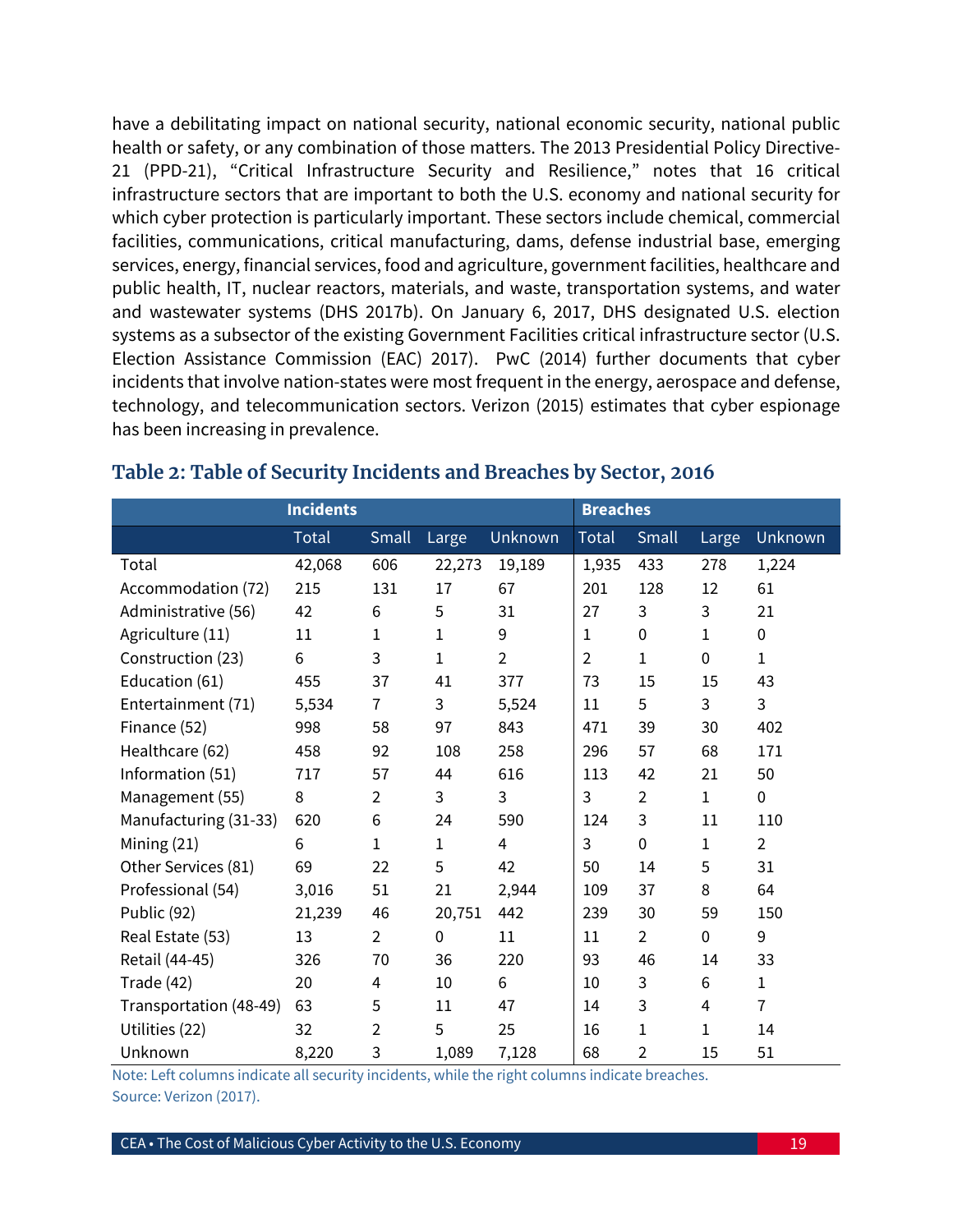According to Verizon (2017), the finance sector, both public and private, saw the most security breaches in 2016, summarized in table 2. Manufacturing, government, finance, and healthcare, which made up among the largest shares of U.S. GDP in 2016, also saw the highest shares of security breaches in Verizon's sample. Like NIST, Verizon (2017) defines a security incident as an event that compromises the CIA triad of a corporate asset, while a breach is "an incident that results in the confirmed disclosure—not just the potential exposure—of data to unauthorized authority." Large companies saw the most incidents, while small companies reported the highest number of breaches relative to incidents, suggesting that small companies are not as well equipped to neutralize such security intrusions as large companies. Verizon (2017) defines large companies as those with more than 1,000 employees, and the rest as small companies.

Figure 6 plots the share of total cyber breaches and the sector share of the 2016 GDP, in the order of the declining GDP share. The figure shows that finance, healthcare, education, and accommodation suffer a disproportionate number of breaches relative to their contribution to GDP. These sectors are particularly attractive to malicious cyber actors because they possess valuable PII data of their customers.



# **Figure 6. Distribution of Security Breaches by Industry**

Source: Bureau of Economic Analysis; Verizon; CEA Calculations. Ē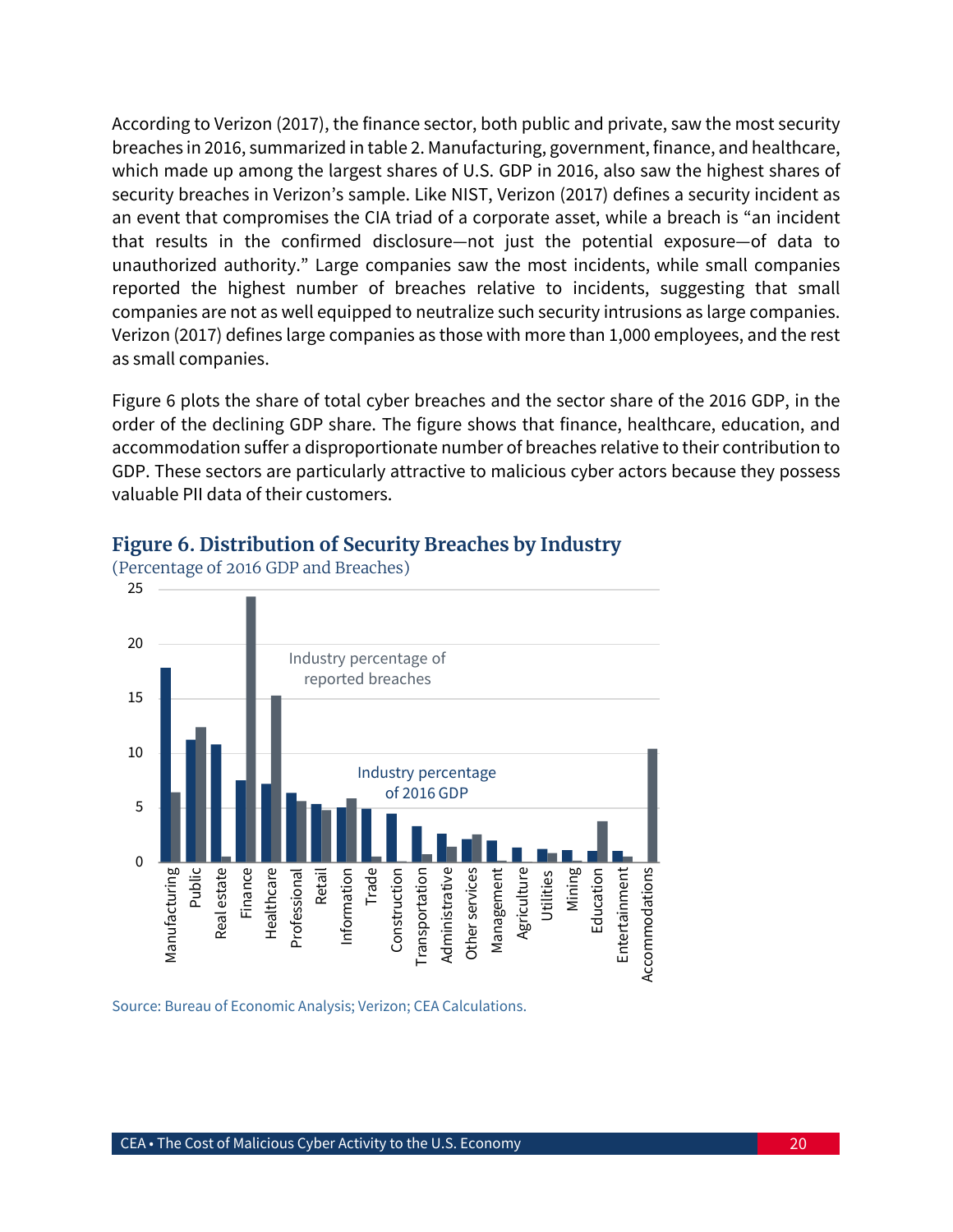# **2. Externalities from weak cybersecurity and underinvestment in cyber protection**

In this section, we describe how the presence of externalities creates incentives for private firms to underinvest in cybersecurity relative to the socially optimal level of investment. Cybersecurity is a common good. Thus, weak cybersecurity carries a cost not only to the firm itself but also to the broader economy through the negative externalities imposed on the firm's customers and employees and on its corporate partners. When the PII of a firm's employees and customers is stolen, in the absence of penalties and mandatory customer protections, the burden of the costs falls on customers. A malicious cyber activity directed against a particular firm could also have a negative spillover effect on other firms connected to the firm through the supply chain, business partnerships, or other firms with similar business models. Because the costs are not borne by the compromised firm, they represent negative externalities.

# *A. Spillovers to economically linked firms*

Due to the immense scope of Equifax's data breach and Equifax's centrality in the consumer credit sector of the economy, the data breach caused multiple spillover effects across similar firms and firms tied to Equifax through the supply chain, such as credit card issuing companies. Scherbina and Schlusche (2015) argue that co-mentions in the news media provide information on economic linkages between firms. By performing news searches on Bloomberg and noting firm co-mentions with Equifax over the month preceding the announcement of the breach, we determined the firms that would face the largest spillover effects due to the economic linkages and analyzed the price reactions of these firms to the news of the Equifax data breach.

We identified two companies that have similar business models, TransUnion and Experian. Contemporaneous with the ongoing Equifax breach, representatives from these specific firms were urged to testify before Congress, indicating another potential spillover effect to a cyber breach. These firms were adversely affected by the attack on Equifax, most likely due to the immediate consumer response of freezing credit across all three agencies and to common concerns about the regulatory response. In addition to investigations currently being undertaken by the Federal Trade Commission, the Senate Finance Committee, and other organizations, the Consumer Financial Protection Bureau announced in September 2017 that it will implement "a new regulatory regime" for credit ratings agencies, requiring that each firm host regulators, who would be embedded at the firm, in order to prevent future breaches. Moreover, the data breach probably caused investors to lose confidence in the agencies' cyber protection to revise up the probabilities of future data breaches. An equal-weighted portfolio of TransUnion and Experian experienced negative CAR of over 18 percent in the seven trading days following the announcement, with a *t* statistic of –4.7 (figure 7).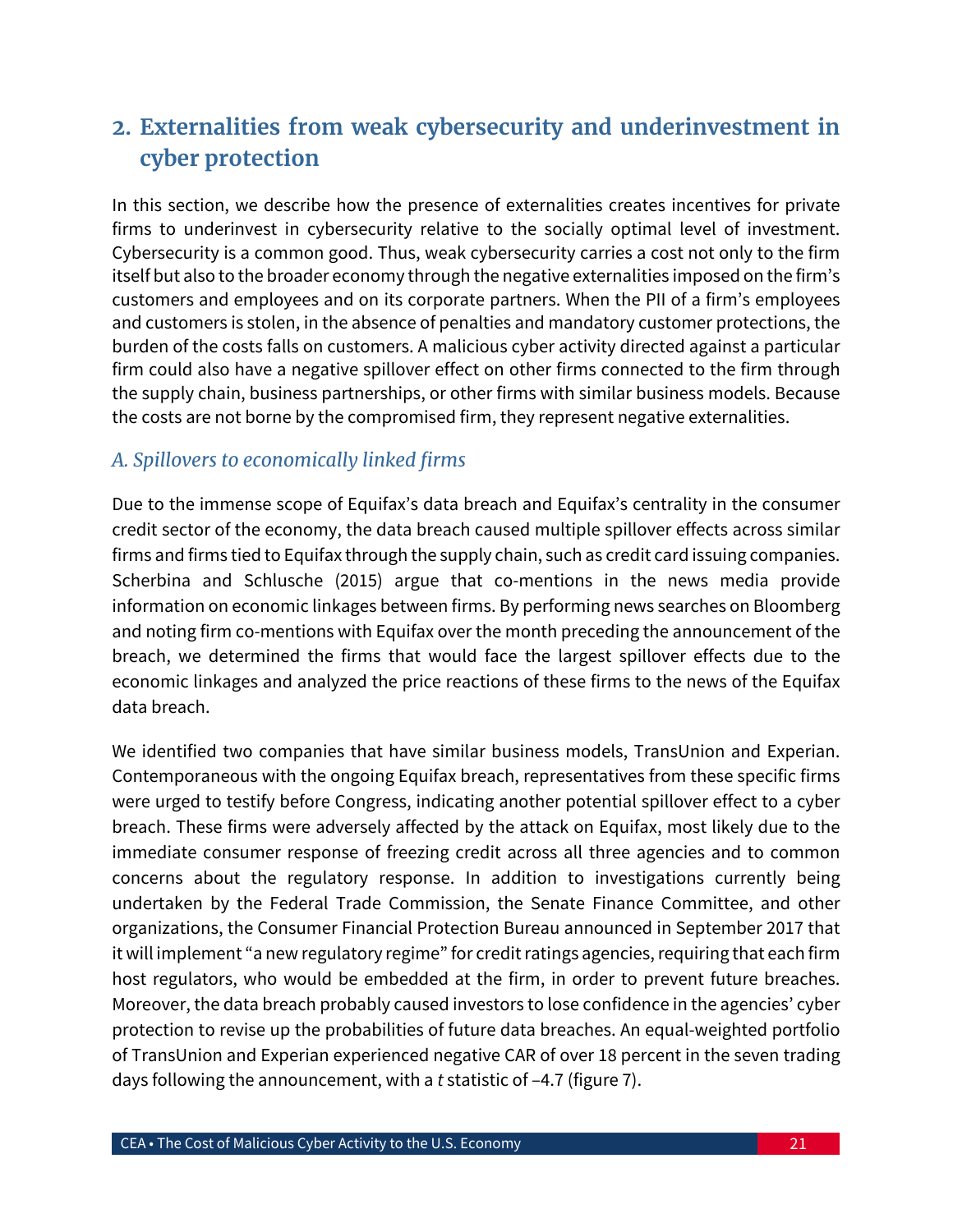

#### **Figure 7. Cumulative Abnormal Returns for TransUnion and Experian After Equifax's Data Breach Announcement**

Source: Bloomberg Professional service; CEA Calculations.

# **Figure 8. Cumulative Abnormal Returns for a Portfolio of Finance Firms After Equifax's Data Breach Announcement**



Source: Bloomberg Professional service; CEA Calculations.

**CEA • The Cost of Malicious Cyber Activity to the U.S. Economy 22 CEA • The Cost of Malicious Cyber Activity to the U.S. Economy**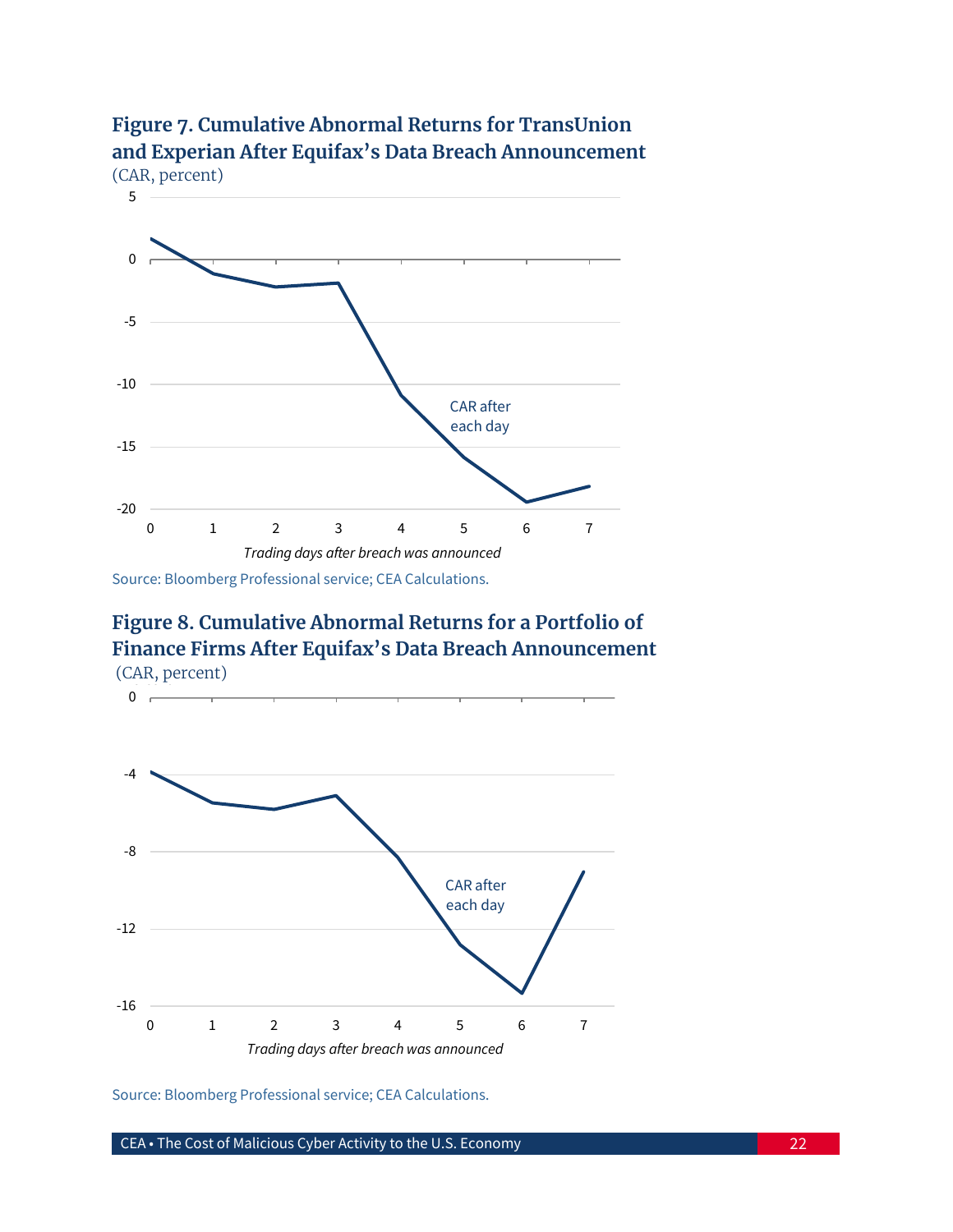We also observed a negative impact of the breach on corporate customers. As consumers freeze credit, the data breach would have a negative impact on firms that use the credit rating agencies' ratings to provide consumer credit. The economically linked firms that we identified through news searches include Fair, Isaac and Company, Synchrony Financial, Fidelity, and Virtu. An equal-weighted portfolio of these firms experienced a negative cumulative abnormal return of over nine percent in the seven day window (Figure 8).

## *B. Attacks through the weakest link in the supply chain*

A firm's security flaw can put its customers, suppliers, and corporate partners at risk. PwC (2014) states that "sophisticated adversaries often target small and medium-sized companies as means to gain foothold on the interconnected business ecosystems of larger organizations with which they partner." This type of breach, which is known as a supply chain attack, is one of three main vectors whereby hackers penetrate system defenses, accounting for over 60 percent of all adverse cyber events in 2016 (*Wired* 2015; Accenture 2016). By exploiting a weakness in a relatively small and weakly protected supplier, hackers can bypass even robust cybersecurity measures. An advantage of this attack vector is that cybercriminals can blend in with regular network traffic, including by using legitimate credentials harvested from the vendor. A large-scale data breach suffered by Home Depot is an example of a supply chain attack.

#### **Case Study: Supply Chain Attack (Home Depot)**

The Home Depot data breach occurred from April to September 2014, and it compromised the information of roughly 56 million unique payment cards and 53 million email addresses (Home Depot 2014a, 2014b). The hackers entered Home Depot's payment systems through the use of a third-party vendor's login information and then unleashed malware to gain access to the company's point-ofsale devices (Home Depot 2014b).

The data breach had a long-term negative impact on Home Depot, and also on other firms that were exposed to the hacked point-of-sale devices. Since 2014, Home Depot has incurred losses of roughly \$300 million due to the data breach (Home Depot 2017). Net of insurance payments, the company has spent \$200 million to provide credit monitoring for affected customers, and it also had to hire additional staff for its call center, investigate and upgrade its security network, and pay fines and legal fees related to the breach (Home Depot 2017). The breach also affected card issuers, whose customers had to be reimbursed for fraud and whose cards had to be reissued. The Credit Union National Association (CUNA 2014) estimates the cost of these remedies at \$8 per affected credit card, thereby placing the direct cost incurred by the industry as the result of the data breach at \$440 million.

Realizing the importance of the safety of the entire supply chain, the industry is finding solutions to ensure supply chain safety. McAfee (2017) notes that multiple authentication methods—such as a second factor using a hardware token or mobile app, including for vendor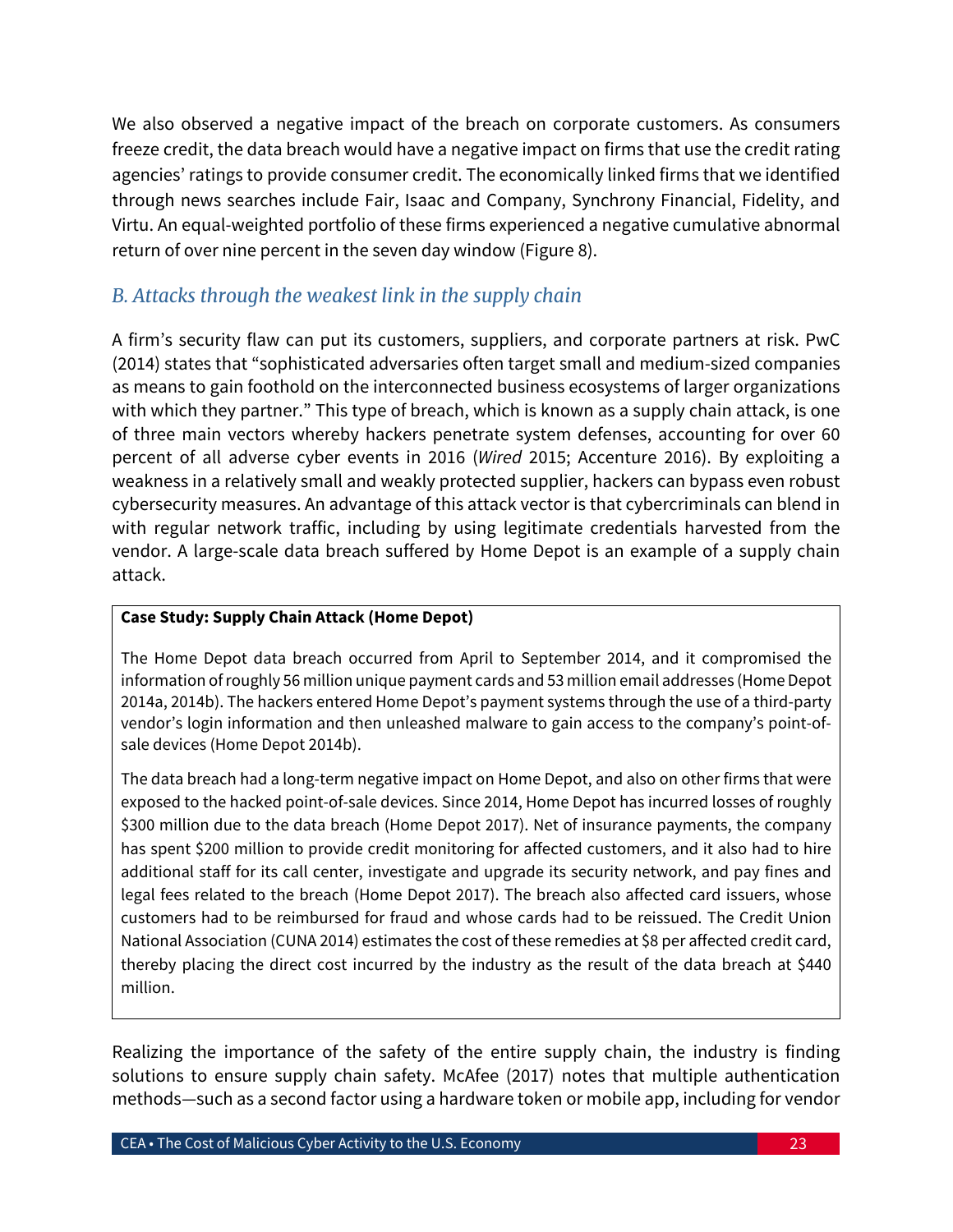access—may help prevent cyber breaches across the supply chain. After facing a cyber breach originating from a supplier, Target announced several supply chain security measures in line with NIST standards, such as limiting vendors' access to the network and improving authentication methods, in addition to broader cybersecurity measures, such as improving the monitoring of the cyber network (Target 2014). As part of the conditions for its 2017 settlement with the affected credit unions, Home Depot committed to industry standard risk exception processes, as well as periodic security compliance assessments of those vendors with access to card payment information. This reflects broader trends within the market, such as the establishment of platforms like CyberGRX (www.cybergrx.com), which serve as clearinghouses of information on the risks posed to downstream firms by the underlying cybersecurity weakness of their downstream partners (Patterson Belknap 2017). Additionally, the American Bar Association has created a Vendor Contracting: Cybersecurity Checklist to inform information security concerns in the procurement process (ABA 2016). As another example of reducing cyber risk in the supply chain process, a consortium of financial services companies, including Bank of America, JPMorgan Chase, Wells Fargo, and American Express, established a company (TruSight) to standardize the risk assessment of third party suppliers and partners, including of their information security (Trusight 2017).

## *C. Using cyber vulnerabilities to usurp resources and launch attacks on other firms*

A cyber threat actor may exploit inadequately protected devices to launch external attacks against a third party. Devices that work with the Internet of Things are notoriously unsecure, because their manufacturers aim to speed up adoption by cutting costs, and the most commonly cut cost is that of security protection. The Mirai Botnet attack, described in the box blow, is an example of a cybercriminal using an existing security vulnerability to launch an attack against a third party.

#### **Case Study: Exploiting Vulnerabilities to Launch an Attack on a Third Party (Mirai Botnet)**

A high-profile example of hackers exploiting cyber vulnerabilities came in 2016, when cybercriminals began using the Mirai source code to launch broad-ranging DDoS attacks on various targets. According to analysis published by The Institute for Critical Infrastructure Technology, Mirai exploited devices that work with the Internet of Things with factory default or hardcoded user names and passwords and used them to create and build a botnet (an army of computer devices), which then overwhelmed numerous targets with traffic (Scott and Spaniel 2016). In October 2016, the Mirai Botnet was deployed against the Internet infrastructure company Dyn, which provides critical technology services for websites including Twitter, Amazon, Tumblr, Reddit, Spotify, and Netflix (Krebs on Security 2016). For much of the day, access to each of these websites was curtailed, as Dyn's servers were repeatedly overwhelmed by malicious traffic launched from hacked devices that work with the Internet of Things (Krebs on Security 2016). In a statement made after the attack, Dyn described the Mirai botnets as the primary source of malicious attack traffic that halted Internet use (Dyn 2016).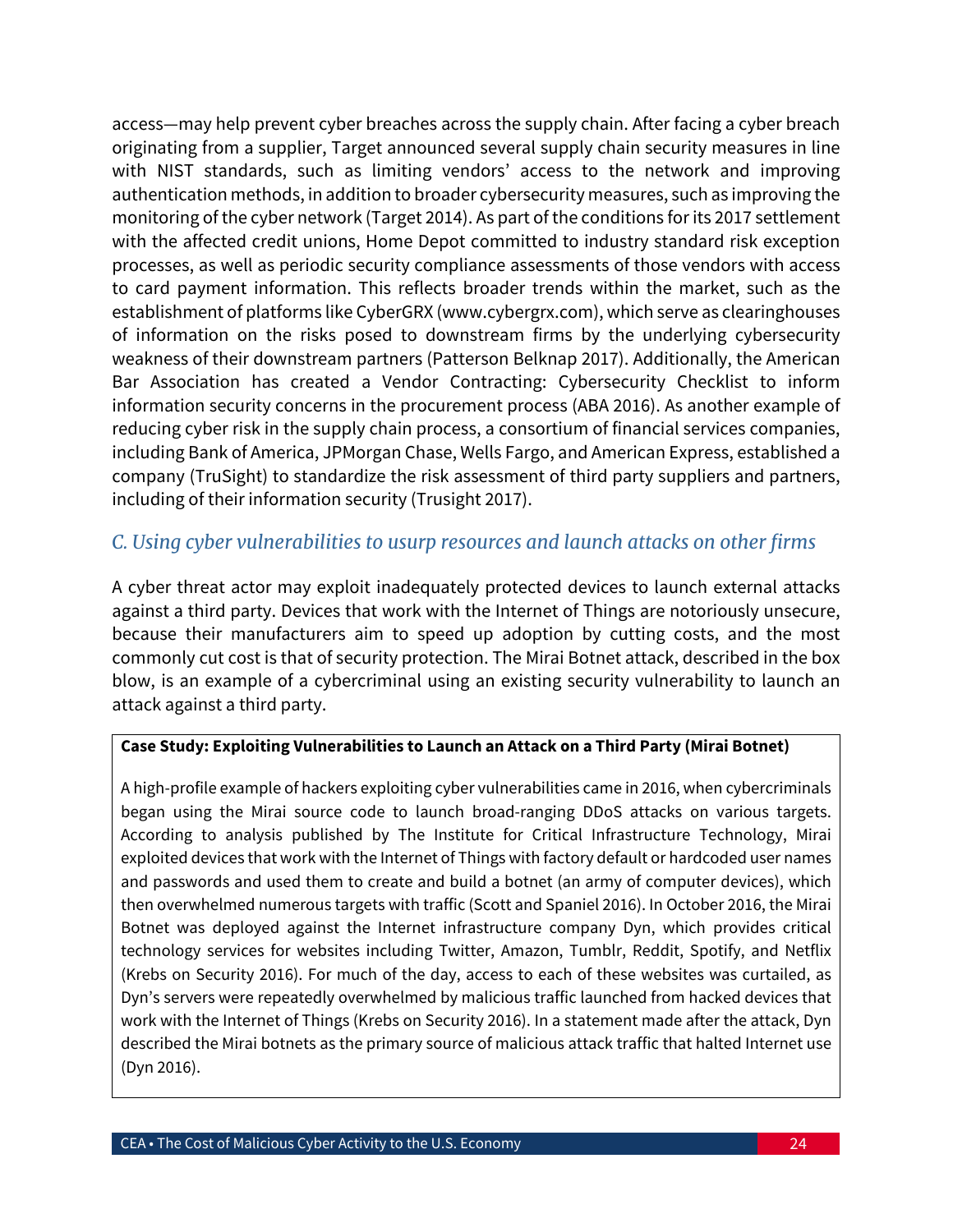# *D. Economy-wide spillover effects from firms with critical infrastructure assets*

Finally, and perhaps most important, if a firm owns a critical infrastructure asset, an attack against this firm could cause major disruption throughout the economy. Insufficient cybersecurity investment in these sectors exacerbates the risks of cyberattacks and data breaches. The economic implications of attacks against critical infrastructure assets are described in more detail later in the paper.

The presence of externalities would lead firms to rationally underinvest in cybersecurity. Left to their own devices, firms will choose their optimal level of investment by conducting an analysis of private costs and benefits without taking externalities into account. In light of this market failure, regulators can devise a scheme of penalties and incentives that are designed to make firms internalize the externalities and thereby help raise levels of cybersecurity investment to the socially optimal level. For example, certain mandatory disclosure requirements were previously shown to incentivize firms to adopt better cybersecurity measures (see, e.g., Gordon et al. 2015, who conduct an analysis of externalities resulting from weak cybersecurity).

# **3. Common vulnerabilities**

In this section, we explore how shared usage of technologies creates common vulnerabilities across firms. These common vulnerabilities create a high likelihood that multiple firms may be compromised by a bad actor taking advantage of the same weakness. Common vulnerabilities create high correlations in firms experiencing adverse cyber events. This matters for two reasons. First, when news of one firm experiencing a cyberattack or a data breach becomes public, it is likely that other firms have experienced the same compromise, even though they may have not revealed it publicly. Second, the high correlation in adverse cyber events creates difficulties for insurers in constructing diversified portfolios of insured firms; we will discuss the latter later in the section on cyber insurance.

Corporate computer systems and networks are vulnerable to compromise at multiple layers, including software, firmware, and hardware. When a vulnerability in one of these layers is discovered and subsequently exploited by cybercriminals or other malicious actors, it is highly probable that other firms that use the same technology may be similarly vulnerable. Malicious actors often target a vulnerability wherever it exists, not necessarily focusing on a single firm or industry. In what follows, we explain how common technologies can create common vulnerabilities across multiple firms.

# *A. Software*

A computer's software is any data or computer instructions stored on a computer's hardware. Software is encoded in a binary basis and forms the tools by which computers execute tasks and manipulate information. In vulnerable systems, unbeknownst to the end user, software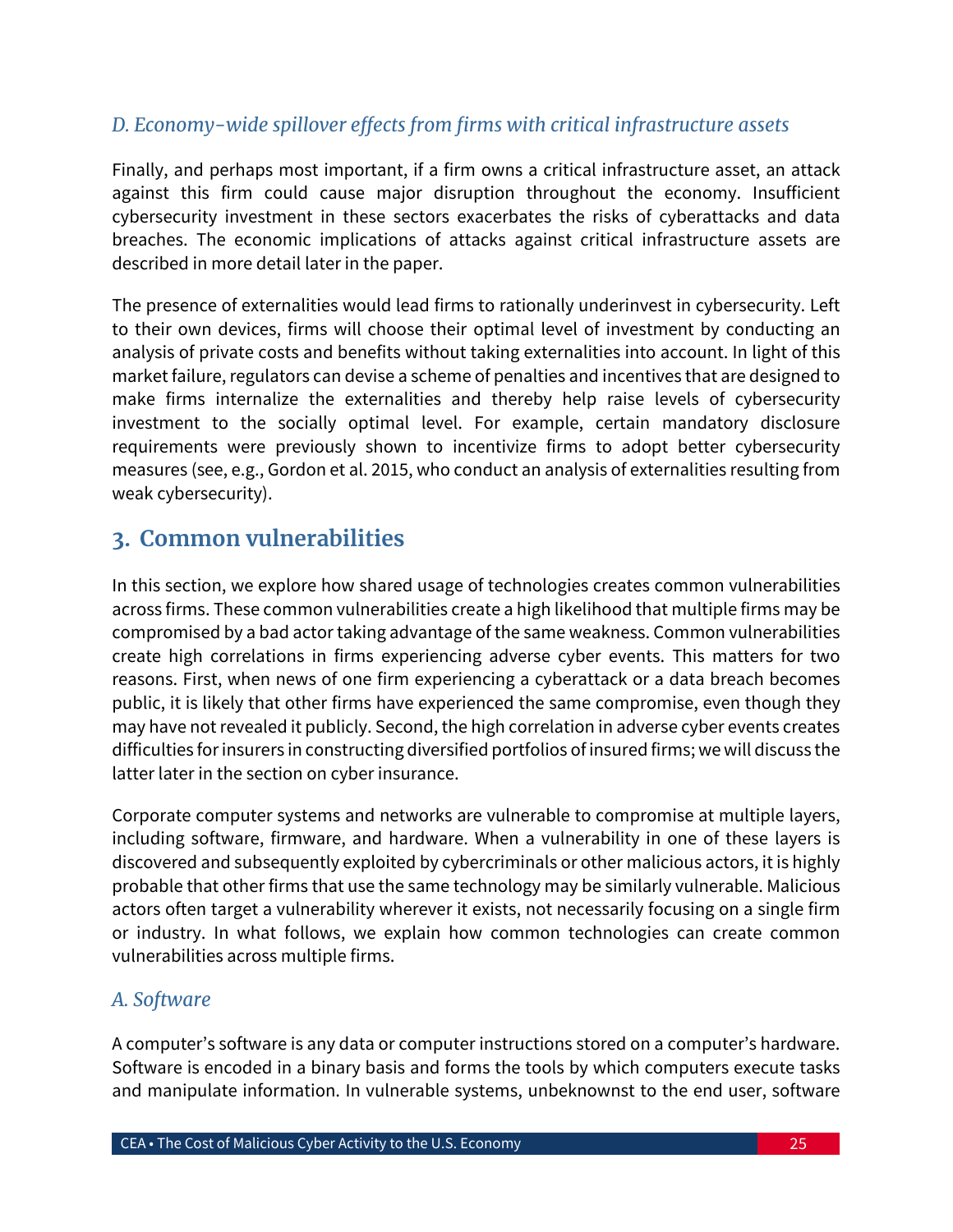can be modified or abused by malicious actors to run unwanted processes on a given system, allowing the actors to affect adverse outcomes for a system's users. If undetected, these processes may allow an adversary to obtain or manipulate information on a computer system without the end user's permission. The goal of these adverse actors is often to enable unauthorized access to secure systems for the purpose of stealing, encrypting or destroying private data and information, or for modifying industrial control processes in order to cause harm to a company's physical assets and/or its employees.

Software vulnerabilities often stem from simple errors in software coding. Unbeknownst to developers, innocent coding errors may make a program vulnerable to software exploits. In a typical software code, there are an average 25 errors per 1,000 lines of code (NIST 2016). NIST, under the U.S. Department of Commerce, has stated a goal for a "dramatic reduction" in software vulnerabilities. Specifically, the goal is to reduce the error rate to 25 errors per 100,000 lines of code (NIST 2016). Systems with near-zero errors are produced routinely today in the aerospace industry, but at several times the cost of ordinary software. This objective will have substantial costs associated with its implementation, but ultimately will hopefully pay off through a sufficient reduction in software vulnerabilities.

The Heartbleed vulnerability, described below, illustrates how a security vulnerability in a widely used software has potential to affect multiple firms. Additionally, the case study shows that in some circumstances open-source software may be less secure than commercially produced software.

#### **Case Study: Common Software Vulnerabilities (Heartbleed)**

The "Heartbleed" vulnerability affected the OpenSSL library, a widely used open-source implementation of the Transport Layer Security (TLS) protocol in early 2014.

The TLS is one of the standard cryptographic protocols by which systems provide users secure communications over computer networks and the internet. Several versions of the protocol are widely used in applications such as web browsing, email, Internet faxing, instant messaging, and voice-over-IP (VoIP). Websites use TLS to secure communications between servers and web browsers. The open source protocol's user base grew rapidly while the code continued to be maintained by a volunteer group, leading to minimal professional oversight of what came to be a ubiquitous security layer.

In April 2014, it was disclosed that a portion of this security protocol which created secure exchanges between repeat-interaction parties had been compromised. At that time, 17 percent of the certified secure web servers on the web were determined to be vulnerable to this security breach. The Heartbleed attack was ultimately patched rapidly within a seven-day timeframe and saw only a small share (1.5 percent of the top 800,000 websites) affected by the breach.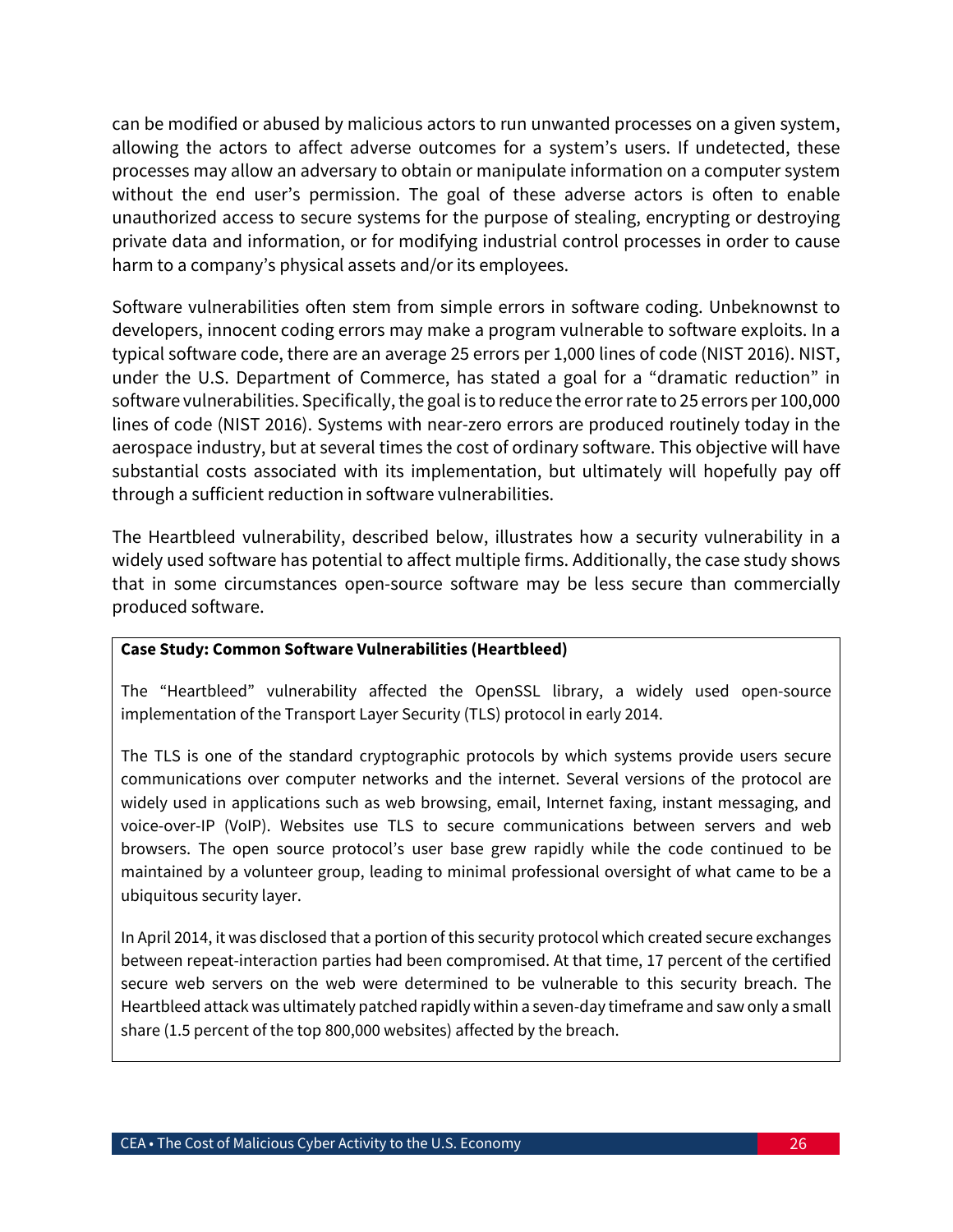We now discuss the particularly harmful "zero-day" vulnerabilities (for which a security solution does not yet exist) and the "backdoor" methods that malicious actors exploit to gain entry into a seemingly secure system.

### *i. Zero-day vulnerabilities*

So-called zero-day vulnerabilities are a particular subset of vulnerabilities characterized by being unknown to the hardware/software vendor and end users prior to being exploited. "Zero" days refer to the amount of time in which a producer or cybersecurity firm has from the time of discovery to provide the users with a patch to eliminate the vulnerability.

Zero-day vulnerabilities are often exploited with the help of the so-called exploit kits, primarily available for purchase on the dark web—which refers to the large portion of the Internet whose contents are not indexed by standard search engines. An exploit kit is a web-based application centered on a zero-day vulnerability that streamlines the vulnerability's exploitive application; these kits provide easy to use, replicable templates to exploit individual vulnerabilities on a large scale. A typical kit contains mechanisms to profile potential victims, identify compromised systems, and subsequently deliver "payloads" (exploitative or malicious software).

Once a patch is written and released by the architects, the vulnerability is no longer deemed a zero-day. However, it is ultimately up to the end users to update their systems in order to be considered immune to a given zero-day vulnerability. Lloyd's of London (2017) notes that it can "take anywhere from days to years" before a developer is made aware of the vulnerability. This allows illicit discoverers of vulnerabilities ample time to explore angles of compromise, develop the necessary software for exploitation, and potentially market this exploitation technique to interested third parties.

## *ii. "Backdoor" access*

A backdoor is defined as a "hidden entrance to a computer system that can be used to bypass security policies"; it may allow one to gain access to a network, computer system, or connected device, unbeknownst to the end user (OWASP 2006). It is common for a commercial software package to have a backdoor to enable developers to modify the systems they oversee. A backdoor may take the form of a hidden aspect of a program, a separate program, a part of an operating system, or even be coded into the firmware already installed on a system's hardware. Threat actors may gain access to pre-installed backdoors or install their own backdoors with the end goal of taking control of the systems or inserting malicious modification at any time that they wish. Many hardware products have backdoor methods of access and may be vulnerable to security compromises using these backdoors methods of entry, regardless of the software programs that are being run on the hardware in question.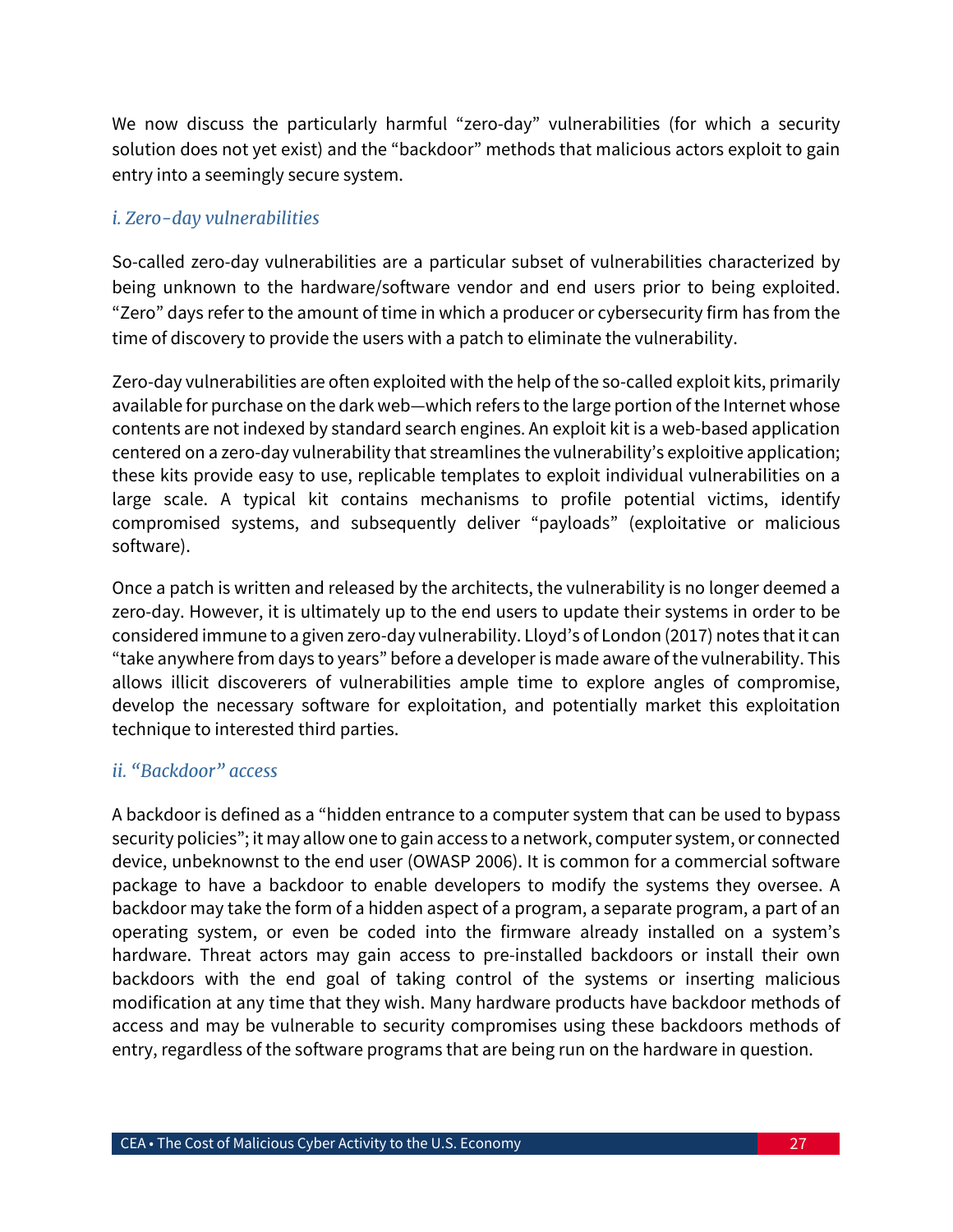## *B. Firmware*

Firmware comprises the next step above hardware in a traditional system stack. System firmware is usually software that boots or initiates systems along with running baseline level tasks, such as power management and end-user controls (e.g. mice or keyboards). This software is often unique to or integrated with individual firms' hardware, thus earning the moniker "firmware" due to being hardware-specific to a given firm's technology. USB drives, hard and solid-state drives, memory cards and digital power chargers all typically utilize firmware.

Firmware is a prime target for compromise because it resides below the operating system and may not be protected by the security software that runs on an operating system. These firmware vulnerabilities, which allow attackers to take control of a system during its booting phase, have been identified in USB devices (e.g., memory sticks), network cards, embedded and keyboard controllers, baseboard management controllers, modems, central processing units, batteries, home routers, office printers, IP Phones, and many other devices. McAfee has identified several instances of hacking groups, industrial espionage teams, and organized crime groups utilizing firmware exploits in order to commit cybercrime.

## *C. Hardware*

Hardware is the physical component of a computer. Hardware components can be either active (internally powered) or passive (driven by an external power source). Typical components include, but are not limited to, monitors, keyboards, hard and soft drives, graphics cards, sound cards, processors, and motherboards. Although traditionally harder to attack externally, hardware vulnerabilities can completely undermine an entire system stack's security. Hardware threats undermine a system's software security measures because software inherently assumes that hardware on which it runs is not compromised. The discovery of a hardware-based exploitation may force system infrastructure to be replaced entirely, as hardware compromises typically cannot be fixed by software patching alone.

Hardware is a less frequent target of hackers than software for a number of reasons: hardware is typically less easily accessible, it is not as well understood, and attacks against hardware often must be highly specialized. However, once discovered, hardware vulnerabilities can be highly damaging: hardware vulnerabilities may cause compromises independent of operating system or software security measures.

As an example, in 2015, a research team at Google was able to achieve a security compromise in several brands of laptops using pre-existing vulnerabilities in the laptops' dynamic randomaccess memory (DRAM) technology. This compromise allowed for outside actors to change what was stored on the computer's memory without permissions on the system.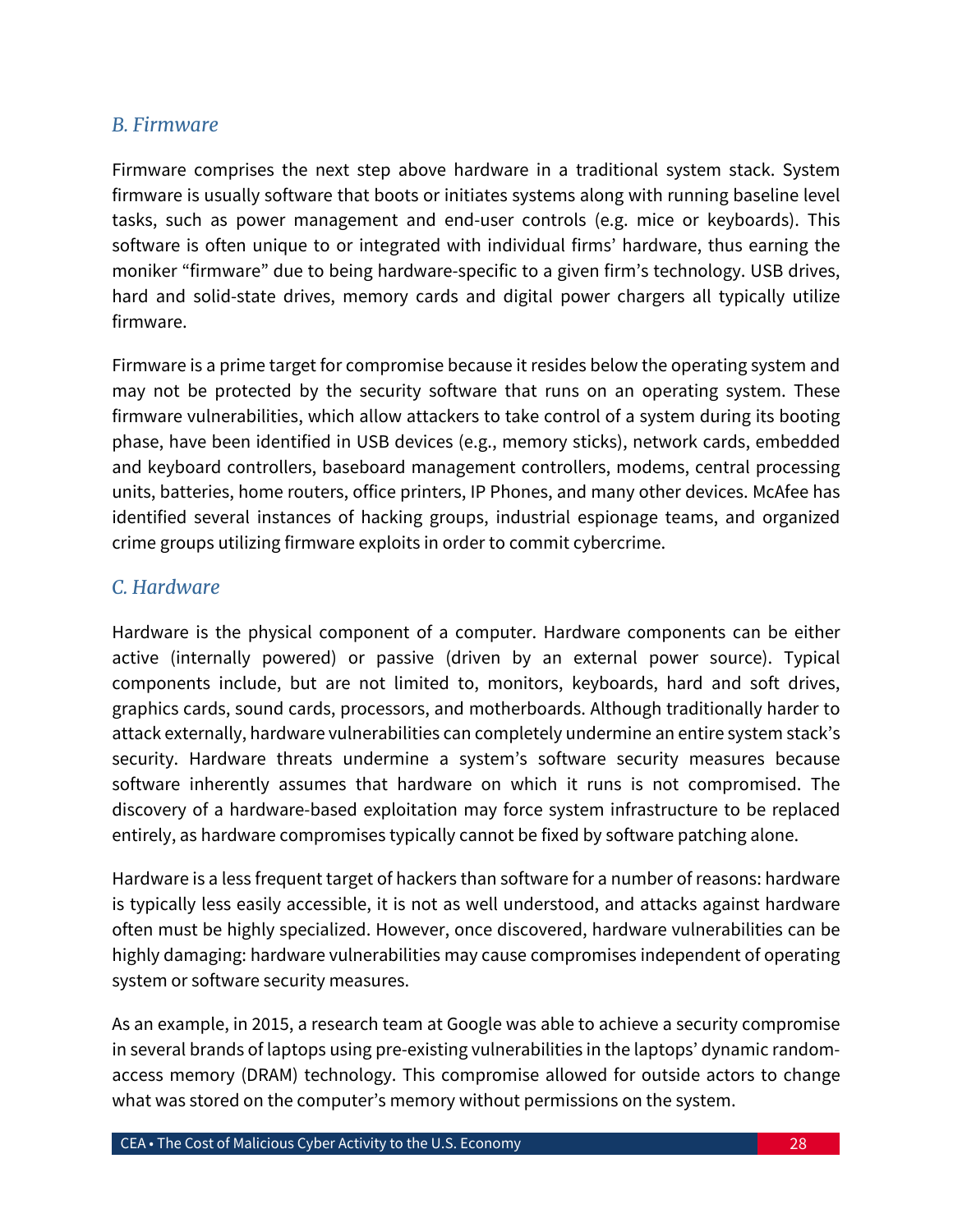An even more striking example of a hardware vulnerability was recently discovered by the Project Zero research team at Google in certain processors manufactured by Intel, AMD, and ARM. [9](#page-29-0) Specifically, Google found and reported three unique vulnerabilities useable against these processors to the processors' respective manufacturers on June 1, 2017.<sup>[10](#page-29-1)</sup> Kocker et al. (2018) write that these vulnerabilities ultimately could allow malicious actors to "violate the security assumptions underpinning numerous software security mechanisms" and "represent a serious threat to actual systems… that are used in billions of devices." The vulnerabilities could allow malicious actors to steal information stored in the processor memory, affecting virtually all computing devices, such as personal computers, cloud servers, and smartphones.

# *D. Cloud Computing*

Cloud computing has allowed companies to achieve economies of scale by outsourcing various tasks, such as data storage, services, and analytics, to outside providers. McAfee (2017) cites that 93 percent of organizations utilized some form of cloud computing for software, platform, or infrastructure services.

Cloud computing platforms are running using the virtual machine archetype; a virtual machine simulates a physical computer system (hardware, operating system, and applications) on top of an underlying operating system. A cloud can be running any number of virtual machines simultaneously on top of its underlying operating system, allowing for providers to utilize the same hardware for different customers without usage conflicts between end users. The programs overseeing this delegation of space for different virtual machines are called "virtual machine monitors" or hypervisors.

Cloud computing has its own inherent vulnerabilities, which can create common risks among end users. If the underlying hypervisor overseeing a cloud network is compromised, it can be assumed that all systems being hosted on the network will in turn be vulnerable to exploitation. This leads to a great degree of risk correlation between firms from cyber threats that otherwise would not exist if the firms' data and services were located locally. Furthermore, if a hardware replacement or hard-software update (a software update that requires a power reset) is needed to resolve these problems, computing jobs need to be interrupted, which upsets customers and in turn discourages hosts from running these time-consuming updates or patches.

Managed service providers (MSPs) are similar to cloud computing providers, but they typically provide additional IT services, such as network connectivity, data security solutions, and general IT strategy management. According to a 2017 report by PwC, multiple MSPs were

<span id="page-29-0"></span> <sup>9</sup> Project Zero. "Reading privileged memory with a side-channel." 01/03/2018.

https://googleprojectzero.blogspot.com/2018/01/reading-privileged-memory-with-side.html.

<span id="page-29-1"></span><sup>&</sup>lt;sup>10</sup> These vulnerabilities are registered as CVE-2017-5753, CVE-2017-5715, and CVE-2017-5754 with the National Vulnerability Database's Common Vulnerabilities and Exploits list.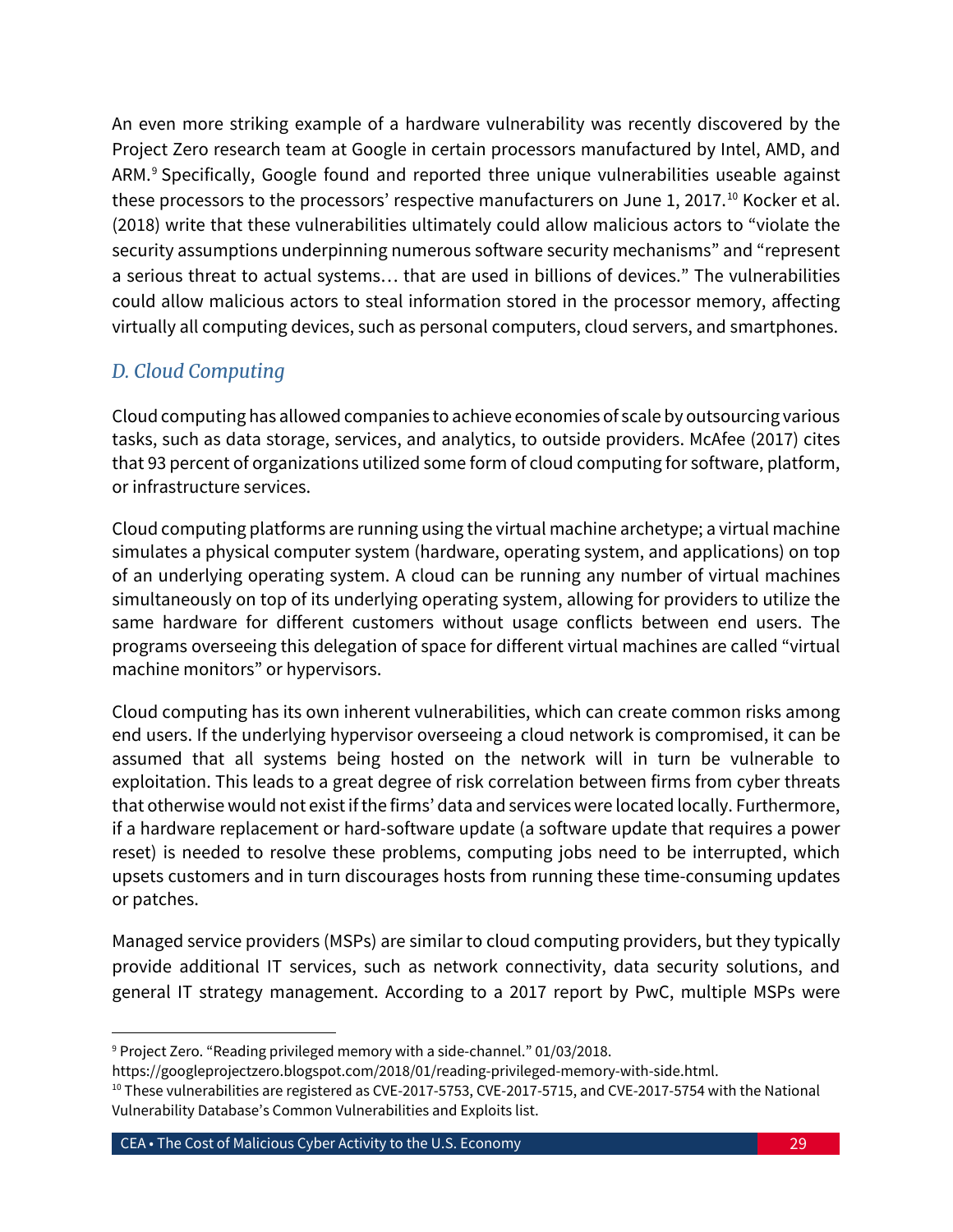targeted from 2016 onward by a single adverse actor, APT10 (PwC 2017). (According to FireEye, a cybersecurity firm, APT10 is a Chinese cyber espionage group that FireEye has tracked since 2009.) PwC (2017) further states that as a result of its activities, APT10 has potentially gained access to "the intellectual property and sensitive data of those MSPs and their clients globally" (PwC 2017).

# **4. The problem of insufficient data**

In today's data-driven world, important investment decisions are based on sound empirical analysis. However, the field of cybersecurity is plagued by insufficient data, largely because firms face a strong disincentive to report negative news. Cyber protection could be greatly improved if data on past data breaches and cyberattacks were more readily shared across firms.

There are multiple reasons for insufficient disclosure. To being with, many cybersecurity breaches go undetected by firms. Citing data from cybersecurity firms, PwC (2014) reports that as many as 71 percent of cyber compromises go undetected. Furthermore, according to industry reports, the U.S. government can frequently observe a security breach before a firm can. For example, the Center for Strategic and International Studies (2014) reports that in 2013 U.S. government notified 3,000 companies that they had been hacked. Even when a firm is aware that it had experienced an adverse cyber event, it would frequently refrain from reporting the event for the fear of negatively affecting its market value as well as its relationships with corporate partners. For example, the Center for Strategic and International Studies (2014) reports that when Google was hacked in 2010, another 34 *Fortune* 500 companies were hacked at the same time (that fact eventually became public knowledge through WikiLeaks), but only one of these companies reported publicly that it had been hacked.

Data on adverse cyber events that involve breaches of PII and a subset of other security breaches are slowly becoming available, partly due to disclosure requirements. Countries around the world are adopting mandatory data breach disclosures, for compromised PII on firms' customers (though at different levels of coverage), such as the General Data Protection Regulation (GDPR) in the European Union. The U.S. government also imposes sector-specific cyber disclosure legislation. The Health Insurance Portability and Accountability Act (HIPAA), pursuant to Public Law 104-191, sets disclosure requirements on personal data protection, though studies have raised concerns about compliance with, exemptions to, and the lack of, "standardized technology requirements" in the regulations (Chang 2014; Koch 2017). Banks and certain financial institutions are subject to regulatory examinations that include review of their safeguards for protecting the security, confidentiality, and integrity of consumer information, which include disclosure requirements in the event of a breach. The Department of Energy also requires disclosure of events—including those that are cyber-related—that may have an impact on the electricity system, through the OE-417 Electric Emergency Incident and Disturbance Reports, pursuant to Public Law 93-275. These reported incidents are posted on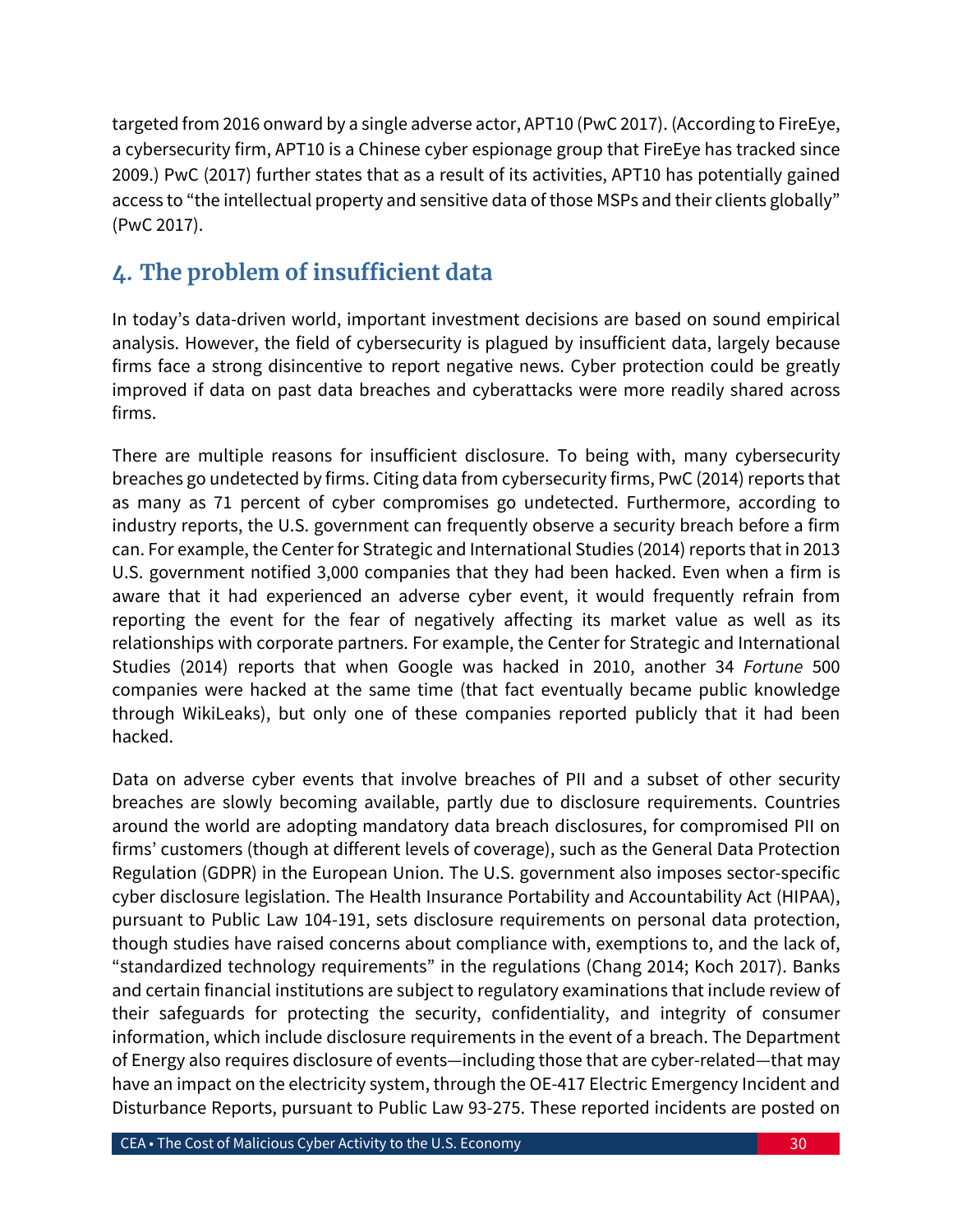the Department of Energy's website, which gives information on the event's date, date of restoration, areas affected, alert criteria, event type, demand loss, and number of customers affected. Of 141 events reported in 2016, 5 were cyber-related. Of the 127 events reported in 2017, two were cyber-related, though these events were not reported to affect customers or result in the loss of demand (DOE 2017).

For publicly traded firms, public disclosure of materially important adverse cyber events is mandated by the Securities and Exchange Commission's (SEC) 2011 Guidance, and also by the requirements that trigger the filing of the SEC's Form 8-K. Specifically, the 2011 Guidance mandates that publicly traded firms disclose "material" cybersecurity risks and cyber incidents. However, the effectiveness of the SEC's 2011 Guidance is frequently questioned. There are concerns that companies underreport events due to alternative interpretations of the definition of "materiality" (Gordon et al. 2006, 2015). There are also concerns that the disclosure requirements are too general and do not provide clear instructions on how much information to disclose, and that they therefore "fail to resolve the information asymmetry at which the disclosure laws are aimed" (Ferraro 2014). For example, according to the 2017 survey of 2,168 individuals who were involved in both cyber risk and enterprise risk management activities in their firms, 36 percent of survey participants said that a material loss of information assets does not require a disclosure on the firm's financial statements. At the same time, 43 percent of respondents stated that their firm would disclose a loss of property plant and equipment on its financial statements (Ponemon 2017b). According to these studies, more comprehensive and mandatory disclosure guidance, such as through legislative endorsement (Ferraro 2014) or endorsement by the SEC (Gregory 2014), may help overcome these issues.

If, between quarterly reports, a cyberattack or a data breach triggers an event that would mandate the filing of Form 8-K (e.g., bankruptcy, departures of corporate directors, entry into or a termination of a "material definitive agreement"), then victims must disclose the cyber event under the requirement that the firm file the form within four business days of the event. If a materially important cyber event is privately disclosed by the affected firm to a financial intermediary—such as a buy- or sell-side analyst, an investment manager, a broker dealer, or an investment adviser who could generate a profit for themselves or their clients from having this informational advantage—Regulation Fair Disclosure requires that the event must be disclosed to the public promptly.

Other countries also mandate disclosures of cyber breaches, and some countries have stricter disclosure requirements than does the United States. For example, in April 2016 the European Union adopted GDPR, which becomes effective in May 2018 and mandates companies to disclose data breaches. This regulation expands the scope of the EU's 1995 data protection regulation to all companies that process the data of EU-based subjects, regardless of the company's location. Past regulations only applied to companies based on their physical location, and the new regulation will also affect United States–based firms as long as they have European customers. Companies subject to this regulation must notify their customers and other affected parties of breaches where "a data breach likely to result in a risk for the rights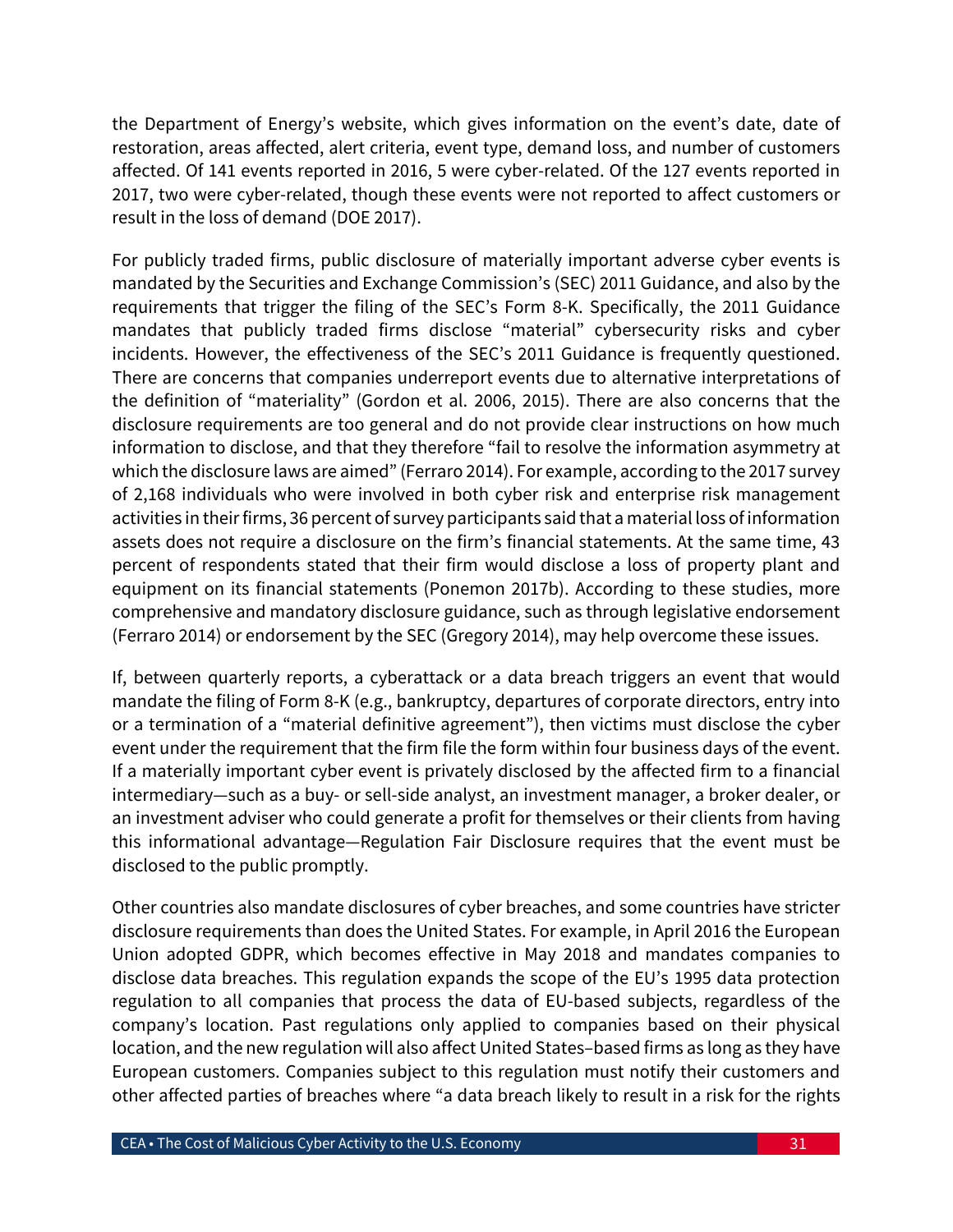and freedoms of individuals" (GDPR 2017). The breach must be disclosed to the government, customers, and controllers within 72 hours of the firm's becoming aware of the breach. This new rule will further increase the number of publicly reported data breaches.

Even if cyber events are not being disclosed by firms, the news media can find out about such events through journalist investigations. For example, Verizon (2017) reports that 27 percent of data breaches were discovered by third parties. These third parties may notify the news media in addition to notifying the affected firms, creating another channel for the spread of information.

The lack of a representative data set for cybersecurity incidents poses a number of challenges to firms and policymakers. For policymakers, it makes it next to impossible to accurately measure the cost of cybersecurity incidents for the U.S. economy and to determine whether more active government involvement is needed to limit cybersecurity risk. Likewise, for firms, the lack of data makes it difficult to correctly assess the expected costs of cybersecurity exposure and to determine the optimal level of investment in cybersecurity. Moreover, when negative information is underreported for incentive reasons, agents may erroneously assume that the negative information/events simply do not exist (see, e.g., Scherbina 2008). In case of adverse cyber events, underreporting may lead the less sophisticated managers to assume that the risk is not significant and consequently to underinvest in cybersecurity. Cybersecurity professionals speculate that less sophisticated smaller firms underinvest in cybersecurity for this reason.

Unlike firms and private individuals, cyber insurance and cybersecurity providers have the advantage of being able to collect data on cyberattacks and data breaches through their business operations. However, these entities are reluctant to share their data with the public because of privacy concerns for their clients and also because these data represent a source of competitive advantage in providing security services for cybersecurity companies and in pricing cyber insurance products for insurance companies.

A more robust data set on cyber incidents and cyber threats that could be updated in real time would greatly help firms improve their cybersecurity. And still another negative effect of the paucity of publicly available data is that it may slow the development of a more competitive market for cyber insurance.

# *A. Dark cyber-debt*

As discussed above, firms are reluctant to reveal cyber breaches to the public for fear of lowering their valuations; even when a firm's management does report a breach, it often underreports its scope. Most likely, the information about the breach will eventually become public, at which point the value of the firm will decline to reflect the resulting monetary losses. In this section, we introduce the concept of "dark cyber debt" to describe the future, negative valuation impact of a breach that a firm hid from the public. It is "dark" because it is currently hidden, and it is a "debt" that eventually would need to be paid before investors are paid.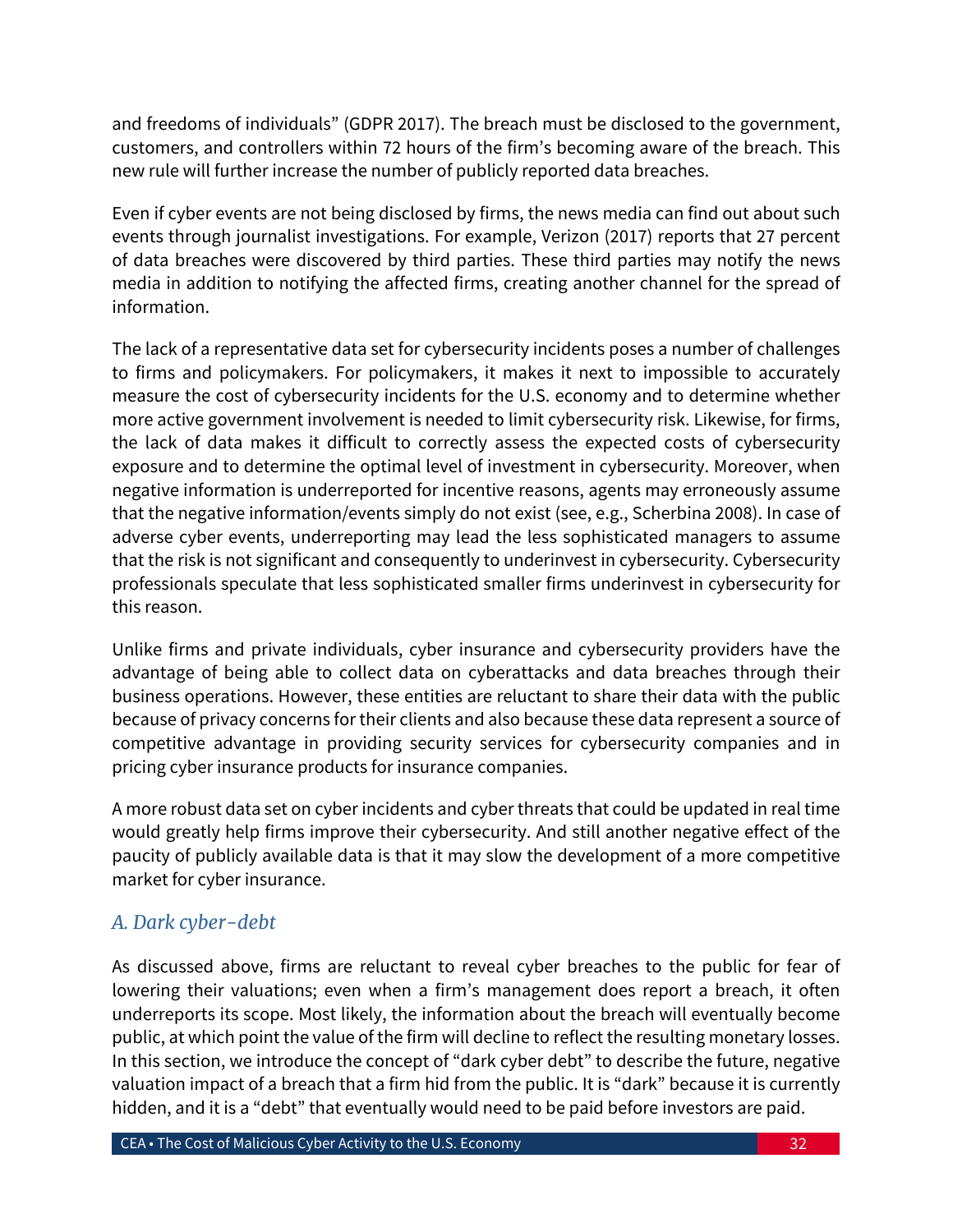Consider the latest illustration of the concept. In October 2016, the personal data of approximately 57 million customers and drivers was stolen from Uber Technologies Inc. (Newcomer 2017). The data were then ransomed back to Uber in exchange for an illicit payment of \$100,000 to the hackers by Uber's security chief and one of his deputies (Newcomer 2017). The compromised data included some 600,000 driver's license numbers for Uber's drivers, which were linked to their identities (Newcomer 2017). Though Uber has admitted it had a legal obligation to disclose the attacks on a timely basis to regulators and also to the drivers whose identities were compromised, it instead chose to hide the news and to pay the perpetrators to delete the stolen sensitive information (Newcomer 2017). Further attempts to conceal the damage manifested themselves through Uber's executives writing off the \$100,000 as a "bug bounty," a practice whereby technology companies hire external parties to attack their software in order to test for vulnerabilities (Isaac, Benner, and Frenkel 2017). It is now clear that these breaches were the work of criminals rather than firms hired to test Uber's cybersecurity. The timing of Uber's hack was particularly unfortunate because the firm had been planning to go public. In the aftermath of the news, SoftBank, a Japanese firm, and a group of Uber's shareholders agreed to a deal valuing the company at \$48 billion, a notable decline in \$70 billion that Uber commanded just over a year ago (Reuters 2017b). While not all of the decline in value can be attributed to the data breach as Uber faced other negative publicity, offers following the breach were substantially lower than pre-breach figures. This particular nondisclosure is far from the only example of dark cyber debt. For example, in 2016, Uber faced a \$20,000 fine for its failure to disclose a 2014 breach (New York State Office of the Attorney General 2016).<sup>[11](#page-33-0),[12](#page-33-1)</sup>

# **5. The cost of malicious cyber activity for the U.S. economy**

The total cost of malicious cyber activity directed at U.S. entities is difficult to estimate because, as discussed above, many data breaches go undetected, and even when they are detected, they are mostly unreported, or the final cost is unknown. While no one has the complete data on adverse cyber events experienced by firms, cyber insurance firms are arguably in the best position to collect reliable data. Firms that sell cyber insurance products need to use probability assessments and expected cost estimates for adverse cyber events in order to price their products. Moreover, insurance firms are best able to collect unbiased datasets because they track the same firms over time and are able to observe otherwise undisclosed cyberattacks and data breaches. Unfortunately, insurance pricing data are considered proprietary and are not publicly available.

The losses suffered by the corporate sector as the result of malicious cyber activity extend beyond the direct losses suffered by firms that are attacked. These additional costs arise from

<span id="page-33-0"></span><sup>&</sup>lt;sup>11</sup> Attorney General of the State of New York, Internet Bureau, Assurance No. 15-185.

<span id="page-33-1"></span> $12$  We must note that even when a company takes all reasonable cybersecurity measures and makes appropriate disclosures, its stock price will likely decline when a data breach becomes public.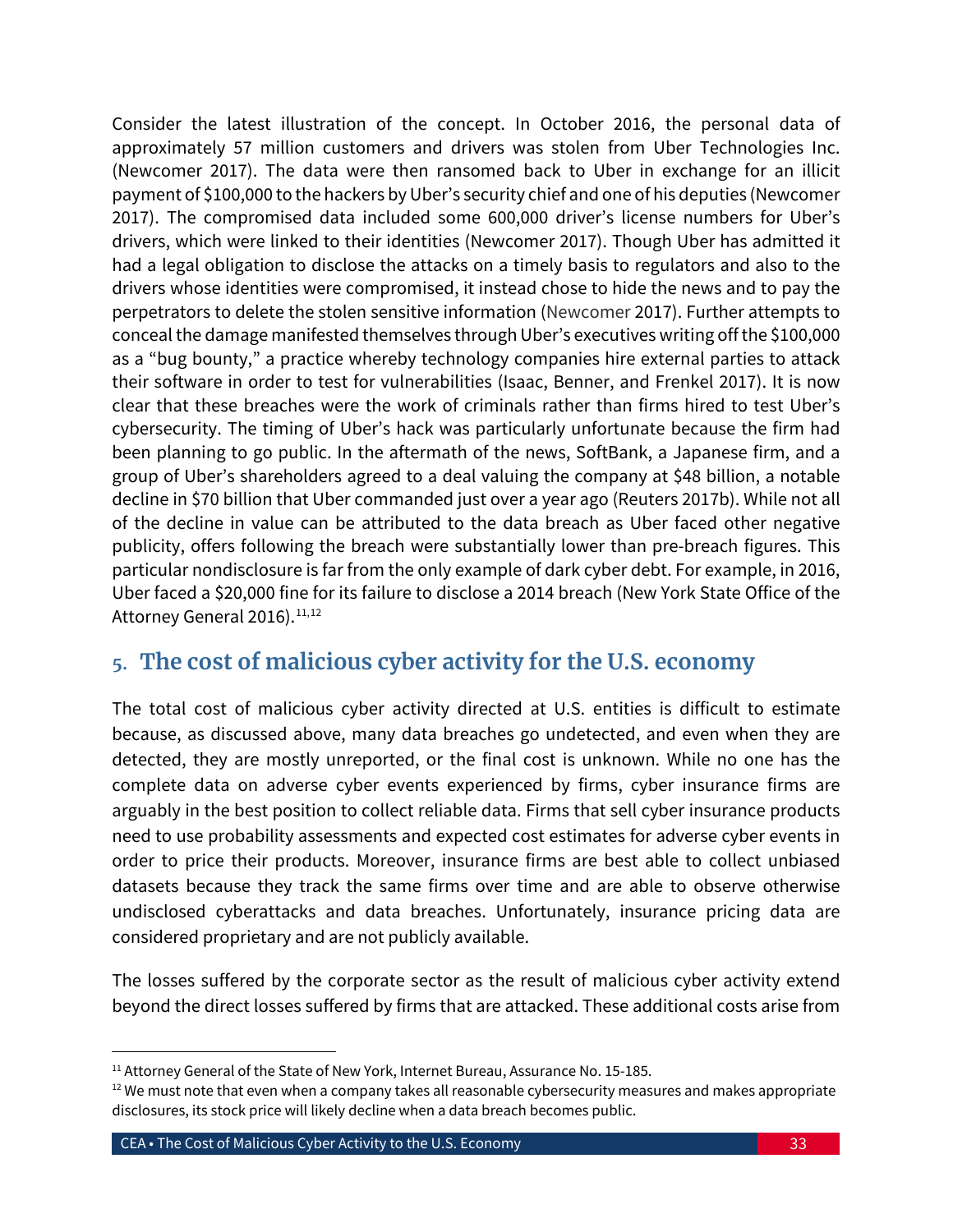(1) spillover effects to economically linked firms, (2) increasing expenses on cybersecurity defense measures, and (3) a drag on economic growth that cyber threats create. We describe these costs in more detail below.

An attack may have significant spillover effects to corporate partners, customers, and suppliers. As we highlighted in the case of the Equifax attack, stock prices of firms that have a similar business model and of firms that rely on Equifax data also declined in response to news of the original compromise of Equifax's security.

Firms also incur non-negligible costs associated with preventing cyberattacks and data breaches and must acquire security products (e.g. spam filters, antivirus protection), offer services for consumers (training), and engage in other fraud detection and tracking efforts (Anderson et al. 2012). Cybersecurity expenditures, including antivirus technologies and other cleanup and defense expenditures, amounted to \$24.8 billion globally in 2010-2012 (Anderson et al. 2012). PwC (2014) reports that an average firm spends about 4 percent of its information technology (IT) budget on cybersecurity, and more than 50 percent of firms have plans to increase their cybersecurity budgets by 5 percent or more in 2018, among which 42 percent of firms are expected to increase spending by at least 10 percent. Investment bank Morgan Stanley (2016) estimates that the global IT security product and services market will grow by 18 percent each year between 2015 and 2020 to become a \$128B market by 2020. The Equifax data breach resulted in significant share price increases for cybersecurity firms, indicating that the market revised up its expectations of the cybersecurity firms' future revenues.

We are reluctant to ascribe the cost of cyber protection as a deadweight cost to the U.S. economy, as employment in the cybersecurity sector contributes significantly to economic growth. Innovative technology solutions developed by the sector may generate positive spillover effects elsewhere in the economy. Finally, a sophisticated cybersecurity sector could become a reliable source of exports of both products and services for many years to come. To fill this future demand, the U.S. government may guide the development of the sector through educational programs that stimulate students' interest in cyber defense and should aid the recruitment of women, who are severely underrepresented in the field.

Finally, malicious cyber activity imposes a drag on economic growth by enabling new means for stealing IP, which can be considered a tax on innovation. The ever evolving cyber threats slow down the rate of development and adoption of new information and communications technologies and thereby lower the efficiency gains that can be achieved with these new technologies (see, e.g., Hughes, Bohl, Irfan, Margolese-Malin and Solorzano (2017)) for a detailed discussion and analysis of these and related effects).

When estimating total economic costs of malicious cyber activity against the U.S. economy, one should not overlook the substantial direct cost imposed on the government sector. Using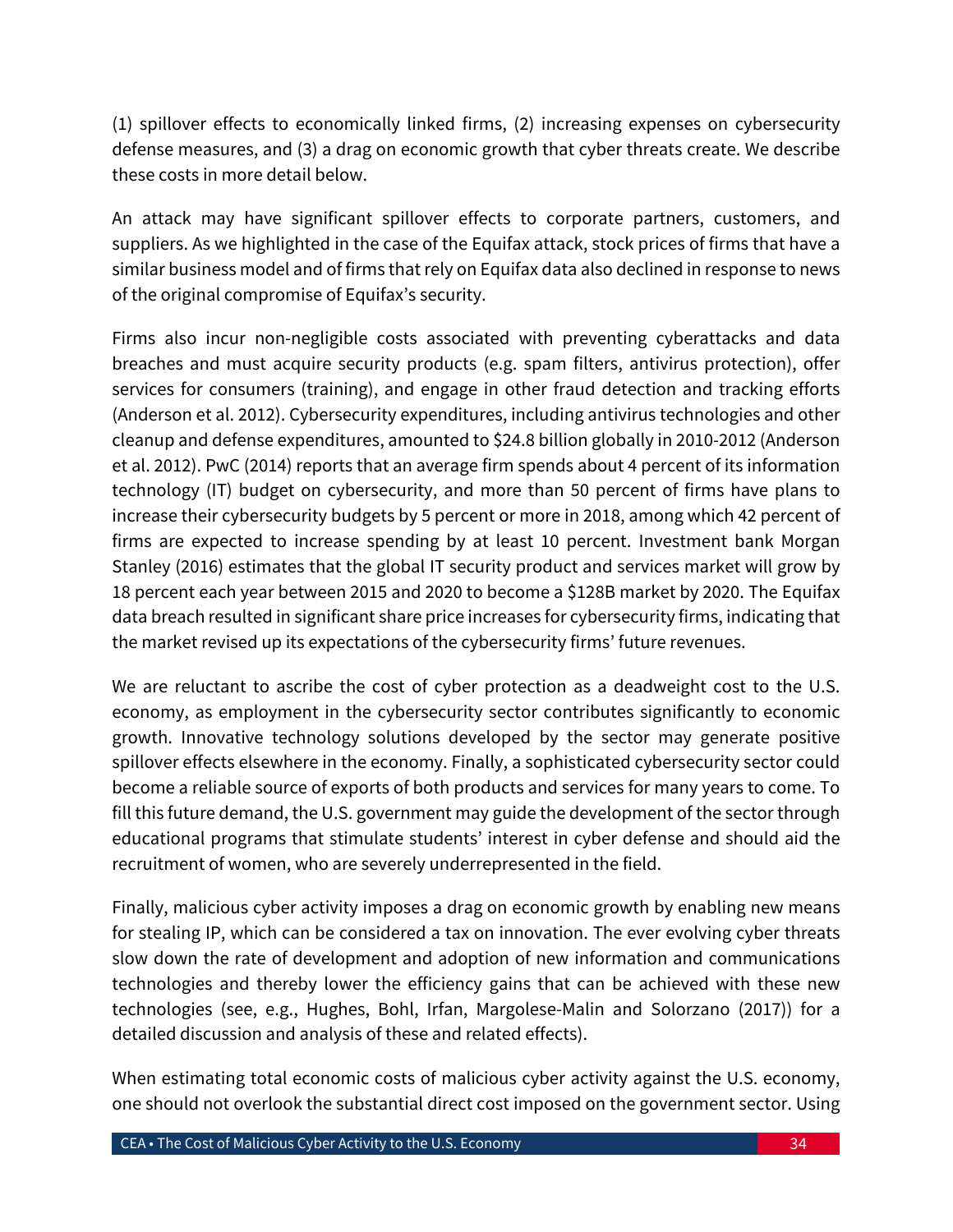a dataset of cyber incidents from Advisen, a for-profit organization that collects and resells data from commercial insurance industry and public news sources, Romanosky (2016) estimates that the government sector is at highest risk for a cyber incident. [13](#page-35-0)

According to the Government Accountability Office (2017), the number of cyber incidents reported by federal agencies rose substantially between FY2006 and FY2016 (from 5,503 to 33,632 incidents). However, FY2016 was a break from the consistent annual rise, as the number of reported incidents fell by 56 percent from the fiscal year prior. In a highly publicized incident, between 2014 and 2015, the Office of Personnel Management (OPM) suffered a security failure in which SF86 data were breached for 21.5 million individuals, including 5.6 million sets of fingerprints (OPM 2015). Another separate cyber incident involving personnel records occurred in 2015, which impacted 4.2 million individuals (OPM 2017).

The government incurs substantial, though not easily quantifiable, costs of IP theft and theft of information pertaining to national security. The case study of the IP theft for the F-35 fighter plane described in the box below illustrates a very costly cyber theft from the U.S. government (Capaccio 2017).

### **Case Study: Theft of U.S. Military Secrets through Cyber Means (F-35)**

The F-35 is a single-seat, single-engine fighter aircraft that was developed primarily by Lockheed Martin to be used by the U.S. armed forces, as well as allied countries. The plane is optimized for use as a multirole fighter, with the ability to perform air-to-air; air-to-ground; and intelligence, surveillance, and reconnaissance missions. Program development officially launched in 2001, and deliveries began in 2011. The program's cost to complete is estimated at more than \$400 billion (*Wall Street Journal* 2014).

It has since been verified that these malicious cyber activities were carried out by foreign agents, with the Chinese national Su Bin pleading guilty in 2016 to stealing data related to the F-35 seeking financial gain by selling the illegally-acquired data (DOJ 2016c). As noted by Department of Defense undersecretary Frank Kendall, these breaches could "give away a substantial advantage" and "reduce the costs and lead time of our adversaries to doing their own designs" (DOJ 2016c). This appears to have been the case, as observers have noted that the J-31, a Chinese stealth fighter introduced in 2014, appears to have been modeled on the F-35 (Weisgerber 2015). If the Chinese did use designs stolen from U.S. contractors, it could have allowed them to cut down significantly on the \$350 billion spent by the United States through FY2017 on development and production for the F-35 (DOD 2015c).

<span id="page-35-0"></span><sup>&</sup>lt;sup>13</sup> Risk to a given sector is defined as the number of cyber incidents divided by the number of firms/agencies in a sector.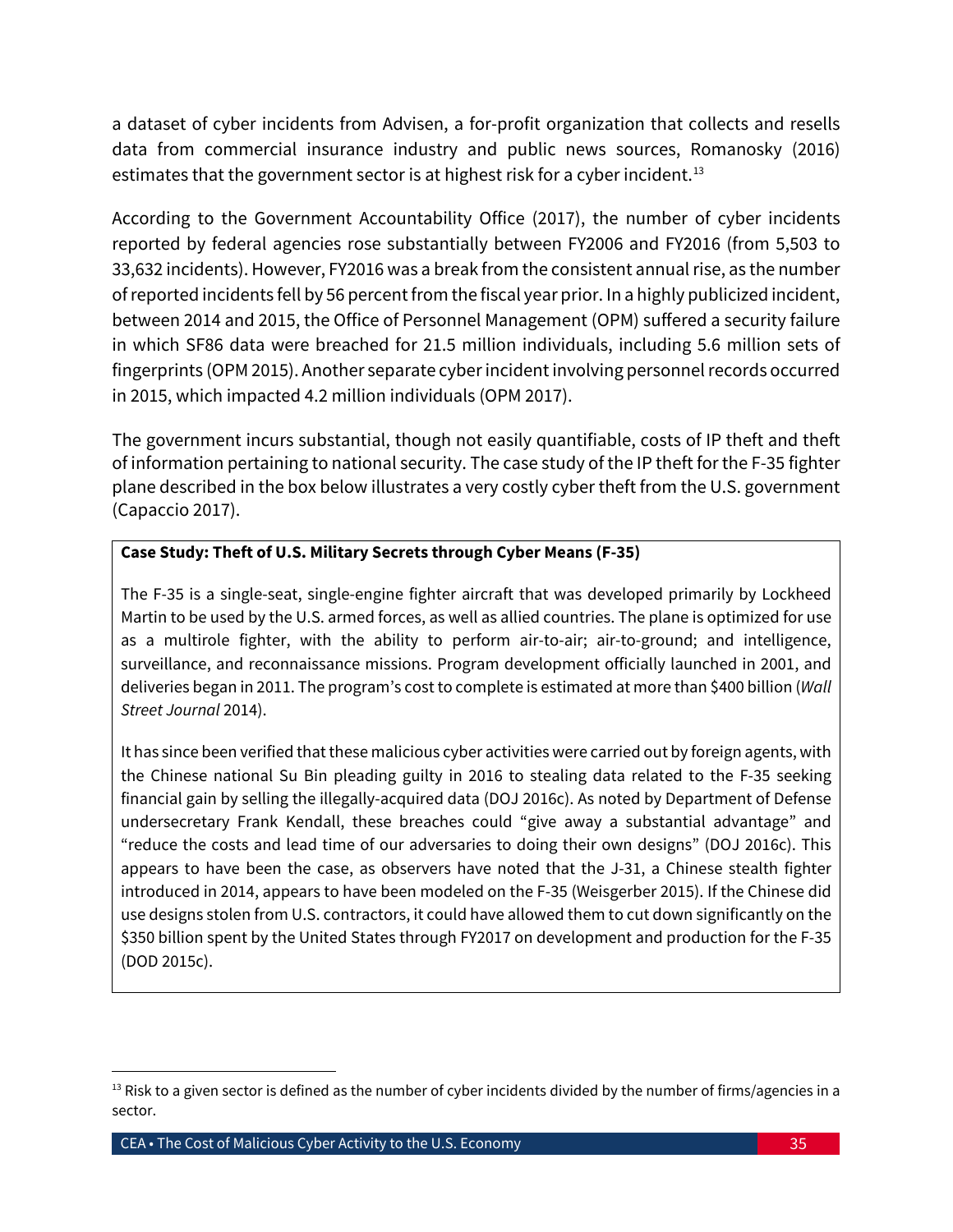Evidence from state and local governments suggest cyber risks are pervasive there as well. Data breaches or compromises have the potential to affect thousands or even millions of individuals through the release of personal or sensitive information or disruption to government service provision. Responses to a 2013 survey of state and local government officials suggested that officials often underestimate the prevalence and potential severity of malicious cyber activity (Center for Digital Government 2014), and the Security Scorecard 2016 Cybersecurity Report ranks government (federal, state, and local) at the bottom of 18 major industries in terms of cybersecurity (Security Scorecard 2016). Data on the number of data breaches at government entities do not show particularly concerning rates of increase, but trends in the affected numbers of individuals could potentially be quite different. According to a recent survey of IT and security management professionals in state and local government, 40 percent of respondents indicated that the number of cyber "incidents" associated with malware had increased over the preceding year (Center for Digital Government 2014).

Finally, malicious cyber activity imposes significant costs on private individuals. Cyber intrusions that steal PII from the corporate and government sectors generate welfare losses for those uninsured individuals whose private information is stolen. Attacks against State and local governments, furthermore, have a negative impact on households that rely on the services provided by the government entities. Finally, individuals are frequent direct targets of cybercrimes committed via email and the Internet. The FBI's Internet Crime Complaint Center provides the public with a mechanism to report Internet-facilitated criminal activity. In 2016, this center received nearly 300,000 individual complaints of cybercrimes, with an estimated total cost in excess of \$1.3 billion. Among the most costly crimes targeted at individuals were confidence and romance frauds. These attacks cost victims \$220 million in 2016, and were carried out by criminals posing as a close family member or romantic partner for the purpose of convincing victims to send money or personal information. Moreover, the agency also estimates that only 15 percent of cyber-related criminal activity is reported each year, so actual damages are likely significantly higher.

Using the information provided in this document, as well as estimates from Ponemon (2017) on the probability of a material data breach, we estimate that malicious cyber activity costs the U.S. economy between \$57 billion and \$109 billion in 2016, which represents between 0.31 percent and 0.58 percent of that year's GDP (please the Computational Appendix for the details). For comparison, based on an extrapolation exercise that used a variety of datasets on adverse cyber events from several countries, the Center for Strategic and International Studies (2014) estimates that the cost of malicious cyber activity directed at U.S. entities was \$107 billion in 2013, which represented 0.64 percent of GDP.<sup>[14](#page-36-0)</sup>

<span id="page-36-0"></span><sup>&</sup>lt;sup>14</sup> For further comparison, the 2017 IP Commission Report estimates that the total cost to the U.S. economy stemming from IP theft perpetuated by any means by China and other infringers exceeds \$255 billion a year.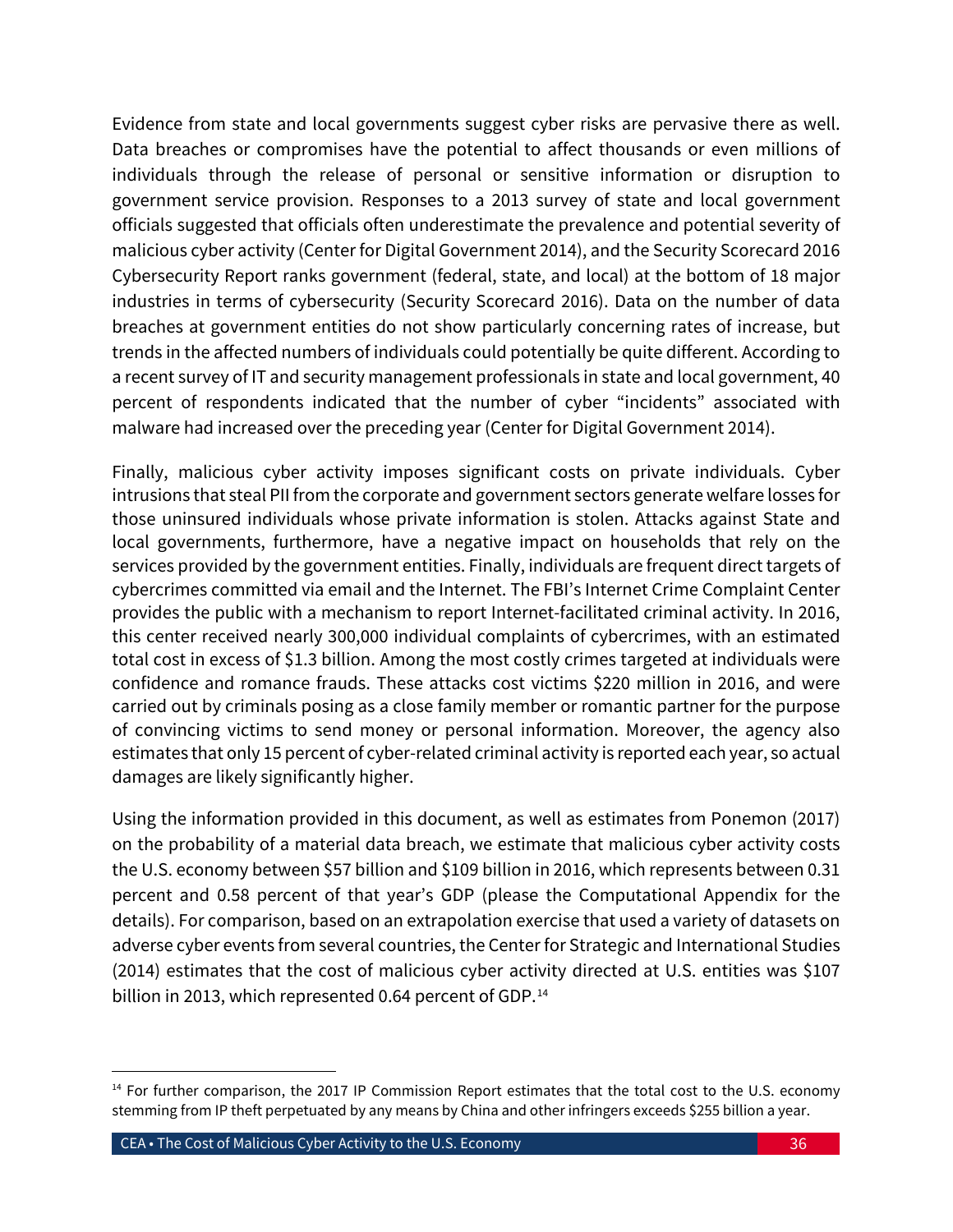The ongoing economic costs of malicious cyber activity estimated above likely amount to only a small fraction of the cost that the U.S. economy may incur if the United States were to enter a large-scale conflict in cyber space. We will discuss this scenario next.

# **6. Devastating cyberattack scenarios**

Cybersecurity professionals, both in private and public sectors, stress that the potential costs of cyberattacks could far exceed the ongoing costs suffered by the U.S. economy. Following the worst terrorist attack in U.S. history, the 9/11 Commission concluded that the attacks revealed a failure in imagination. The commission stated that "it is therefore crucial to find a way of routinizing, even bureaucratizing, the exercise of imagination." Much effort is being expended by the cyber defense community to proactively anticipate the most devastating cyberattack vectors.

The cyber defense community is particularly concerned about attacks on so-called critical infrastructures, which are crucially important for a smooth functioning of the U.S. economy. Among the previously described 16 critical infrastructure sectors, we will focus in detail on the Financial Services Sector and the Energy Sector, more specifically, on the electric grid. These sectors are internally interconnected and interdependent with other sectors as well as robustly connected to the internet, and are thus at a highest risk for a devastating cyberattack that would ripple through the entire economy. Below, we focus on the current concerns and ongoing efforts to make these sectors more secure.

# *A. Financial sector*

Attacks on the financial sector can reduce confidence in the financial system and affect a great number of public and private entities, which rely on the smooth functioning of financial markets and global payment systems for the supply of capital and the transfer of funds. In recent years, certain aspects of the global financial system have proven to be vulnerable to cyber threats.

## *i. Malicious cyber activity directed at banks in the SWIFT network*

The Society for Worldwide Interbank Financial Telecommunications (SWIFT) is a global member-owned cooperative and the world's leading provider of secure financial messaging services. Its messaging platform, products and services connect more than 11,000 banking and securities organizations in more than 200 countries and territories. SWIFT does not hold funds or manage accounts on behalf of customers; instead, it enables users to securely communicate standardized financial messages in order to set up subsequent account transfers.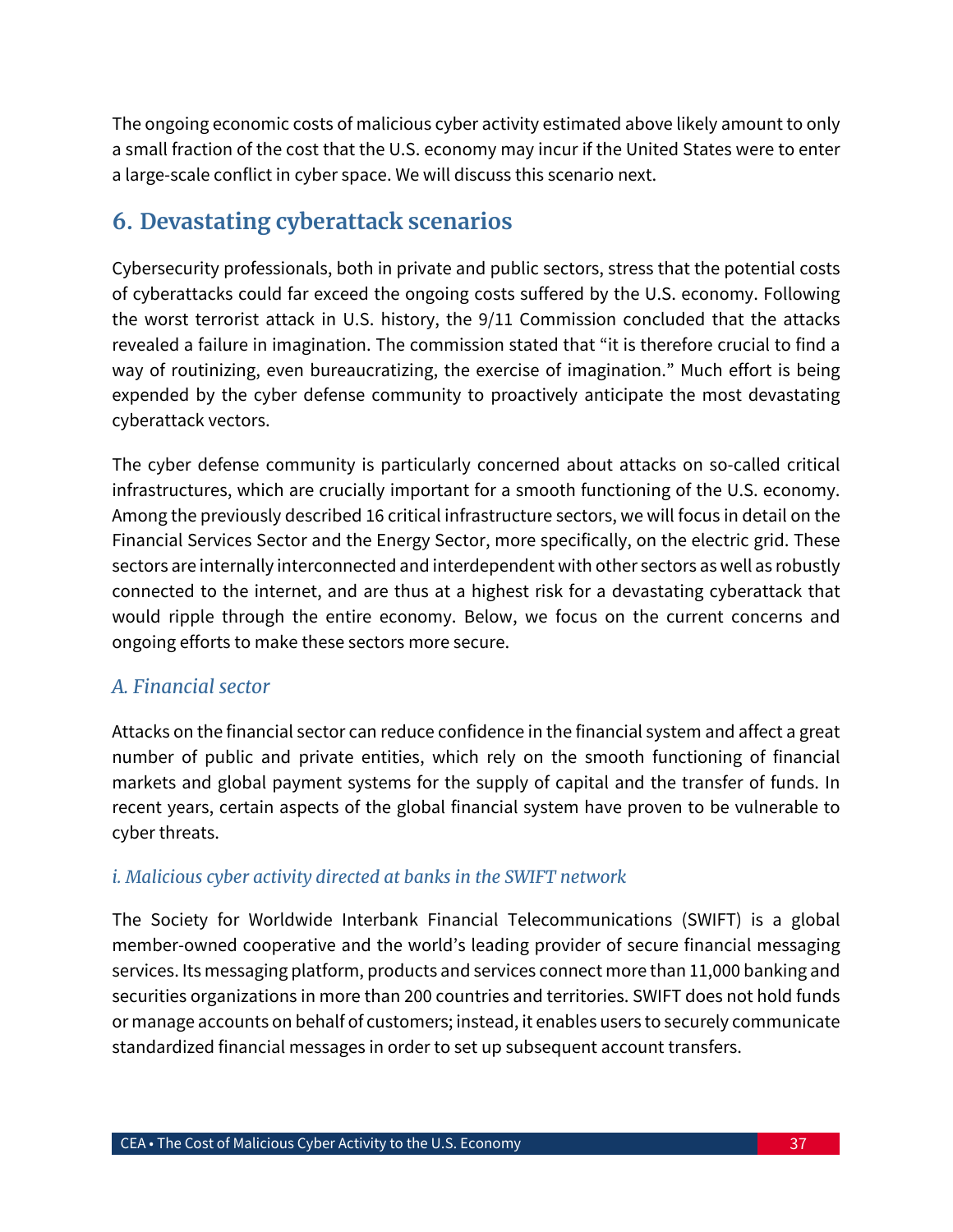In March 2016, the Bank of Bangladesh reported that over \$81 million had been stolen from its account at the Federal Reserve Bank of New York. Hackers, who in the weeks prior had gained access to the Bank of Bangladesh's systems, had sent messages through the SWIFT system to the New York Fed, requesting the transfer of nearly one billion dollars in Bangladeshi reserves to accounts in the Philippines and Sri Lanka. Of these requests, the vast majority were not acted upon by the New York Fed due to formatting irregularities and the fortuitous usage of key words linked to Iranian sanctions. However, four of the 35 requests were acted upon and \$81 million were transferred out of the Bank of Bangladesh's reserve accounts and subsequently laundered through the Filipino casino industry (Kittichaisaree 2017).

Since the disclosure of the theft from the Bank of Bangladesh, a number of similar thefts have come to light. It has since been revealed that in 2015 hackers used stolen SWIFT credentials to successfully transfer over \$12 million from Wells Fargo accounts owned by Banco Del Austro (Banco Del Austro, S.A. v. Wells Fargo Bank, N.A., 2016) and that over \$60 million was stolen from the Taiwanese Far Eastern International Bank. Analysis by cybersecurity firms, including Symantec, indicate that these cyber thefts are not isolated incidents. Evidence suggests that, since 2013, banks have been targeted by a group identified as Carbanak.Neither of the involved banks, nor SWIFT or the U.S. Government have made statements assigning blame. However numerous cybersecurity firms have conducted independent analyses and found links to other malicious cyber activity; they attributed these activities to the "Lazurus Group," a high level hacking group with purported links to North Korea. The group has been active since 2009 and is widely believed to be responsible for cyberattacks against other financial institutions and Sony Pictures.

In response to the escalating attacks, SWIFT launched a new Customer Security Intelligence Team as well as a 24/7 Security Operations Center to better monitor, detect, and react to security threats. Additionally, in March 2017, the New York Department of Financial Services implemented a new set of cybersecurity regulations emphasizing a more regulated approach to data privacy and disclosure as well as a more robust management of risk in an environment of escalating cybersecurity threats.

## *ii. Malicious cyber activity affecting financial markets*

Malicious cyber activities directed at securities exchanges that compromise order execution and price efficiency have been reported in recent years. The International Organization of Securities Commissions (2013) reports, based on a survey of 46 global securities exchanges, that 53 percent had experienced malicious cyber activity. Fortunately, none reported losses as a result of these malicious activities amounting to greater than \$1 million. The cyber events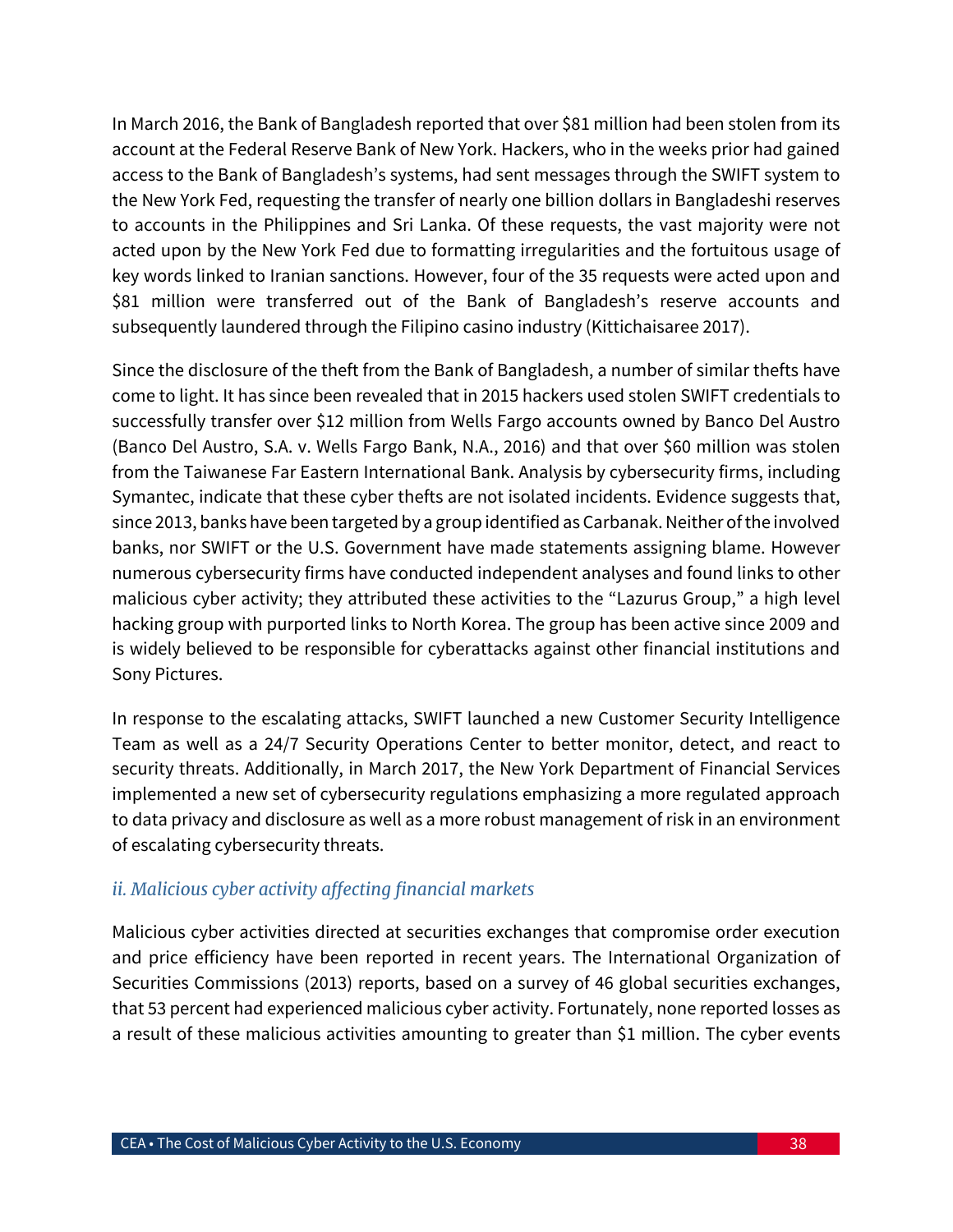were generally disruptive instead of being financially damaging. The most common forms of attack were DDoS and malware attacks (IOSCO 2013). [15](#page-39-0)

A number of attempts have been made to exploit vulnerabilities in cybersecurity infrastructure in order to create desired movements in stock prices. To be clear, an attack does not have to target the financial sector to have financial market effects. The majority of these incidences have been small in scale and directed at specific companies. For example, in 2015 malicious actors posted a fraudulent story that Twitter was in talks to be acquired for \$31 billion. This story, posted on a website designed to mirror Bloomberg, drove Twitter's share prices up by over 8 percent before further investigation revealed that the story and website were fraudulent.

False news reporting has also moved the broader market. In 2013, members of the Syrian Electronic Army gained access to the Associated Press's official Twitter account, and subsequently tweeted that the President had been injured in two explosions targeting the White House. This tweet caused the Standard & Poor's 500 Index alone to lose \$136.5 billion in market capitalization; however within 6 minutes, the losses were erased when the Associated Press and other sources noted that the tweet was a hoax (Domm 2017). The three members of the Syrian Electronic Army were ultimately charged with multiple conspiracies related to computer hacking by the Department of Justice (DOJ 2016a), with the hack of the Associated Press's Twitter account used as evidence.

Cyberattacks and data breaches in the financial sector could impose substantial costs on the U.S. economy. If investors could no longer trust that traded securities were priced efficiently, financial assets would lose their attractiveness as investment vehicles. In turn, firms would no longer be able to view the stock market as a reliable means for raising capital. As a result, the cost of capital would increase, reducing economic growth. Investors, having moved into other investment assets, would likely incur higher costs associated with information gathering, and would lose the benefits associated with liquidity and risk sharing facilitated by well-functioning financial markets.

The Defense Advanced Research Projects Agency (DARPA 2017), a part of the [U.S. Department](https://en.wikipedia.org/wiki/United_States_Department_of_Defense)  [of Defense,](https://en.wikipedia.org/wiki/United_States_Department_of_Defense) runs a pilot program to identify and help mitigate the risks to the financial sector that could be posed by cyber threat actors. So far, DARPA has identified several areas of concern. Among them is the risk of so-called flash crashes, named after the 2010 Flash Crash. To achieve flash crashes, sell orders can be manipulated to cause a rapid decline in the stock market index. Though the mispricing corrects quickly, it creates economic costs for market participants, because wealth is being redistributed across traders in an arbitrary manner, and it causes investors to lose trust in the stock market. If flash crashes become a frequent occurrence, high-frequency traders could be forced to exit the market, potentially leading to lower liquidity levels.

<span id="page-39-0"></span> $15$  A malware attack is conducted through the use of harmful software.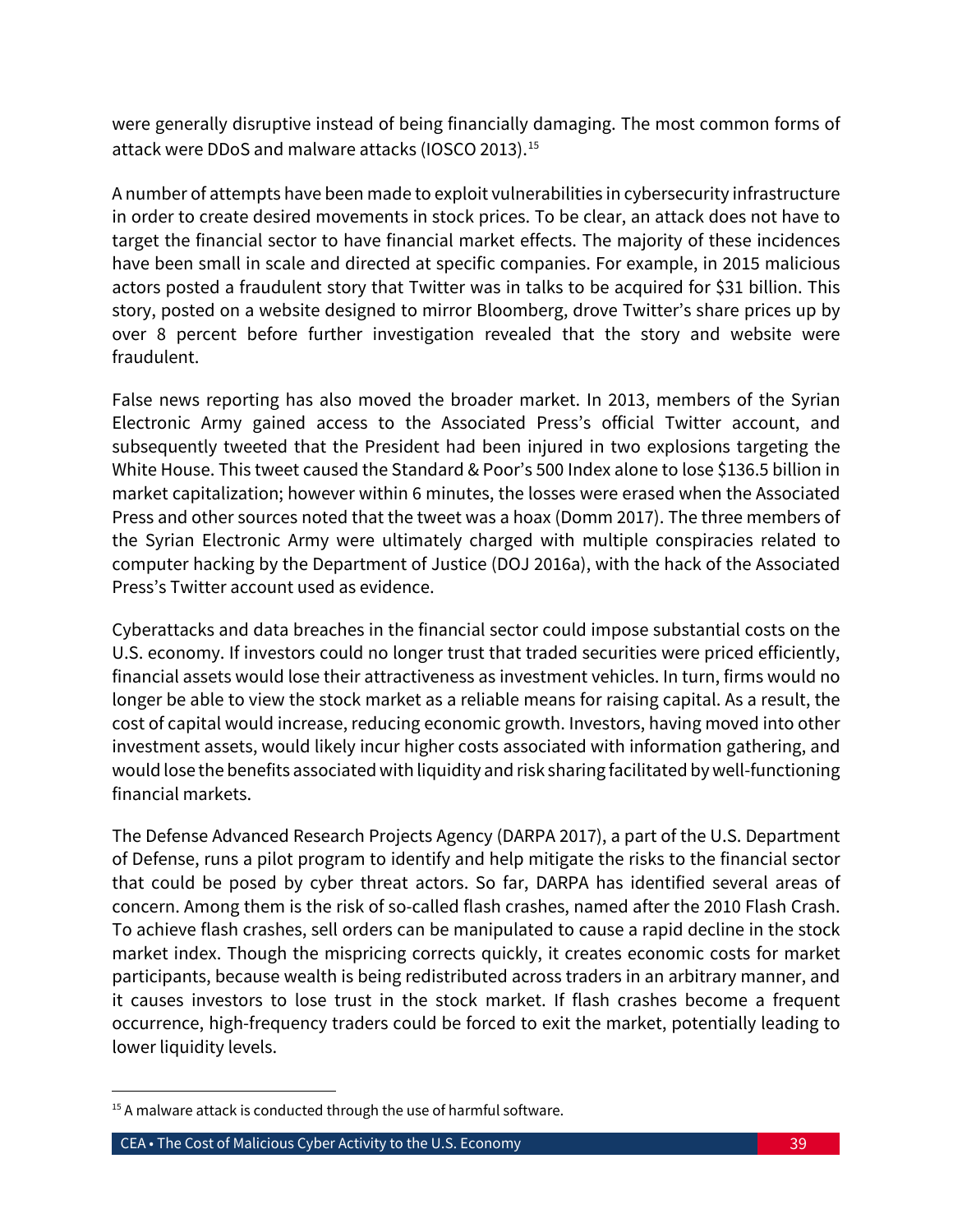Another area of concern is an attack on the order-matching system, which would cause a random fraction of trades to be left unmatched and would result in unwanted exposures to risk factors that the trader tried to hedge with a combination of long and short positions in securities. Manipulations of data feeds and news feeds, on which the automated trading systems employed by institutional traders frequently rely without human input, could pose another set of challenges to price efficiency. If the intrusions in the data feeds were small in scale and in scope, they would make it difficult to verify the starting and ending times of an intrusion in order to eventually certify that the data feeds are no longer contaminated. DARPA's efforts focus, among other things, on constructing simulated trading environments and then attacking these environments with various attack vectors in order to evaluate which defense solutions work best.

# *B. Power grid*

An attack on the power grid could have devastating consequences for firms and private citizens.

### *i. Power grid attack vectors*

Lloyd's and the University of Cambridge's Centre for Risk Studies, lay out a scenario for how hackers could attack power grids with malware that could lead to large-scale blackouts in the United States. At the basis of this scenario are real-world examples of attacks on power grids. One such example is the December 2016 attack that cut power in Ukraine. Cybersecurity companies involved in the investigation of the Ukraine attack found a piece of software "capable of ordering industrial computers to shut down electricity transmission." The software, known as Crash Override, can only be detected if the system is actively sending out signals and can cut power for up to a few days in portions of a country. Crash Override is currently capable of attacking power operators across Europe but could be modified to work against the U.S. Crash Override is only the second malware engineered to disrupt industrial control processes (the first was Stuxnet in 2010) (Wired 2017).

According to the scenario, a particular threat actor (e.g., a nation-state) could develop a malware that can infect electricity generation control rooms. Methods for inserting the malware include, but are not limited to: (1) targeting laptops and other personal electronic devices of key personnel with access to multiple power plants, (2) conducting 'phishing' attacks that allow the hackers to compromise the corporate network and establish chain attacks that ultimately lead to the control system (known as pivoting), (3) hacking a remotely accessed control system, and (4) physically entering the locations that monitor the network.

Once the hackers succeed in inserting the malware into the control system, they could keep the malware dormant while it reports information and receives commands. Modern power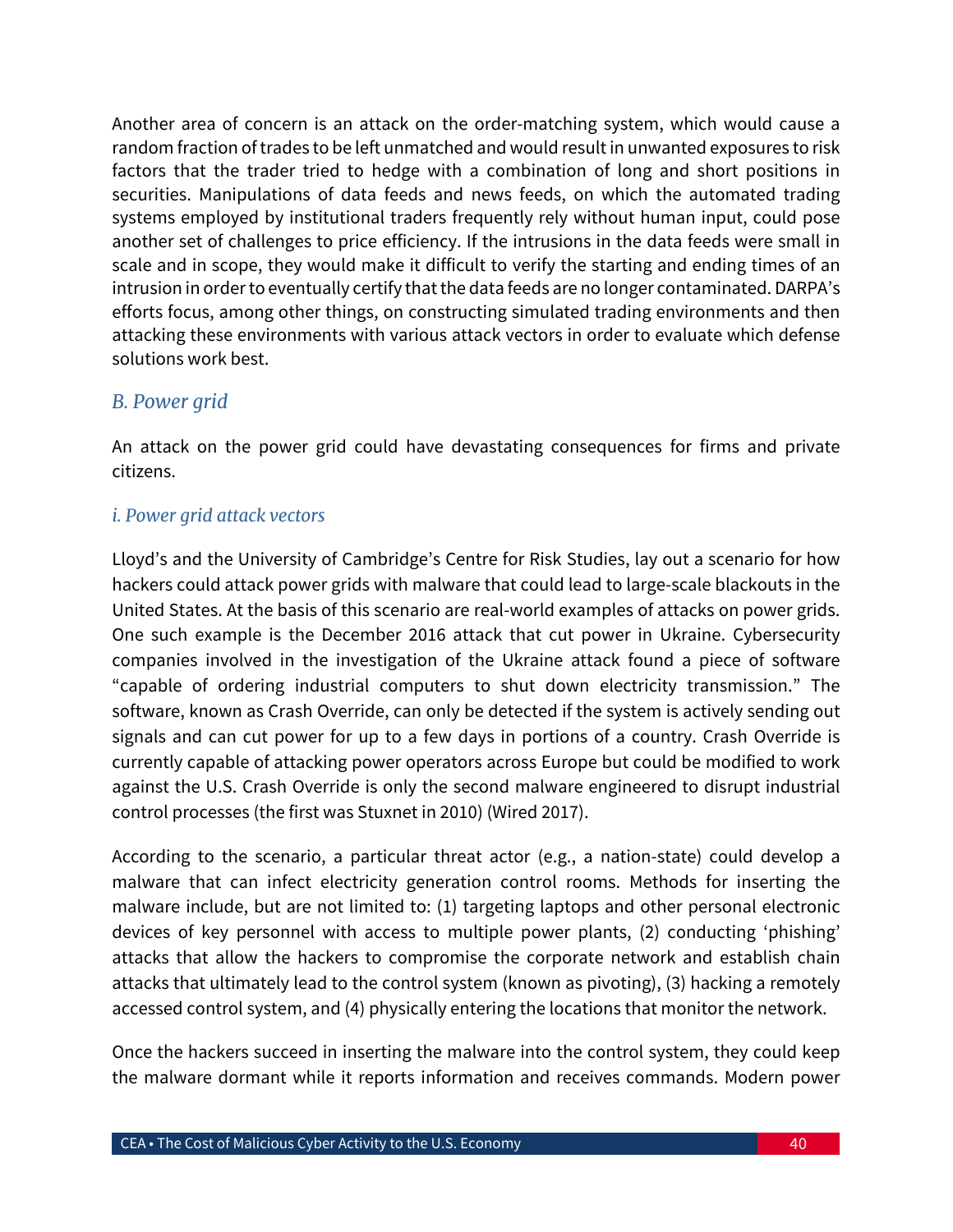companies are vulnerable to such threats since they may mistake additional traffic on their systems as merely a fault or a vendor diagnostic connection.

The attackers can then choose to trigger the malware at their discretion and take control of the generators. They can accomplish this task by forcing the generators to overload and burn out, thus causing additional fires and explosions in some cases. Such an attack could potentially destabilize a large area, such as the entire Northeastern U.S. regional grid. Power could be restored in some areas relatively quickly (within 24 hours), but other areas may be left without power for a number of weeks (Lloyd's of London. 2015).

## *ii. Potential costs of attacks*

A cyberattack on the electrical grid could have large-scale economic impacts as infrastructure damages, loss in output, delayed production, spoiled inventory, and loss of wages all decrease productivity and earnings for the duration of the blackout. Since there are no examples of successful past cyberattacks against the power grid in the U.S., potential damages have to be assessed from adverse weather conditions.

Another example is the August 14, 2003, power outage that affected the Midwest and Northeast United States, as well as parts of Canada, which was attributed to a programming error. The blackout was not weather-related; it lasted two days in most areas, and up to two weeks in some areas, making it the largest power outage in recent history with estimated cost of \$6 billion (Minkel 2008).

According to the study conducted by Lloyd's and the University of Cambridge's Centre for Risk Studies, a large-scale cyberattack can lead to both direct and indirect damages. Direct damages would include, but are not limited to, damage to assets, infrastructure, sales revenue of electricity supply companies, sale revenue of other businesses and supply chains. The study estimates that such a malware attack would lead to a \$243 billion to \$1 trillion loss to the U.S. economy. Indirect costs would include consequences such as the loss to the insurance market. The study estimates that such an attack could cost the insurance industry \$21.4 billion to \$71.1 billion dollars. This figure could further increase when the calculation takes into account the wide range of claims that could be triggered.

The study also highlighted the specific impacts an attack of this type would have on the economy. Productivity would see a decrease as businesses close from loss of power and people are unable to perform their regular duties. Even as businesses return to power employees may have difficulties getting to work due to limited fuel supply, disabled traffic lights, and limited to no public transportation.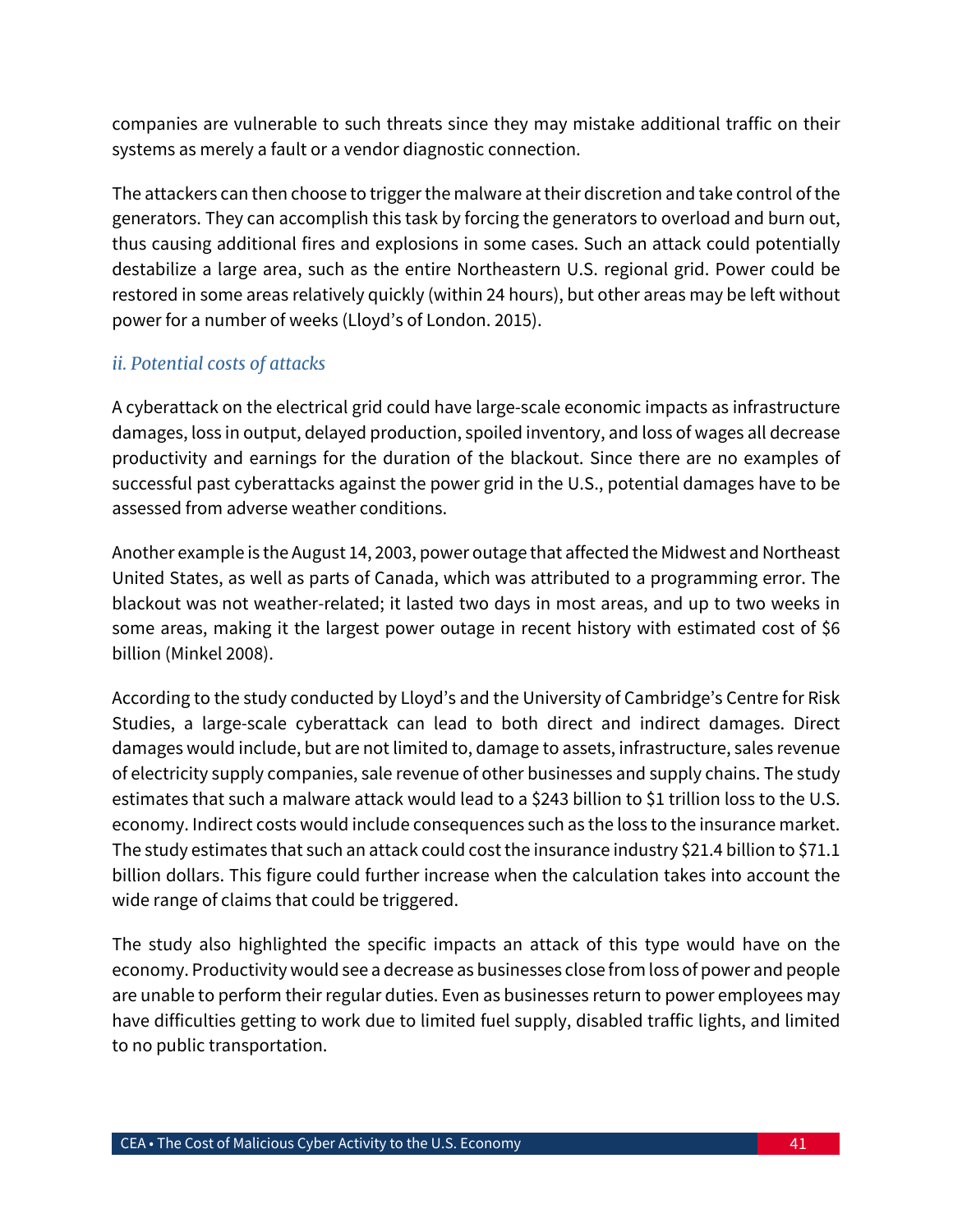Trade will also be impacted as maritime operating ports are suspended and the ability to load and unload ships becomes difficult to impossible without electricity. In addition, even if goods are able to make it to the limited available ports, there would be backups resulting in a slowdown of production along the supply chain.

Consumption will increase initially as people panic buy commodities; however, this will quickly take a turn. As banks do not have power and businesses either have to close or are limited to cash, people will need to limit their consumption and it will remain low until all affected people and business return to full power.

Finally, rail systems and airports will be shut down as a result of the power outages impacting tourism. The study expects that tourism would decrease severely during the outage and would not return to normal levels for several weeks.[16](#page-42-0)

# *iii. Health and safety*

In addition to the economic impacts of a large power outage, there are health and safety concerns. Power outages impacting heating and cooling systems, at home health systems, refrigeration, and slower emergency response will all increase the rate of illnesses and death in the impacted areas. People will suffer from heat related conditions (such as heat stroke) and hypothermia, spoiled food, and difficulty of emergency responders to communicate with those impacted. In addition, riots, looting, and arson attacks as well as lack of lighting and overstretched police will increase crimes and decrease safety.

Water and sewage facilities will also be impacted. There will be a limited supply of clean water as the power outage will impact pumps. This will result in people either having to go without water, using a limited portable water supply, and/or drinking contaminated water. Sewage plants will also experience spills as the facilities will not be able to operate without power (Lloyd's of London 2015).

Finally, hospitals will see a shortage of fuel for backup generators. With the average generator able to hold fuel to provide eight hours of power, a run on the fuel supply as well as high demand will limit the amount that can get to hospitals and other high need locations.

# *iv. National security*

Currently, 85 percent of the DoD's energy comes from commercial sources. The Department "recognizes that such events could result in power outages affecting critical DoD missions

<span id="page-42-0"></span><sup>&</sup>lt;sup>16</sup> Please see the footnote above.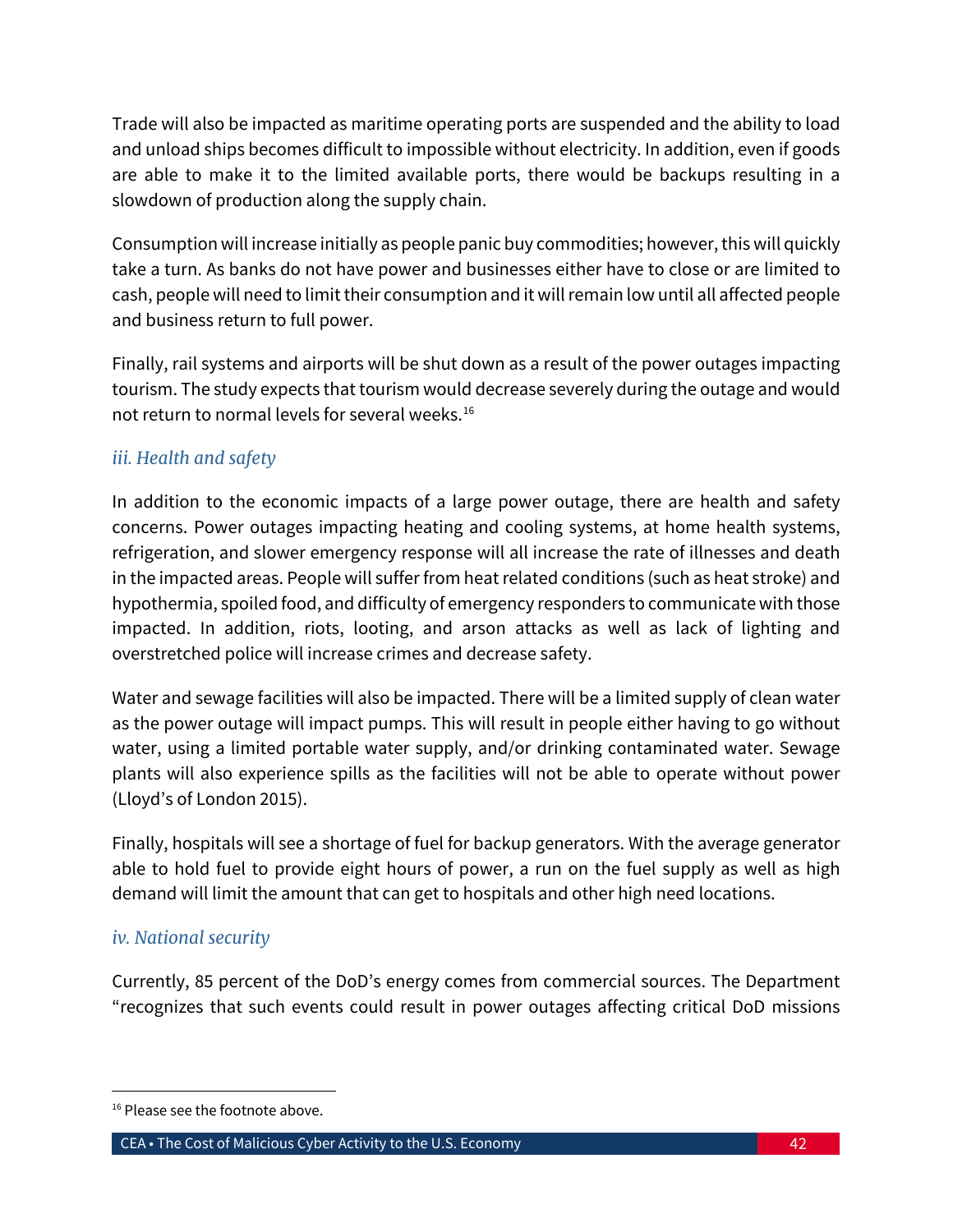involving power projection, defense of the homeland, or operations conducted at installations in the U.S."

It is estimated that a loss of power would impact the DoD missions of preventing terrorism and enhancing security, safeguarding and securing cyberspace, and strengthening national preparedness. If power outages affected missions both at home and abroad, United States security would be significantly impacted. [17](#page-43-0)

## *v. Trust*

FireEye Horizons published a report in which they noted that an attack could hinder the trust between a government and the people, citing the example of Russian interference in the U.S. Election and the questions surrounding the allegations and the security of the election process. The study explains that, even though no infrastructure was harmed, the "trust placed in the process has been degraded".[18](#page-43-1)

An attack on the United States electrical grid could impact consumers' trust in their electrical company and the government security. While this would likely not prevent people from purchasing electricity, it could raise questions regarding national security and consumer safety.

DARPA is performing a large-scale study of how to best prevent and mitigate cyberattacks on the power grid. Among other things, DARPA is building grids that are isolated from the power grid network and using various attack vectors as well as various methods of defense in order to determine the most effective form of defense against the possible attack scenarios.

Cybersecurity experts like to say that in a future war the first shots will be fired in cyberspace. A growing consensus indicates that cyberspace is already being used by nation-states for retaliation against sanctions imposed on them by the international community.

A cyber adversary can utilize numerous attack vectors simultaneously. The back doors that were previously established may be used to concurrently attack the compromised firms for the purpose of simultaneous business-destruction type of attacks that was previously observed in case of Sony. An attack launched against the electric grid could affect large swaths of the U.S. economy because most economic activity is dependent on access to electricity. Financial markets could be attacked as well to reduce trust in the financial system. Economic analysis conducted by various industry studies estimates that cyberattacks on critical infrastructure assets can cause damage up to \$1 trillion (Tofan 2016; Lloyd's of London 2015, 2017).

<span id="page-43-0"></span> $17$  Section 2(e): Assessment of Electricity Disruption Incident Response Capabilities

<span id="page-43-1"></span> $18$  FireEye Horizons: Smart Cities Growth Presents Opportunities for State Coercion, August 2016.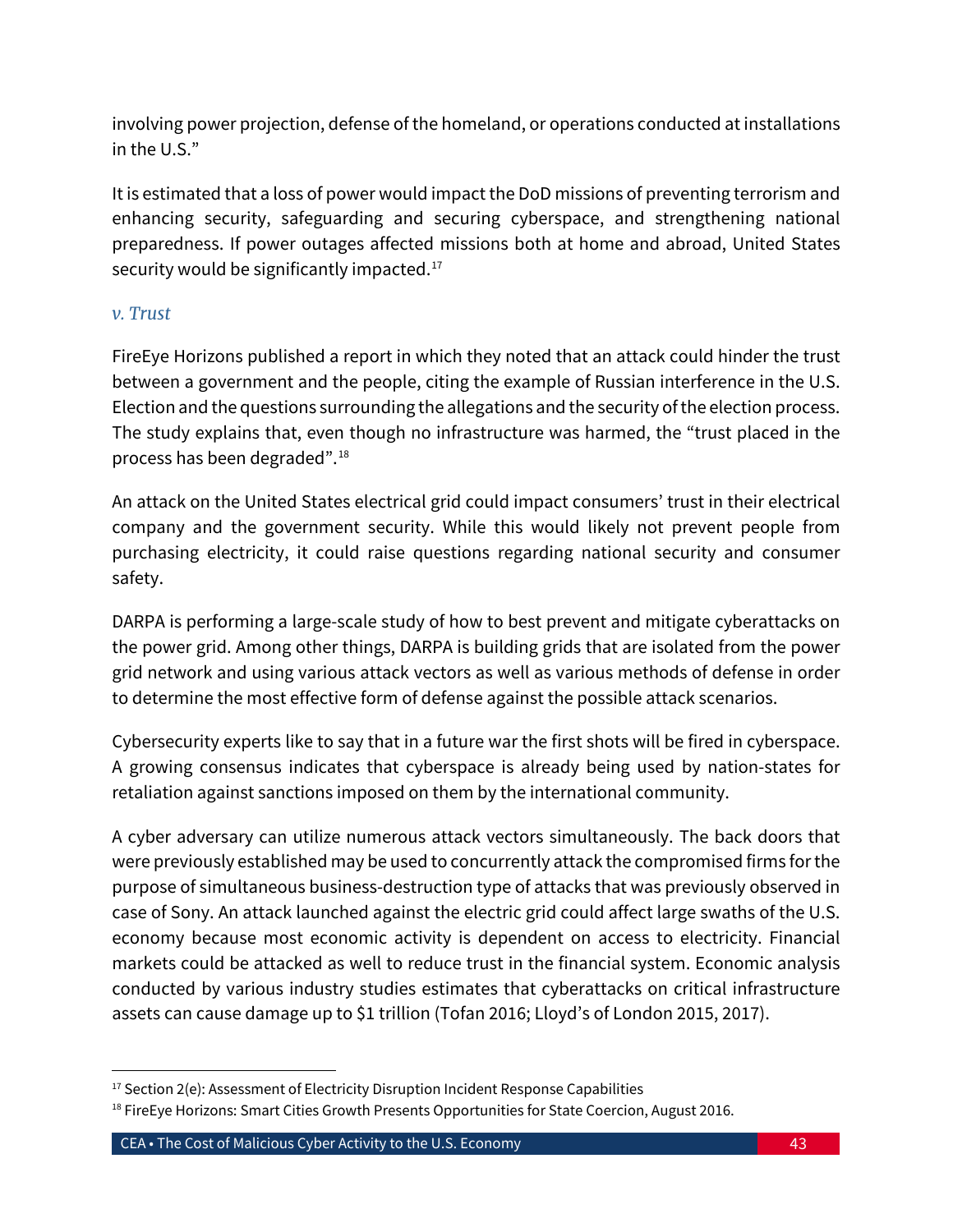# **7. Initiatives to reduce cyber risk**

Defending against cyber threats requires building effective and evolving cyber capabilities that span all entities in the U.S. economy. Multiple efforts across the public and private sectors are already underway to address cyber concerns.

# *A. Public sector initiatives*

Government involvement in improving cybersecurity can take many forms. A number of regulations push firms to internalize the externalities associated with lax cybersecurity, for example, by mandating disclosure and by penalizing firms for certain data breaches, as exemplified by the SEC 2011 Cybersecurity Disclosure Guidance, DOE's Electric Emergency Incident and Disturbance Report (DOE 2017), and the EU's General Data Protection Regulation (GDPR 2017). The government can also facilitate information sharing, such as through the Department of Homeland Security's Automated Indicator Sharing (AIS) Program (DHS 2016).

Government investment in basic research on cyber protection leverages economies of scale. For example, in FY2018, DARPA allocated about 10 percent (\$41.2 million) of its research budget to cyber sciences (DARPA 2017). The investment in basic research historically spurred further innovation by the private sector. For example, DARPA's basic research investments in Unmanned Aerial Vehicle (UAVs) have spurred innovation in the private aerospace industry (DARPA 2015).

Standard-setting is another path to ensure that companies are aware of best cybersecurity practices. The NIST Cybersecurity Framework, which recognizes five critical functions for managing cybersecurity risk: to identify, protect, detect, respond, and recover from cyber risks, creates a common lexicon for cybersecurity issues. It is an example of a standards tool that was originally targeted for critical infrastructure but then adopted by the broader government community (including other counties, such as Italy) and increasingly by the private sector (NIST 2017).

Effective law enforcement, a function performed by government, is critical for discouraging malicious cyber activity, and its continued success is predicated on coordination among various law enforcement agencies. The FBI Cyber Shield Alliance, initiated by the FBI's Cyber Division, engages in partnerships with U.S. State, local, territorial, and tribal law enforcement agencies to synchronize efforts against malicious cyber activity. Law enforcement agencies and private entities may report cyber incidents through the FBI's online portal system. Law enforcement has had major successes bringing charges against criminals in cyber space and helping dismantle their criminal operations, including many that were located abroad. As an example of a successful operation, in April 2017, DOJ played an active role in disrupting the Kelihos botnet (DOJ 2017a).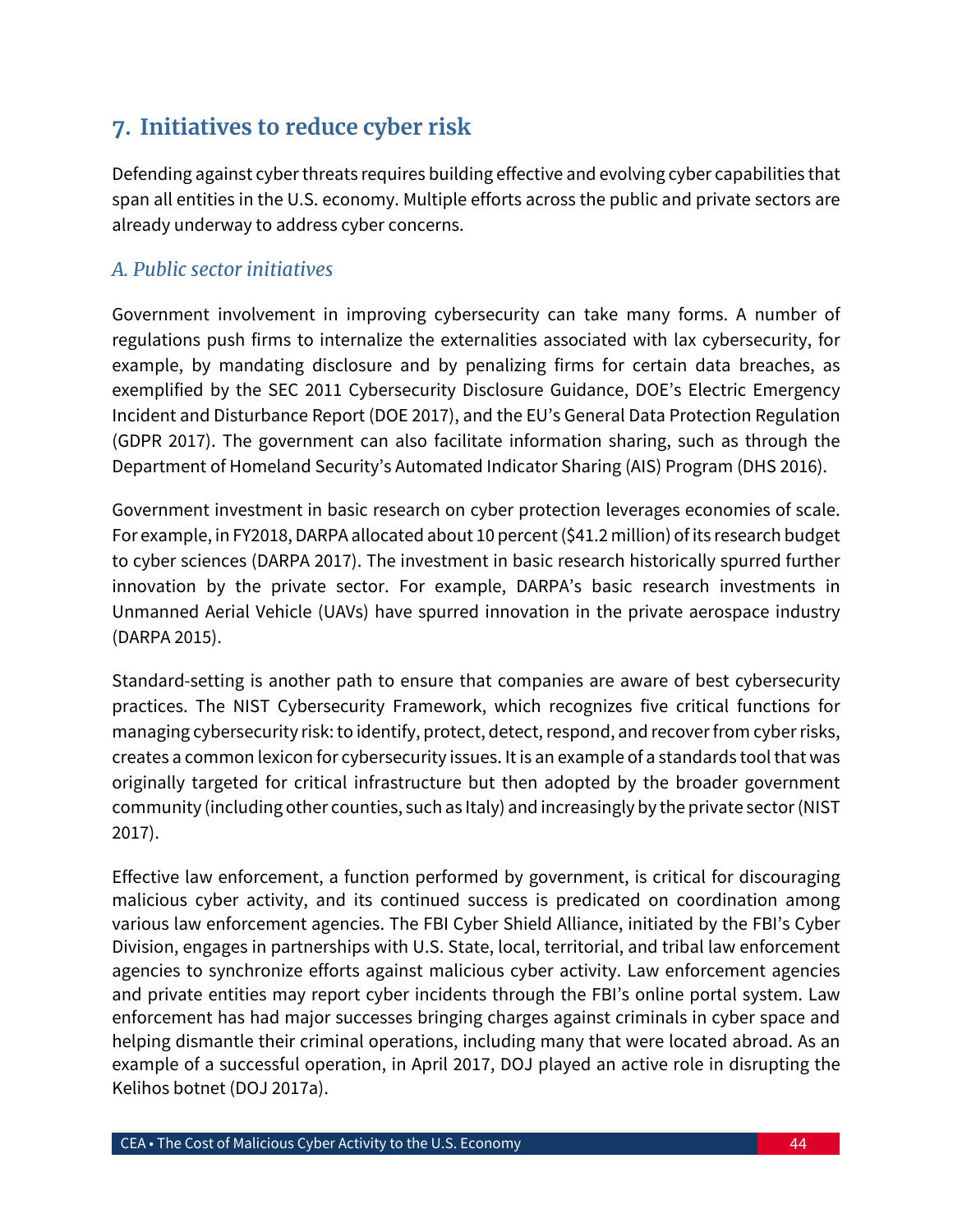The government can also engage in building international consensus on cyber protection and creating a strong pipeline into the cybersecurity workforce through various efforts, such as by promoting early exposure to STEM education and engaging in international forums—such as the G-7, G-20, and Financial Stability Board, on cybersecurity issues in the financial sector. The government is also involved in educating consumers and spurring demand for secure products. For example, the Department of Homeland Security's Stop.Think.Connect Campaign is designed to increase public awareness of cyber threats. Finally, the government plays an active role in protecting critical infrastructure assets: Executive Order 13800 on "Strengthening the Cybersecurity of Federal Networks and Critical Infrastructure" includes efforts to improve cybersecurity risk management across critical infrastructures.

## *B. Private sector initiatives*

While government can help address some elements of cyber protection issues, the most direct actions in cybersecurity are in the hands of the private sector. Private firms are ultimately in the best position to figure out the most appropriate sector- and firm-specific cybersecurity practices.



### **Figure 9. Investment Projections in Cybersecurity** (Billions of Dollars)

Morgan Stanley (2016) estimates that spending on cybersecurity products and services will more than double from \$56 billion in 2015 to \$128 billion in 2020, though spending on these products will remain below spending on other IT hardware, software, equipment, and services

CEA • The Cost of Malicious Cyber Activity to the U.S. Economy 45

Source: Morgan and Stanley (2016).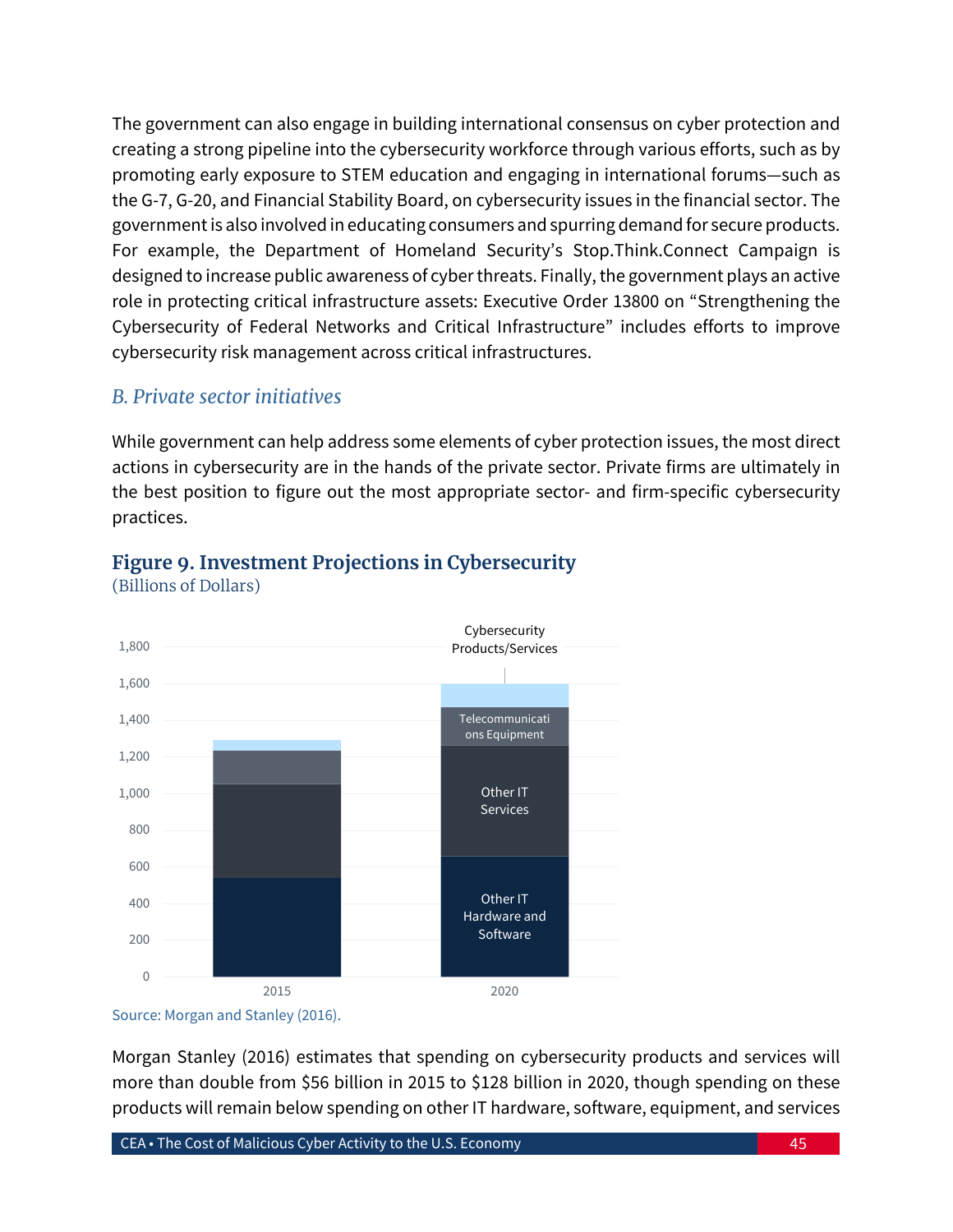(Figure 9). Cybersecurity spending may be used for a variety of technologies, such as security intelligence systems (which Ponemon 2017a notes as the most frequently used in its sample of firms), blockchain technology, designed to preserve record integrity, and sophisticated authentication procedures to better protect data and networks.

Additionally, the private sector strives to improve inter-firm information sharing. For example, industry-led Information Sharing and Analysis Centers (ISACs) have formed across sectors, which "collect, analyze, and disseminate actionable threat information" to members on cyber threats (National Council of ISAC 2017). Information Sharing and Analysis Organizations (ISAOs), facilitated by the Department of Homeland Security, meanwhile, seek to create "transparent best practices" addressing the needs of all industry groups through an "openended public engagement" led by the Standards Organization (DHS 2016). Other developments in the private sector include a quick growth of the cyber insurance market, which helps firms share the risks of adverse cyber events, and the emergence of the cybersecurity sector, which manages cyber protection for an increasing number of corporate customers.

# **Conclusion**

Cyber connectivity is an important driver of productivity, innovation, and growth for the U.S. economy, but it comes at a cost. Companies, individuals, and the government are vulnerable to malicious cyber activity. Effective public and private-sector efforts to combat this malicious activity would contribute to domestic GDP growth. However, the ever-evolving nature and scope of cyber threats suggest that additional and continued efforts are critical, and the cooperation between public and private sectors is key.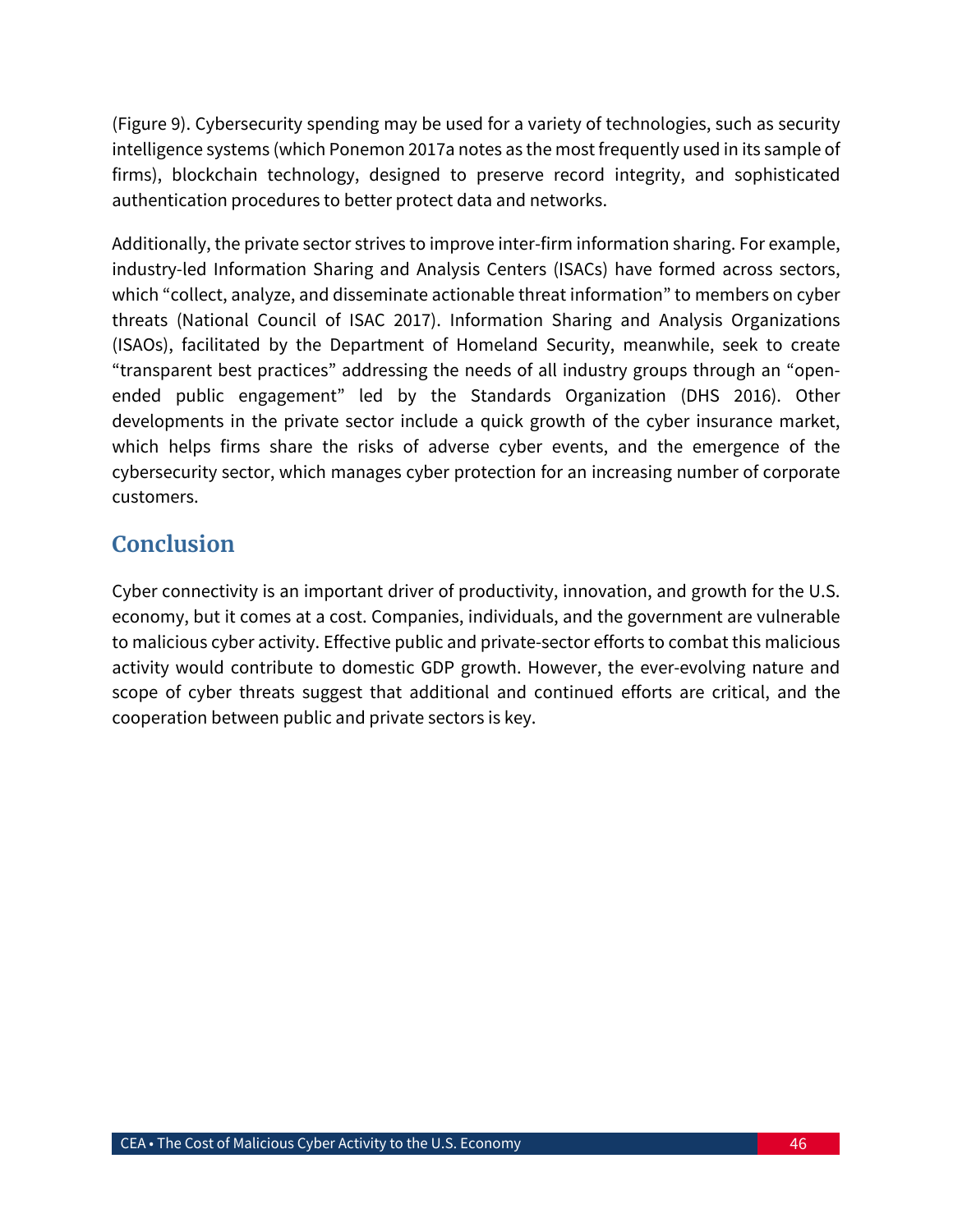# **References**

Accenture. 2016. "Chief Supply Chain Officers."

[https://www.accenture.com/t20161216T015905Z\\_\\_w\\_\\_/us-en/\\_acnmedia/PDF-](https://www.accenture.com/t20161216T015905Z__w__/us-en/_acnmedia/PDF-25/Accenture-Strategy-Supply-Chain-Cybersecurity-POV.pdf)[25/Accenture-Strategy-Supply-Chain-Cybersecurity-POV.pdf.](https://www.accenture.com/t20161216T015905Z__w__/us-en/_acnmedia/PDF-25/Accenture-Strategy-Supply-Chain-Cybersecurity-POV.pdf)

American Bar Association. 2016. "Vendor Contracting Project: Cybersecurity Checklist." [https://www.americanbar.org/content/dam/aba/images/law\\_national\\_security/Cybe](https://www.americanbar.org/content/dam/aba/images/law_national_security/Cybersecurity%20Task%20Force%20Vendor%20Contracting%20Checklist%20v%201%2010-17-2016%20cmb%20edits%20clean.pdf) [rsecurity%20Task%20Force%20Vendor%20Contracting%20Checklist%20v%201%201](https://www.americanbar.org/content/dam/aba/images/law_national_security/Cybersecurity%20Task%20Force%20Vendor%20Contracting%20Checklist%20v%201%2010-17-2016%20cmb%20edits%20clean.pdf) [0-17-2016%20cmb%20edits%20clean.pdf.](https://www.americanbar.org/content/dam/aba/images/law_national_security/Cybersecurity%20Task%20Force%20Vendor%20Contracting%20Checklist%20v%201%2010-17-2016%20cmb%20edits%20clean.pdf)

- Anderson, Ross, Chris Barton, Rainer Böhme, Richard Clayton, Michel J. G. van Eeten, Michael Levi, Tyler Moore, and Stefan Savage. 2012. Measuring the Cost of Cybercrime. 11th Workshop on the Economics of Information Security, Berlin Germany. [http://www.econinfosec.org/archive/weis2012/presentation/Moore\\_presentation\\_WE](http://www.econinfosec.org/archive/weis2012/presentation/Moore_presentation_WEIS2012.pdf) [IS2012.pdf.](http://www.econinfosec.org/archive/weis2012/presentation/Moore_presentation_WEIS2012.pdf)
- Banco Del Austro, S.A., v. Wells Fargo Bank, N.A., (No. 16-cv-00628). Retrieved from [https://law.justia.com/cases/federal/district-courts/new](https://law.justia.com/cases/federal/district-courts/new-york/nysdce/1:2016cv00628/452772/27/)[york/nysdce/1:2016cv00628/452772/27/.](https://law.justia.com/cases/federal/district-courts/new-york/nysdce/1:2016cv00628/452772/27/)
- Barry B. Hughes, David Bohl, Mohammod Irfan, Eli Margolese-Malin, José R. Solórzano. 2017. "ICT/Cyber benefits and costs: Reconciling competing perspectives on the current and future balance, Technological Forecasting and Social Change", Vol. 115, 117-130. [https://www.sciencedirect.com/science/article/pii/S0040162516303560.](https://www.sciencedirect.com/science/article/pii/S0040162516303560)
- Bossert, T. 2017. "It's Official: North Korea Is Behind WannaCry." Op-ed, Wall Street Journal, December 18.
- Capaccio, A. 2017. "F-35 Program Costs Jump to \$406.5 Billion in Latest Estimate." Bloomberg News, July 10. [https://www.bloomberg.com/news/articles/2017-07-10/f-35-program](https://www.bloomberg.com/news/articles/2017-07-10/f-35-program-costs-jump-to-406-billion-in-new-pentagon-estimate.)[costs-jump-to-406-billion-in-new-pentagon-estimate.](https://www.bloomberg.com/news/articles/2017-07-10/f-35-program-costs-jump-to-406-billion-in-new-pentagon-estimate.)
- Center for Digital Government. 2014. Advanced Cyber Threats in State and Local Government. [http://www.nascio.org/events/sponsors/vrc/Advanced%20Cyber%20Threats%20in%](http://www.nascio.org/events/sponsors/vrc/Advanced%20Cyber%20Threats%20in%20State%20and%20%20Local%20Government.pdf) [20State%20and%20%20Local%20Government.pdf.](http://www.nascio.org/events/sponsors/vrc/Advanced%20Cyber%20Threats%20in%20State%20and%20%20Local%20Government.pdf)
- Chang, J. 2014. The Dark Cloud of Convenience: How the HIPAA Omnibus Rules Fail to Protect Electronic Personal Health Information. Loyola of Los Angeles Entertainment Law Review, 34(2), 119-154.
- Cichonski, P., T. Millar, T. Grance, and K. Scarfone. 2012. Computer Security Incident Handling Guide: Recommendations of the National Institute of Standards and Technology.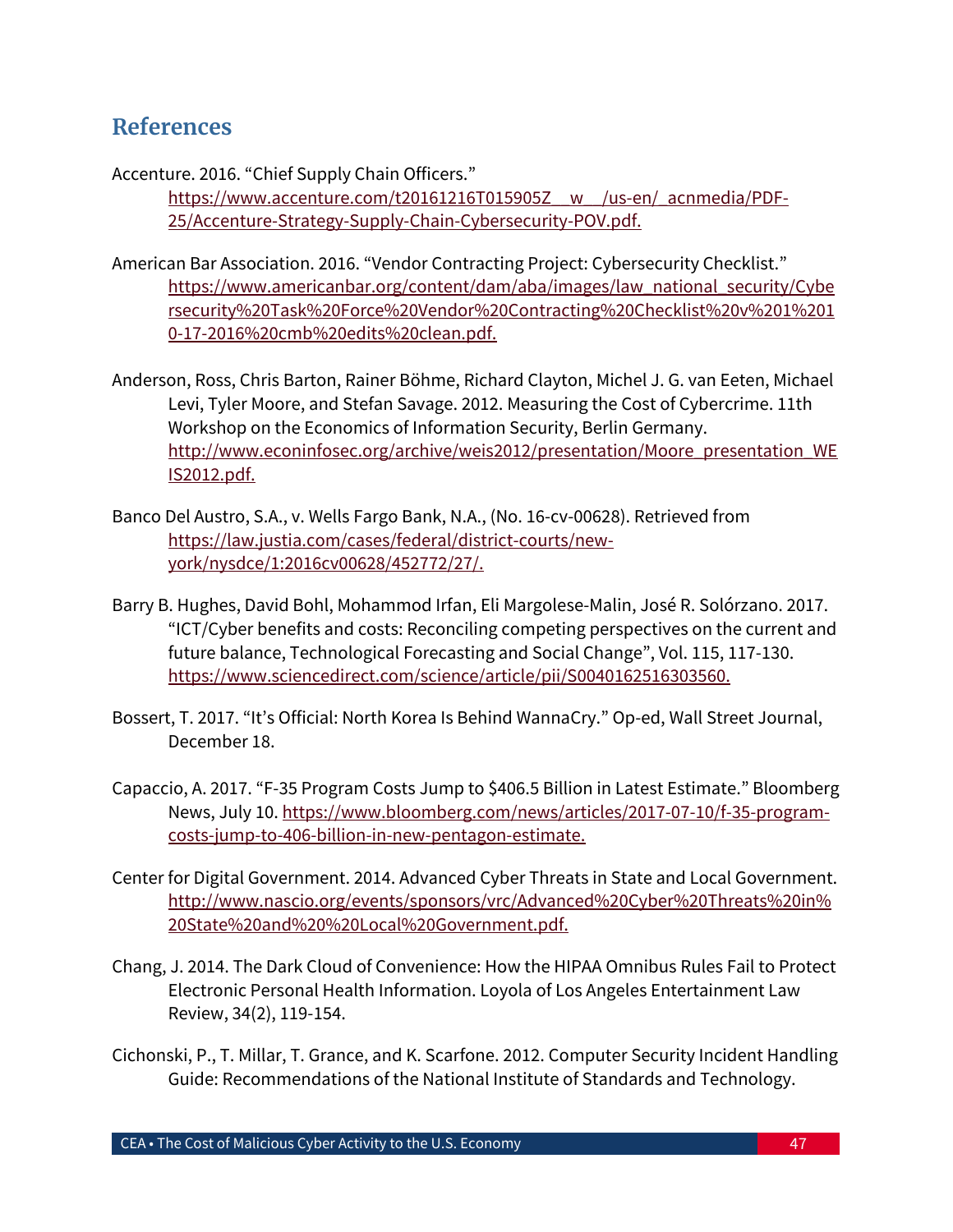Special Publication 800-61. [https://csrc.nist.gov/publications/detail/sp/800-61/rev-](https://csrc.nist.gov/publications/detail/sp/800-61/rev-2/final)[2/final.](https://csrc.nist.gov/publications/detail/sp/800-61/rev-2/final)

- CSIS (Center for Strategic and International Studies). 2014. "Net Losses: Estimating the Global Cost of Cybercrime," June.
- CUNA (Credit Union National Association). 2014. "Home Depot Breach Cost CUs Nearly Double Those from Target." October 30. [http://news.cuna.org/articles/Home\\_Depot\\_breach\\_cost\\_CUs\\_nearly\\_double\\_those\\_](http://news.cuna.org/articles/Home_Depot_breach_cost_CUs_nearly_double_those_from_Target.) from Target.
- Customs Border Protection. FY2016 IPR Annual Seizure Statistics. [https://2013portal.whca.mil/sites/CEA45/Shared%20Documents/Memos%20for%20ot](https://2013portal.whca.mil/sites/CEA45/Shared%20Documents/Memos%20for%20other%20agencies/IP/IP%20Theft%20Cost/IP%20Theft%20LB%20UB%20v2.xls?Web=1) [her%20agencies/IP/IP%20Theft%20Cost/IP%20Theft%20LB%20UB%20v2.xls?Web=1.](https://2013portal.whca.mil/sites/CEA45/Shared%20Documents/Memos%20for%20other%20agencies/IP/IP%20Theft%20Cost/IP%20Theft%20LB%20UB%20v2.xls?Web=1)
- DARPA (Defense Advanced Research Projects Agency). 2015. Breakthrough Technologies for National Security.<https://www.darpa.mil/attachments/DARPA2015.pdf.>
- DARPA (Defense Advanced Research Projects Agency). 2017. Department of Defense FY 2018 Budget Estimates. [https://www.darpa.mil/attachments/DARPA\\_FY18\\_Presidents\\_Budget\\_Request.pdf.](https://www.darpa.mil/attachments/DARPA_FY18_Presidents_Budget_Request.pdf)
- DHS (Department of Homeland Security). 2016. Automated Indicator Sharing (AIS) Program. [https://www.dhs.gov/ais.](https://www.dhs.gov/ais)
- DHS (Department of Homeland Security). 2017b. "Critical Infrastructure Sectors." [https://www.dhs.gov/critical-infrastructure-sectors.](https://www.dhs.gov/critical-infrastructure-sectors)
- DHS (Department of Homeland Security). 2017d. "National Cybersecurity Workforce Framework." [https://niccs.us-cert.gov/.](https://niccs.us-cert.gov/)
- Digital Attack Map. 2017. "Top Daily DDoS Attacks Worldwide." [http://www.digitalattackmap.com/understanding-ddos/.](http://www.digitalattackmap.com/understanding-ddos/)
- DiMasi, Joseph A., and Henry G. Grabowski. 2007. "Economics of New Oncology Drug Development." Journal of Clinical Oncology. Vol. 25 (2), 209-216.
- DNI (Director of National Intelligence). 2017. World Threat Assessment of the U.S. Intelligence Community[.https://www.dni.gov/files/documents/Newsroom/Testimonies/SSCI%20](https://www.dni.gov/files/documents/Newsroom/Testimonies/SSCI%20Unclassified%20SFR%20-%20Final.pdf) [Unclassified%20SFR%20-%20Final.pdf.](https://www.dni.gov/files/documents/Newsroom/Testimonies/SSCI%20Unclassified%20SFR%20-%20Final.pdf)
- DOD (Department of Defense). 2015a. The Department of Defense Cyber Strategy. [https://www.defense.gov/Portals/1/features/2015/0415\\_cyber](https://www.defense.gov/Portals/1/features/2015/0415_cyber-strategy/Final_2015_DoD_CYBER_STRATEGY_for_web.pdf)[strategy/Final\\_2015\\_DoD\\_CYBER\\_STRATEGY\\_for\\_web.pdf.](https://www.defense.gov/Portals/1/features/2015/0415_cyber-strategy/Final_2015_DoD_CYBER_STRATEGY_for_web.pdf)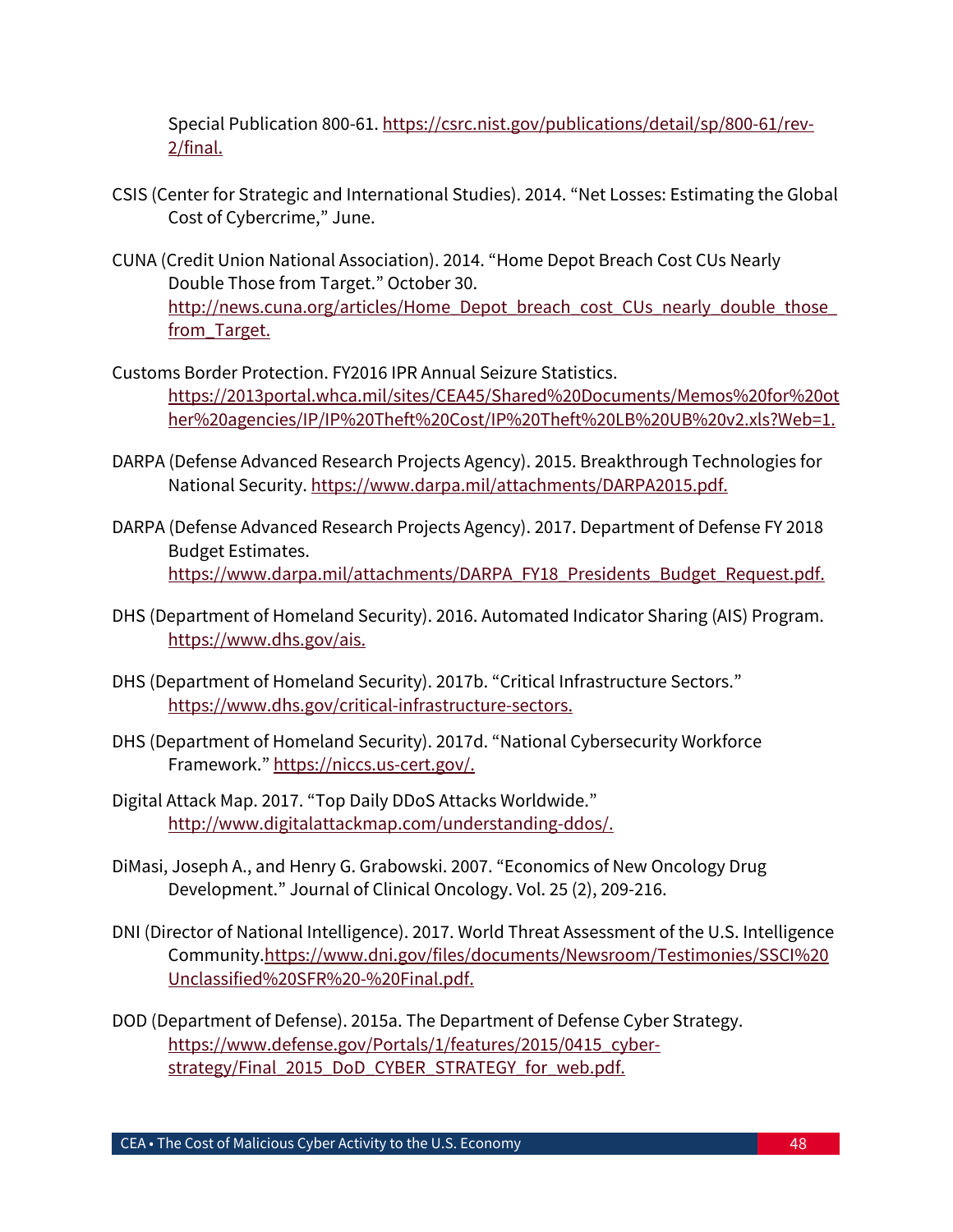- DOD (Department of Defense). 2015. What is Security Analysis? DOD Program Manager's Guidebook for Integrating the Cybersecurity Risk Management Framework into the System Acquisition Lifecycle. [https://www.dau.mil/tools/Lists/DAUTools/Attachments/37/DoD%20-](https://www.dau.mil/tools/Lists/DAUTools/Attachments/37/DoD%20-%20Guidebook,%20Cybersecurity%20Risk%20Management%20Framework,%20v1.08,%20Sep%202015.pdf) [%20Guidebook,%20Cybersecurity%20Risk%20Management%20Framework,%20v1.08](https://www.dau.mil/tools/Lists/DAUTools/Attachments/37/DoD%20-%20Guidebook,%20Cybersecurity%20Risk%20Management%20Framework,%20v1.08,%20Sep%202015.pdf) [,%20Sep%202015.pdf.](https://www.dau.mil/tools/Lists/DAUTools/Attachments/37/DoD%20-%20Guidebook,%20Cybersecurity%20Risk%20Management%20Framework,%20v1.08,%20Sep%202015.pdf)
- DOE (Department of Energy). 2017. Electric Disturbance Events (OE-47) Annual Summaries. [https://www.oe.netl.doe.gov/OE417\\_annual\\_summary.aspx.](https://www.oe.netl.doe.gov/OE417_annual_summary.aspx)
- DOJ (Department of Justice). 2014. "U.S. Charges Five Chinese Military Hackers for Cyber Espionage Against U.S. Corporations and a Labor Organization for Commercial Advantage." [https://www.justice.gov/opa/pr/us-charges-five-chinese-military](https://www.justice.gov/opa/pr/us-charges-five-chinese-military-hackers-cyber-espionage-against-us-corporations-and-labor)[hackers-cyber-espionage-against-us-corporations-and-labor.](https://www.justice.gov/opa/pr/us-charges-five-chinese-military-hackers-cyber-espionage-against-us-corporations-and-labor)
- ———. 2016a. "Computer Hacking Conspiracy Charges Unsealed Against Members of Syrian Electronic Army.[" https://www.justice.gov/opa/pr/computer-hacking-conspiracy](https://www.justice.gov/opa/pr/computer-hacking-conspiracy-charges-unsealed-against-members-syrian-electronic-army.)[charges-unsealed-against-members-syrian-electronic-army.](https://www.justice.gov/opa/pr/computer-hacking-conspiracy-charges-unsealed-against-members-syrian-electronic-army.)
- ———. 2016c. "Chinese National Pleads Guilty to Conspiring to Hack into U.S. Defense Contractors' Systems to Steal Sensitive Military Information."
- ———. 2017a. "Justice Department Announces Actions to Dismantle Kelihos Botnet." [https://www.justice.gov/opa/pr/justice-department-announces-actions-dismantle](https://www.justice.gov/opa/pr/justice-department-announces-actions-dismantle-kelihos-botnet-0)[kelihos-botnet-0.](https://www.justice.gov/opa/pr/justice-department-announces-actions-dismantle-kelihos-botnet-0)
- Domm, P. 2013. "False Rumor of Explosion at White House Causes Stocks to Briefly Plunge; AP Confirms Its Twitter Feed Was Hacked." Market Insider, CNBC, April 23. [https://www.cnbc.com/id/100646197.](https://www.cnbc.com/id/100646197)
- Dyn. 2016. "Dyn Statement on 10/21/2016 DDoS Attack." October 22. [https://dyn.com/blog/dyn-statement-on-10212016-ddos-attack/.](https://dyn.com/blog/dyn-statement-on-10212016-ddos-attack/)
- EAC (U.S. Election Assistance Commission). 2017. "Starting Point. U.S. Election Systems as Critical Infrastructure." [https://www.eac.gov/assets/1/6/starting\\_point\\_us\\_election\\_systems\\_as\\_Critical\\_Infr](https://www.eac.gov/assets/1/6/starting_point_us_election_systems_as_Critical_Infrastructure.pdf) [astructure.pdf.](https://www.eac.gov/assets/1/6/starting_point_us_election_systems_as_Critical_Infrastructure.pdf)
- E-ISAC (Electricity Information Sharing and Analysis Center). 2016. E-ISAC End of Year Report. file:///C:/Users/langburd\_n2/Work%20Folders/Downloads/E-ISAC%202016%20End%20of%20Year%20Report.pdf.

Elkind, P. 2015. "The Cyber Bomb is Detonated." [http://fortune.com/sony-hack-final-part/.](http://fortune.com/sony-hack-final-part/)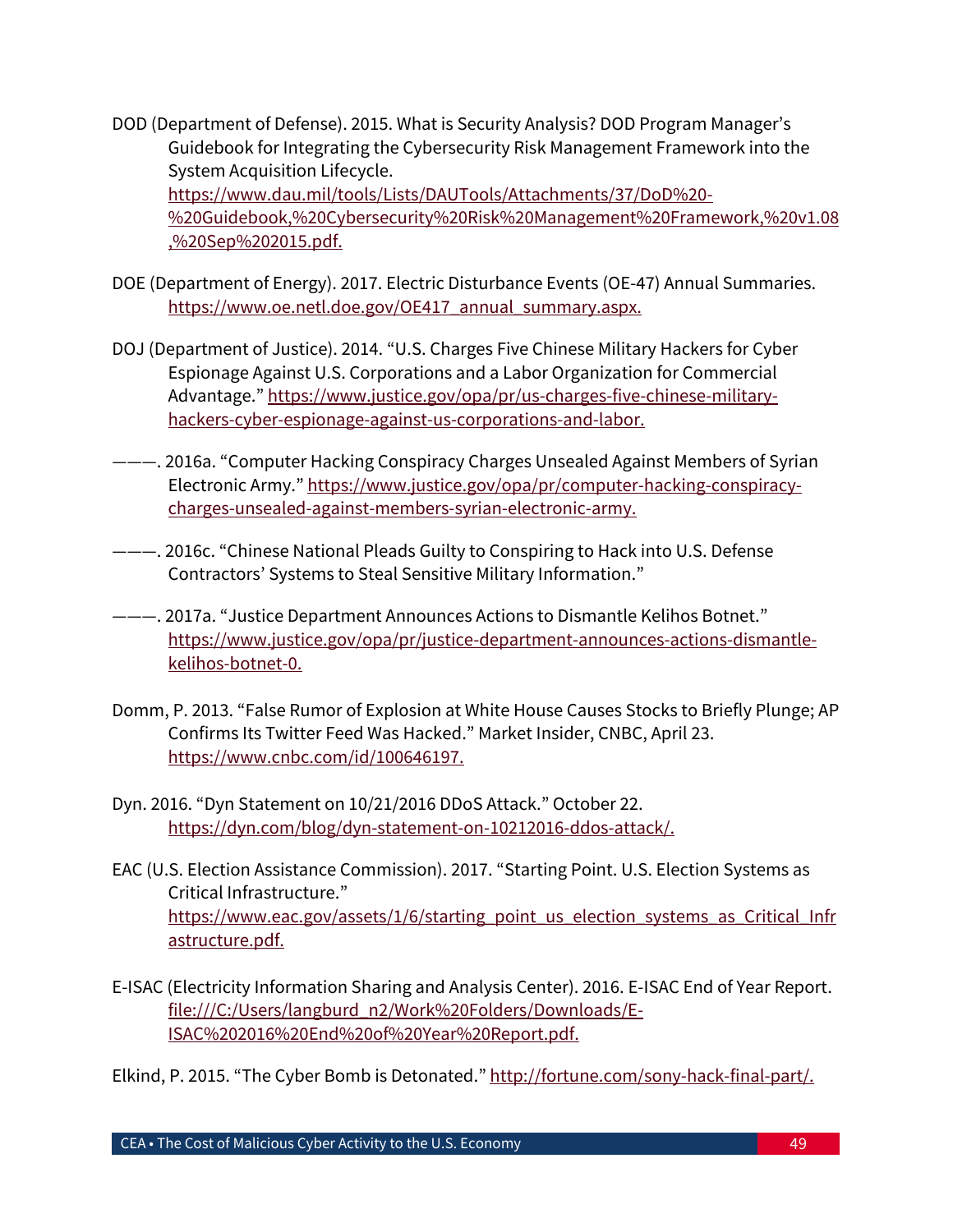- Equifax. 2017a. "Equifax Announces Cybersecurity Incident Involving Consumer Information." September 7[. https://investor.equifax.com/news-and-events/news/2017/09-07-2017-](https://investor.equifax.com/news-and-events/news/2017/09-07-2017-213000628) [213000628.](https://investor.equifax.com/news-and-events/news/2017/09-07-2017-213000628)
- Equifax. 2017b. "Equifax Releases Details on Cybersecurity Incident, Announces Personnel Changes." September 15. [https://investor.equifax.com/news-and](https://investor.equifax.com/news-and-events/news/2017/09-15-2017-224018832)[events/news/2017/09-15-2017-224018832.](https://investor.equifax.com/news-and-events/news/2017/09-15-2017-224018832)
- Equifax. 2017c. "Equifax Board Releases Findings of Special Committee Regarding Stock Sale by Executives." November 3[. https://investor.equifax.com/news-and](https://investor.equifax.com/news-and-events/news/2017/11-03-2017-124511096)[events/news/2017/11-03-2017-124511096.](https://investor.equifax.com/news-and-events/news/2017/11-03-2017-124511096)
- FBI (Federal Bureau of Investigation). 2014. "Update on Sony Investigation." [https://www.fbi.gov/news/pressrel/press-releases/update-on-sony-investigation.](https://www.fbi.gov/news/pressrel/press-releases/update-on-sony-investigation)
- FBI (Federal Bureau of Investigation). 2017. Intellectual Property Theft/Piracy. [https://www.fbi.gov/investigate/white-collar-crime/piracy-ip-theft.](https://www.fbi.gov/investigate/white-collar-crime/piracy-ip-theft)
- Ferraro, M. F. 2014. "Groundbreaking' or Broken? An Analysis of SEC Cybersecurity Disclosure Guidance, Its Effectiveness, and Implications," Albany Law Review, Vol. 77, 297-347.
- Fialka, John. 2016. "Why China Is Dominating the Solar Industry." [https://www.scientificamerican.com/article/why-china-is-dominating-the-solar](https://www.scientificamerican.com/article/why-china-is-dominating-the-solar-industry/)[industry/.](https://www.scientificamerican.com/article/why-china-is-dominating-the-solar-industry/)
- Finkle, J. "Exclusive: FBI warns of 'destructive' malware in wake of Sony attack." [https://www.reuters.com/article/us-sony-cybersecurity-malware/exclusive-fbi-warns](https://www.reuters.com/article/us-sony-cybersecurity-malware/exclusive-fbi-warns-of-destructive-malware-in-wake-of-sony-attack-idUSKCN0JF3FE20141202)[of-destructive-malware-in-wake-of-sony-attack-idUSKCN0JF3FE20141202.](https://www.reuters.com/article/us-sony-cybersecurity-malware/exclusive-fbi-warns-of-destructive-malware-in-wake-of-sony-attack-idUSKCN0JF3FE20141202)
- FireEye. 2016. "Redline Drawn: China Recalculates Its Use of Cyber Espionage." [https://www.fireeye.com/content/dam/fireeye-www/current-threats/pdfs/rpt-china](https://www.fireeye.com/content/dam/fireeye-www/current-threats/pdfs/rpt-china-espionage.pdf)[espionage.pdf.](https://www.fireeye.com/content/dam/fireeye-www/current-threats/pdfs/rpt-china-espionage.pdf)
- Frontier Economics. 2011. "Estimating the Global Economic and Social Impacts of Counterfeiting and Piracy."
- GAO (Government Accountability Office). 2017. "Cybersecurity Actions Needed to Strengthen U.S. Capabilities." [https://www.gao.gov/assets/690/682756.pdf.](https://www.gao.gov/assets/690/682756.pdf)
- GDPR (EU General Data Protection Regulation). 2017. GDPR Portal[. https://www.eugdpr.org/.](https://www.eugdpr.org/)
- Geers, Kenneth. 2014. "Pandemonium: Nation States, National Security, and the Internet." The NATO Cooperative Cyber Defence Centre of Excellence. [https://www.ccdcoe.org/publications/TP\\_Vol1No1\\_Geers.pdf.](https://www.ccdcoe.org/publications/TP_Vol1No1_Geers.pdf)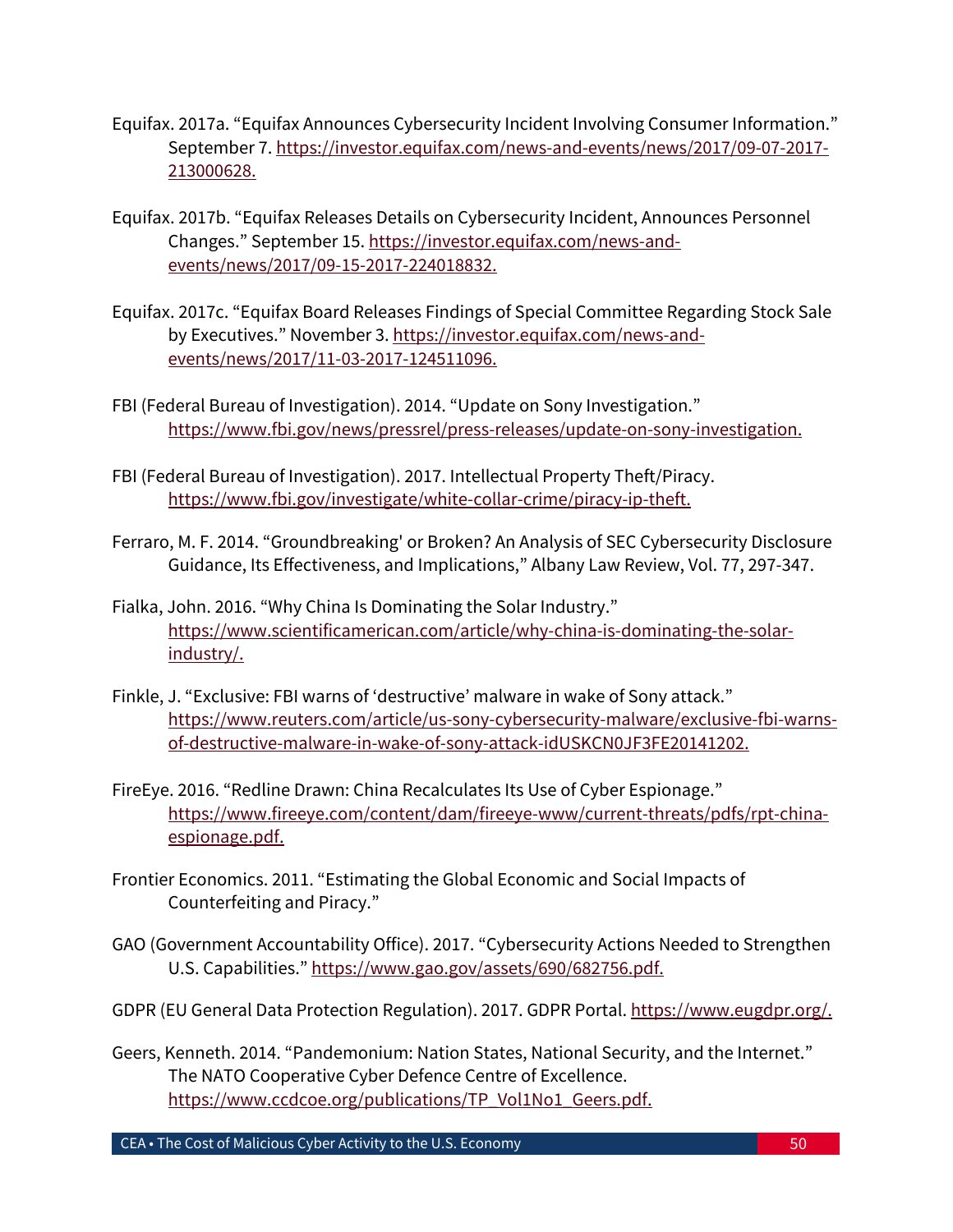- Gordon, L., M. Loeb, W. Lucyshyn, and T. Sohail. 2006. "The Impact of the Sarbanes-Oxley Act on the Corporate Disclosures of Information Security Activities." Journal of Accounting and Public Policy 25: 503–30.
- Gordon, Lawrence A., Martin P. Loeb, William Lucyshyn, and Lei Zhou. 2015. "Externalities and the Magnitude of Cybersecurity Underinvestment by Private Sector Firms: A Modification of the Gordon-Loeb Model," Journal of Informational Security, Vol. 6, 24- 30.
- Gregory, H. J. 2014. "SEC Review of Disclosure Effectiveness," Practical Law Journal, June 28- 31.
- Guo, Jeff. 2014. "The Postal Service is losing millions a year to help you buy cheap stuff from China." Washington Post, September 12. [https://www.washingtonpost.com/news/storyline/wp/2014/09/12/the-postal-service](https://www.washingtonpost.com/news/storyline/wp/2014/09/12/the-postal-service-is-losing-millions-a-year-to-help-you-buy-cheap-stuff-from-china/?utm_term=.6311c58a7d73)[is-losing-millions-a-year-to-help-you-buy-cheap-stuff-from](https://www.washingtonpost.com/news/storyline/wp/2014/09/12/the-postal-service-is-losing-millions-a-year-to-help-you-buy-cheap-stuff-from-china/?utm_term=.6311c58a7d73)[china/?utm\\_term=.6311c58a7d73.](https://www.washingtonpost.com/news/storyline/wp/2014/09/12/the-postal-service-is-losing-millions-a-year-to-help-you-buy-cheap-stuff-from-china/?utm_term=.6311c58a7d73)
- Hilary, Gilles, Benjamin Segal and May H. Zhang. 2016. "Cyber-Risk Disclosure: Who Cares?" Georgetown University McDonough School of Business Working Paper.
- Hiscox. 2017. "Hiscox Cyber Readiness Report 2017." [http://www.hiscox.com/cyber](http://www.hiscox.com/cyber-readiness-report/)[readiness-report/.](http://www.hiscox.com/cyber-readiness-report/)
- The Home Depot, Inc. 2014a. "The Home Depot Completes Malware Elimination and Enhanced Encryption of Payment Data in All U.S. Stores." <http://ir.homedepot.com/news-releases/2014/09-18-2014-014517752.>
- ———. 2014b. "The Home Depot Reports Findings in Payment Data Breach Investigation." <http://ir.homedepot.com/news-releases/2014/11-06-2014-014517315.>

----------2017. "2016 Annual Report.[" http://ir.homedepot.com/~/media/Files/H/HomeDepot-](http://ir.homedepot.com/%7E/media/Files/H/HomeDepot-IR/reports-and-presentations/annual-reports/annual-report-2016.pdf)[IR/reports-and-presentations/annual-reports/annual-report-2016.pdf.](http://ir.homedepot.com/%7E/media/Files/H/HomeDepot-IR/reports-and-presentations/annual-reports/annual-report-2016.pdf)

- Hughes, B., D. Bohl, M. Irfan, E. Margolese-Malin, and J. Solórzano. 2017. "ICT/Cyber Benefits and Costs: Reconciling Competing Perspectives on the Current and Future Balance." Technological Forecasting and Social Change 115: 117–30. [https://www.sciencedirect.com/science/article/pii/S0040162516303560.](https://www.sciencedirect.com/science/article/pii/S0040162516303560)
- Ignatius, A. 2015. "'They Burned the House Down': An Interview with Michael Lynton." [https://hbr.org/2015/07/they-burned-the-house-down.](https://hbr.org/2015/07/they-burned-the-house-down)
- IOSCO (International Organization of Securities Commissions) and the World Federation of Exchange Office, 2013, "Cybercrime, Securities Markets and Systemic Risk," July.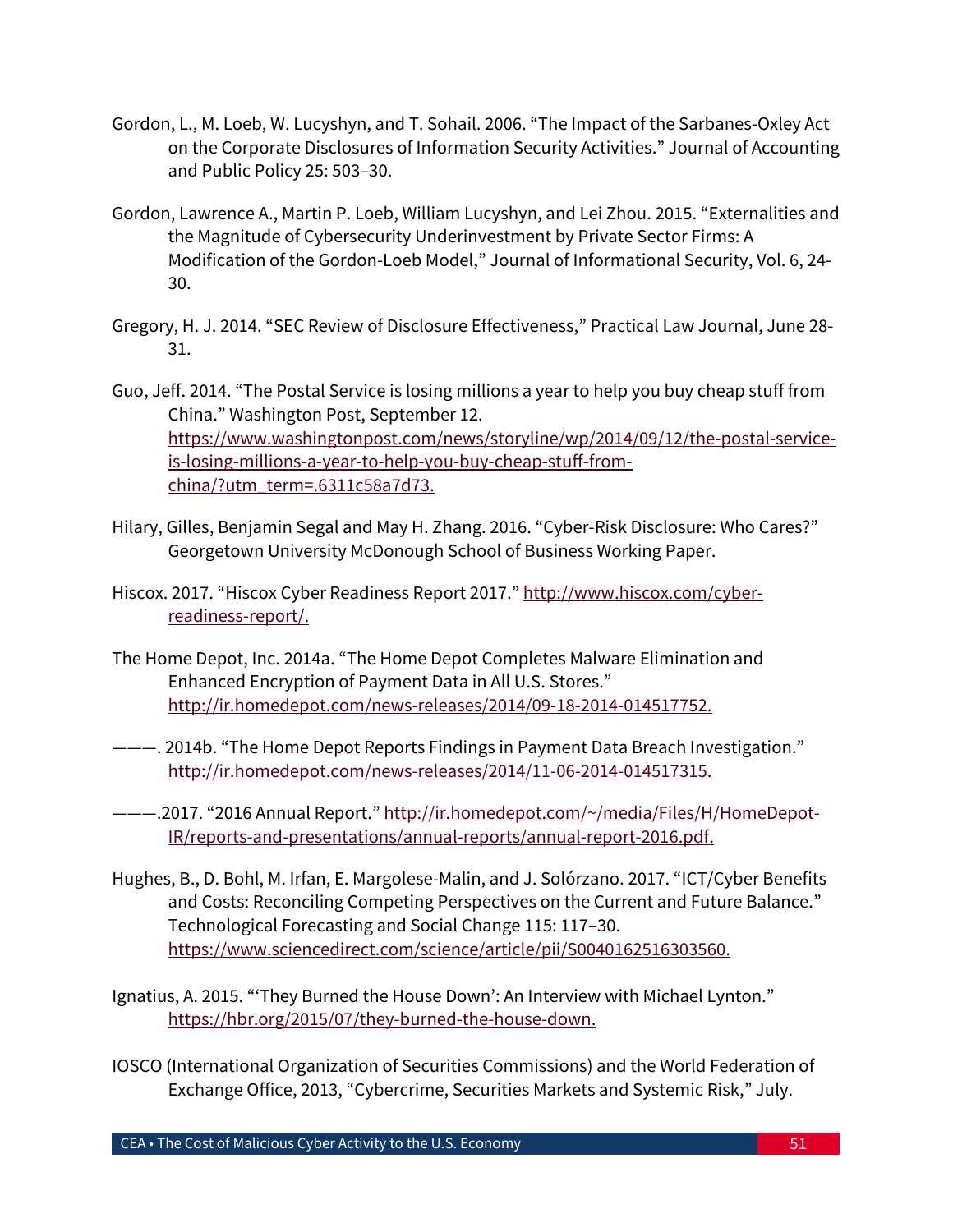- IP Commission. 2017. "Update to the Report of the Commission on the Theft of American Intellectual Property." http://www.ipcommission.org/report/ip\_commission\_report\_052213.pdf.
- Isaac, M., K. Benner, and S. Frenkel. 2017. "Uber Hid 2016 Breach, Paying Hackers to Delete Stolen Data." New York Times, November 21. <https://www.nytimes.com/2017/11/21/technology/uber-hack.html.>
- Jin, Jingjing. 2015. "Cybersecurity Disclosure Effectiveness on Public Companies," James Madison University senior honors thesis.
- Kittichaisaree, Kriangsak. Public International Law of Cyberspace. Switzerland: Springer International Publishing, 2017. Print.
- Koch, D. D. 2016. Is the HIPAA Security Rule Enough to Protect Electronic Personal Health Information (PHI) in the Cyber Age? Journal of Health Care Finance, Vol. 43 (3), 1-32.
- Koch, D. 2017. "Is the HIPAA Security Rule Enough to Protect Electronic Personal Health Information (PHI) in the Cyber Age?" Journal of Health Care Finance 43, no. 3: 1–32.
- Kocialkowski, Paul. 2014. "Replicant developers find and close Samsung Galaxy backdoor," Free Software Foundation. March 12.
- Kocialkowski, Paul. 2014. "Samsung Galaxy back-door." Replicant Forums. March 2, [https://redmine.replicant.us/projects/replicant/wiki/SamsungGalaxyBackdoor.](https://redmine.replicant.us/projects/replicant/wiki/SamsungGalaxyBackdoor)
- Kocker P, Genking D, Gruss D, Haas W, Hamburg M, Lipp M, Mangard S, Prescher T, Schwarz M, Yarom Y. 2018. "Specter Attacks: Exploiting Speculative Execution," University of Pennsylvania and Maryland.<https://spectreattack.com/spectre.pdf.>
- Krebs on Security. 2016. "Hacked Cameras, DVRs Powered Today's Massive Internet Outage." October. [https://krebsonsecurity.com/2016/10/hacked-cameras-dvrs-powered](https://krebsonsecurity.com/2016/10/hacked-cameras-dvrs-powered-todays-massive-internet-outage/)[todays-massive-internet-outage/.](https://krebsonsecurity.com/2016/10/hacked-cameras-dvrs-powered-todays-massive-internet-outage/)
- Kvochko, Elena and Rajiv Pant. 2015. "Why Data Breaches Don't Hurt Stock Prices." Harvard Business Review, March 31.
- Lee, Hau. L. and Pamela Passman. 2014. "How Companies Can Protect Themselves Against Intellectual Property Risk in Their Supply Chains." [https://www.gsb.stanford.edu/insights/how-companies-can-protect-themselves](https://www.gsb.stanford.edu/insights/how-companies-can-protect-themselves-against-intellectual-property-risk-their-supply-chains)[against-intellectual-property-risk-their-supply-chains.](https://www.gsb.stanford.edu/insights/how-companies-can-protect-themselves-against-intellectual-property-risk-their-supply-chains)
- Lloyd's of London. 2015. Business Blackout: The Insurance Implications of a Cyberattack on the U.S. Power Grid. University of Cambridge Centre for Risk Studies.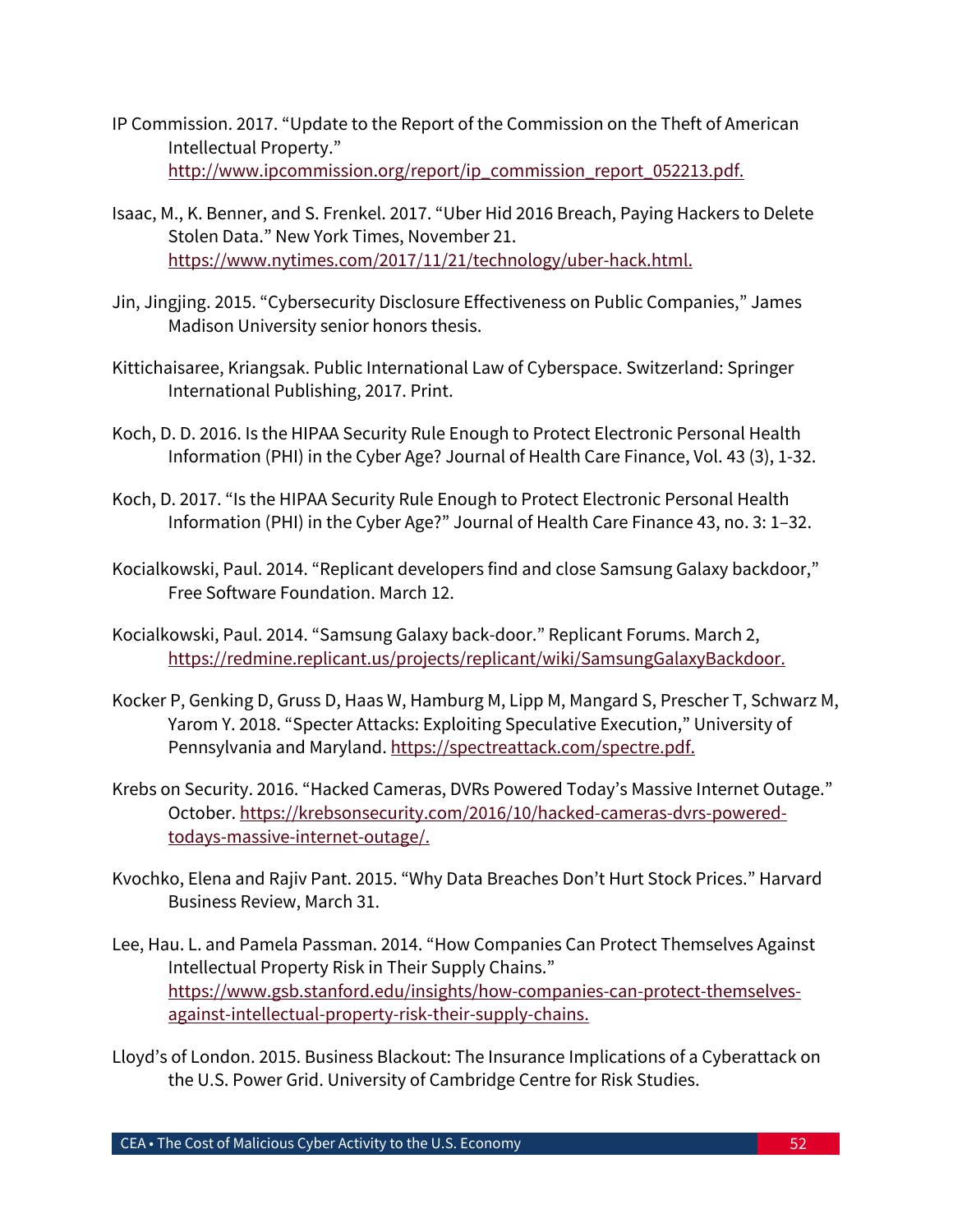[https://www.lloyds.com/~/media/files/news%20and%20insight/risk%20insight/2015/](https://www.lloyds.com/%7E/media/files/news%20and%20insight/risk%20insight/2015/business%20blackout/business%20blackout20150708.pdf) [business%20blackout/business%20blackout20150708.pdf.](https://www.lloyds.com/%7E/media/files/news%20and%20insight/risk%20insight/2015/business%20blackout/business%20blackout20150708.pdf)

- Lloyd's of London. 2017. Counting the cost Cyber exposure decoded. July 17. [https://www.lloyds.com/news-and-insight/risk](https://www.lloyds.com/news-and-insight/risk-insight/library/technology/countingthecost)[insight/library/technology/countingthecost.](https://www.lloyds.com/news-and-insight/risk-insight/library/technology/countingthecost)
- Newcomer, E. 2017. "Uber Paid Hackers to Delete Stolen Data on 57 Million People." Bloomberg. [https://www.bloomberg.com/news/articles/2017-11-21/uber-concealed](https://www.bloomberg.com/news/articles/2017-11-21/uber-concealed-cyberattack-that-exposed-57-million-people-s-data.)[cyberattack-that-exposed-57-million-people-s-data.](https://www.bloomberg.com/news/articles/2017-11-21/uber-concealed-cyberattack-that-exposed-57-million-people-s-data.)
- McAfee and CSIS. 2014. Stopping Cybercrime Can Positively Impact World Economies. [https://www.mcafee.com/us/about/news/2014/q2/20140609-01.aspx.](https://www.mcafee.com/us/about/news/2014/q2/20140609-01.aspx)
- McAfee Labs. November 2016. "2017 Threat Predictions." <https://www.mcafee.com/us/resources/reports/rp-threats-predictions-2017.pdf.>
- ———. 2017. "McAfee Labs 2017 Threat Predictions Report." <https://www.mcafee.com/us/resources/reports/rp-threats-predictions-2017.pdf.>
- Minkel, JR. 2008. "The 2003 Northeast Blackout---Five Years Later." Scientific American. [https://www.scientificamerican.com/article/2003-blackout-five-years-later/.](https://www.scientificamerican.com/article/2003-blackout-five-years-later/)
- MIT. 2015. "MIT Experts United to Combat Cybercrime," Spectrum. [https://spectrum.mit.edu/continuum/mit-experts-unite-to-combat-cybercrime/.](https://spectrum.mit.edu/continuum/mit-experts-unite-to-combat-cyber-crime/)
- Mitchell, M, and E. Stafford. 2000. "Managerial Decisions and Long-Term Stock Price Performance." Journal of Business 73, no. 3, 282–329.
- Morgan Stanley. 2016. "Cybersecurity: Time for a Paradigm Shift," Morgan Stanley Research Paper, June 15.
- Morgan Stanley. 2016. "Cybersecurity: Time for a Paradigm Shift." [http://www.morganstanley.com/ideas/cybersecurity-needs-new-paradigm.](http://www.morganstanley.com/ideas/cybersecurity-needs-new-paradigm)
- Nasdaq. 2017. "Equifax Panel Clears Executives Of Insider Trading But DOJ Probe Looms." November 3. [http://www.nasdaq.com/article/equifax-panel-clears-executives-of](http://www.nasdaq.com/article/equifax-panel-clears-executives-of-insider-trading-but-doj-probe-looms-cm871306)[insider-trading-but-doj-probe-looms-cm871306.](http://www.nasdaq.com/article/equifax-panel-clears-executives-of-insider-trading-but-doj-probe-looms-cm871306)

National Association of ISACs. Accessed 7 November 2017.

National Conference of State Legislatures. 2017. "Security Breach Notification Laws." April 12, 2017.

National Council of ISACs. 2017. "About ISACs." [https://www.nationalisacs.org.](https://www.nationalisacs.org/)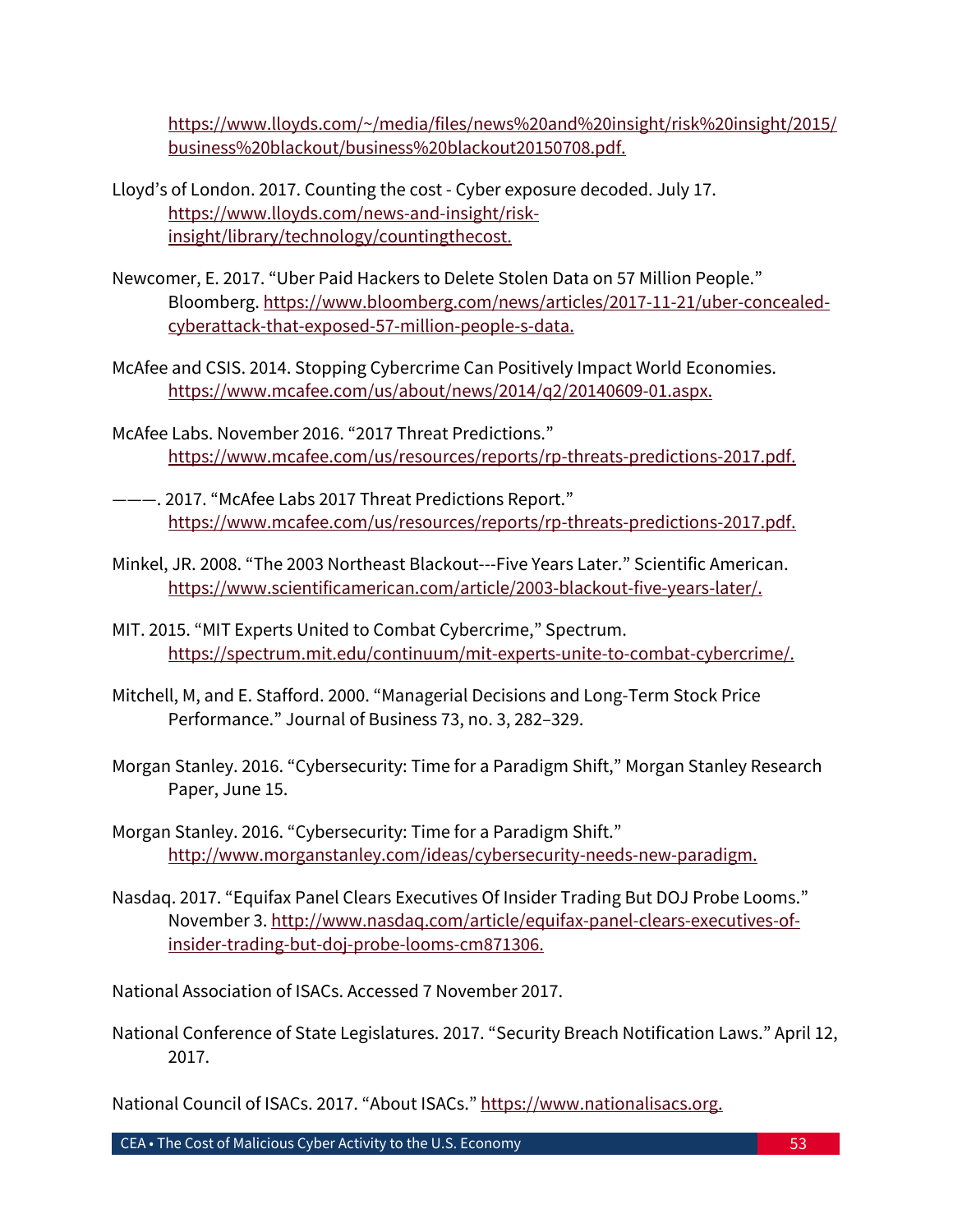- National Cybersecurity Alliance. 2012. "America's Small Businesses Must Take Online Security More Seriously," October.
- National Small Business Association. 2015. Year-End Economic Report. [http://www.nsba.biz/wp-content/uploads/2016/02/Year-End-Economic-Report-](http://www.nsba.biz/wp-content/uploads/2016/02/Year-End-Economic-Report-2015.pdf)[2015.pdf.](http://www.nsba.biz/wp-content/uploads/2016/02/Year-End-Economic-Report-2015.pdf)
- Neuhierl, Andreas, Anna Scherbina and Bernd Schlusche. 2013. "Market Reaction to Corporate Press Releases," Journal of Financial and Quantitative Analysis, Vol. 48 (4), 1207-1240.
- New York State Office of the Attorney General. 2016. "A.G. Schneiderman Announces Settlement with Uber to Enhance Rider Privacy.[" https://ag.ny.gov/press-release/ag](https://ag.ny.gov/press-release/ag-schneiderman-announces-settlement-uber-enhance-rider-privacy.)[schneiderman-announces-settlement-uber-enhance-rider-privacy.](https://ag.ny.gov/press-release/ag-schneiderman-announces-settlement-uber-enhance-rider-privacy.)
- NIST (National Institute of Standards and Technology). 2012. Computer Security Incident Handling Guide. [http://nvlpubs.nist.gov/nistpubs/SpecialPublications/NIST.SP.800-](http://nvlpubs.nist.gov/nistpubs/SpecialPublications/NIST.SP.800-61r2.pdf) [61r2.pdf.](http://nvlpubs.nist.gov/nistpubs/SpecialPublications/NIST.SP.800-61r2.pdf)
- NIST (National Institute of Standards and Technology). 2016. "Dramatically Reducing Software Vulnerabilities."<https://doi.org/10.6028/NIST.IR.8151.>
- NIST (National Institute of Standards and Technology). 2017. Cybersecurity Framework. [https://www.nist.gov/cyberframework.](https://www.nist.gov/cyberframework)
- Noveta Solutions. "Novetta Exposes Depth of Sony Pictures Attack." [https://www.novetta.com/2016/02/novetta-exposes-depth-of-sony-pictures-attack/.](https://www.novetta.com/2016/02/novetta-exposes-depth-of-sony-pictures-attack/)
- OECD (Organization for Economic Cooperation and Development). 2008. "The Economic Impact of Counterfeiting and Piracy.[" https://euipo.europa.eu/tunnel](https://euipo.europa.eu/tunnel-web/secure/webdav/guest/document_library/observatory/resources/research-and-studies/Econ-Impacts-OECD_en.pdf)[web/secure/webdav/guest/document\\_library/observatory/resources/research-and](https://euipo.europa.eu/tunnel-web/secure/webdav/guest/document_library/observatory/resources/research-and-studies/Econ-Impacts-OECD_en.pdf)[studies/Econ-Impacts-OECD\\_en.pdf.](https://euipo.europa.eu/tunnel-web/secure/webdav/guest/document_library/observatory/resources/research-and-studies/Econ-Impacts-OECD_en.pdf)
- OECD (Organization for Economic Cooperation and Development). 2016. "Trade in Counterfeit and Pirated Goods: Mapping the Economic Impact." [http://www.oecd.org/governance/trade-in-counterfeit-and-pirated-goods-](http://www.oecd.org/governance/trade-in-counterfeit-and-pirated-goods-9789264252653-en.htm)[9789264252653-en.htm.](http://www.oecd.org/governance/trade-in-counterfeit-and-pirated-goods-9789264252653-en.htm)
- OPM (Office of Personnel Management). 2015. "Statement by OPM Press Secretary Sam Schumach on Background Investigations Incident." [https://www.opm.gov/news/releases/2015/09/cyber-statement-923/.](https://www.opm.gov/news/releases/2015/09/cyber-statement-923/)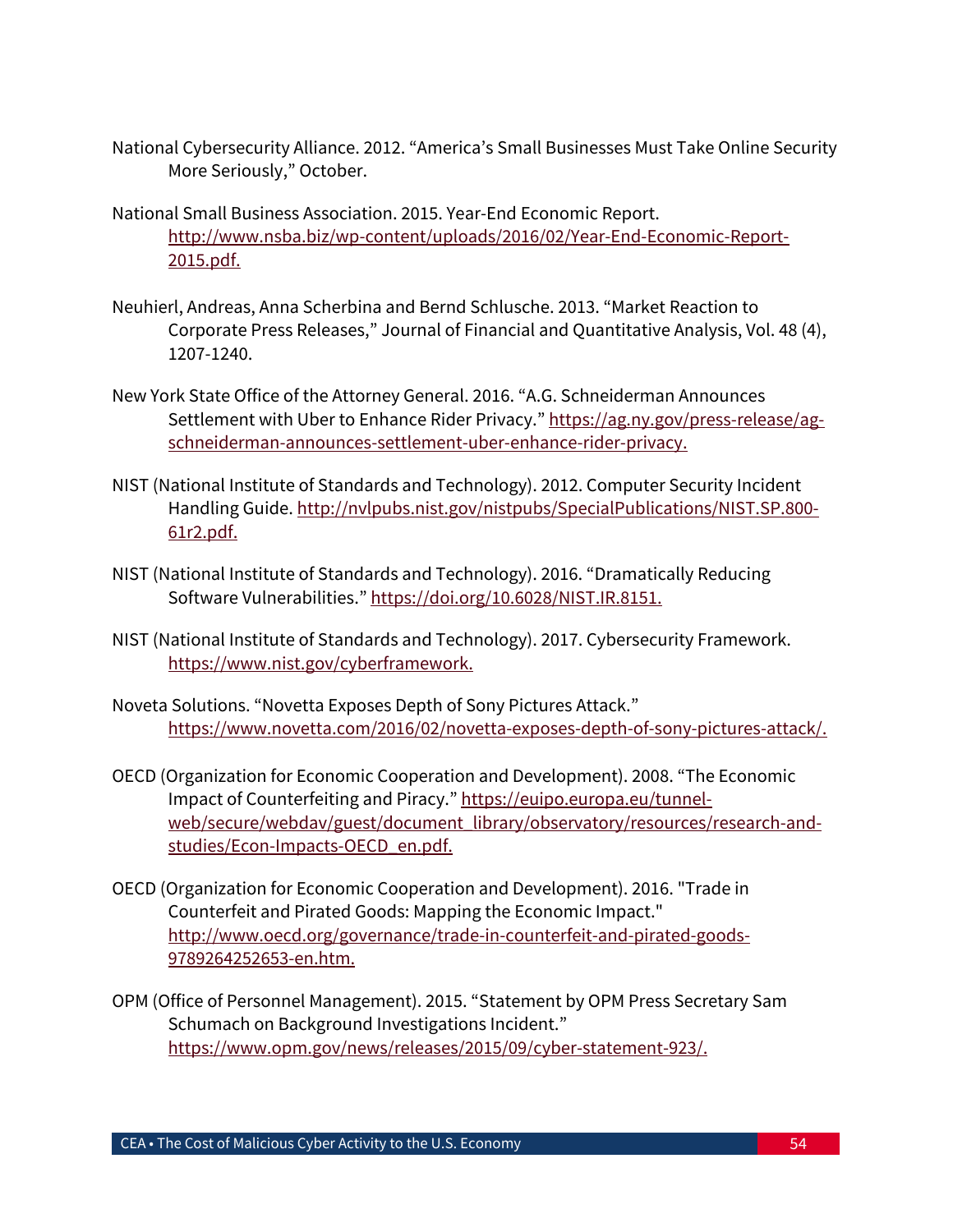- OPM (Office of Personnel Management). 2017. Cybersecurity Resource Center. [https://www.opm.gov/cybersecurity/.](https://www.opm.gov/cybersecurity/)
- OWASP (Open Web Application Security Project). 2006. OWASP 10 Most Common Backdoors. [https://www.owasp.org/index.php/File:OWASP\\_10\\_Most\\_Common\\_Backdoors.pdf.](https://www.owasp.org/index.php/File:OWASP_10_Most_Common_Backdoors.pdf)
- OWASP (Open Web Application Security Project). 2014. CISO Survey and Report 2013. [https://www.owasp.org/images/2/28/Owasp-ciso-report-2013-1.0.pdf.](https://www.owasp.org/images/2/28/Owasp-ciso-report-2013-1.0.pdf)
- Patterson Belknap. 2017. "Home Depot Settles with Financial Institutions for Over 25 Million in Data Breach Case." [https://www.pbwt.com/data-security-law-blog/home-depot](https://www.pbwt.com/data-security-law-blog/home-depot-settles-with-financial-institutions-for-over-25-million-in-data-breach-case.)[settles-with-financial-institutions-for-over-25-million-in-data-breach-case.](https://www.pbwt.com/data-security-law-blog/home-depot-settles-with-financial-institutions-for-over-25-million-in-data-breach-case.)
- Ponemon Institute. 2014. Cost of Data Breach Study: Global Analysis. [https://www-](https://www-935.ibm.com/services/multimedia/SEL03027USEN_Poneman_2014_Cost_of_Data_Breach_Study.pdf.)[935.ibm.com/services/multimedia/SEL03027USEN\\_Poneman\\_2014\\_Cost\\_of\\_Data\\_Br](https://www-935.ibm.com/services/multimedia/SEL03027USEN_Poneman_2014_Cost_of_Data_Breach_Study.pdf.) [each\\_Study.pdf.](https://www-935.ibm.com/services/multimedia/SEL03027USEN_Poneman_2014_Cost_of_Data_Breach_Study.pdf.)
- Ponemon Institute. 2016. 2016 Cost of Cybercrime Study and the Risk of Business Innovation. [https://www.ponemon.org/local/upload/file/2016%20HPE%20CCC%20GLOBAL%20R](https://www.ponemon.org/local/upload/file/2016%20HPE%20CCC%20GLOBAL%20REPORT%20FINAL%203.pdf) [EPORT%20FINAL%203.pdf.](https://www.ponemon.org/local/upload/file/2016%20HPE%20CCC%20GLOBAL%20REPORT%20FINAL%203.pdf)

Ponemon Institute. 2017a. Cost of Cybercrime Study.

- Ponemon Institute. 2017b. Global Cyber Risk Transfer Comparison Report.
- PwC (PricewaterhouseCoopers). 2014. "Managing Cyber Risks in an Interconnected World," September.
- PwC (PricewaterhouseCoopers). 2017. "Operation Cloud Hopper." April.
- Rai, Arti, Stuart Graham, and Mark Doms. 2010. Patent Reform: Unleashing Innovation, Promoting Economic Growth, and Producing High-Paying Jobs. White Paper. Department of Commerce. [http://2010-](http://2010-2014.commerce.gov/sites/default/files/documents/migrated/Patent_Reform-paper.pdf) [2014.commerce.gov/sites/default/files/documents/migrated/Patent\\_Reform](http://2010-2014.commerce.gov/sites/default/files/documents/migrated/Patent_Reform-paper.pdf)[paper.pdf.](http://2010-2014.commerce.gov/sites/default/files/documents/migrated/Patent_Reform-paper.pdf)
- Reuters. 2017a. "Security Firms Warn of New Cyber Threat to Electric Grid." [https://www.reuters.com/article/cyber-attack-utilities/security-firms-warn-of-new](https://www.reuters.com/article/cyber-attack-utilities/security-firms-warn-of-new-cyber-threat-to-electric-grid-idUSL1N1J61JK)[cyber-threat-to-electric-grid-idUSL1N1J61JK.](https://www.reuters.com/article/cyber-attack-utilities/security-firms-warn-of-new-cyber-threat-to-electric-grid-idUSL1N1J61JK)
- ———. 2017b. "Softbank Succeeds in Tender Offer for Uber Shares." December 28. [https://www.reuters.com/article/us-uber-softbank-tender/softbank-succeeds-in](https://www.reuters.com/article/us-uber-softbank-tender/softbank-succeeds-in-tender-offer-for-uber-shares-idUSKBN1EM1NB.)[tender-offer-for-uber-shares-idUSKBN1EM1NB.](https://www.reuters.com/article/us-uber-softbank-tender/softbank-succeeds-in-tender-offer-for-uber-shares-idUSKBN1EM1NB.)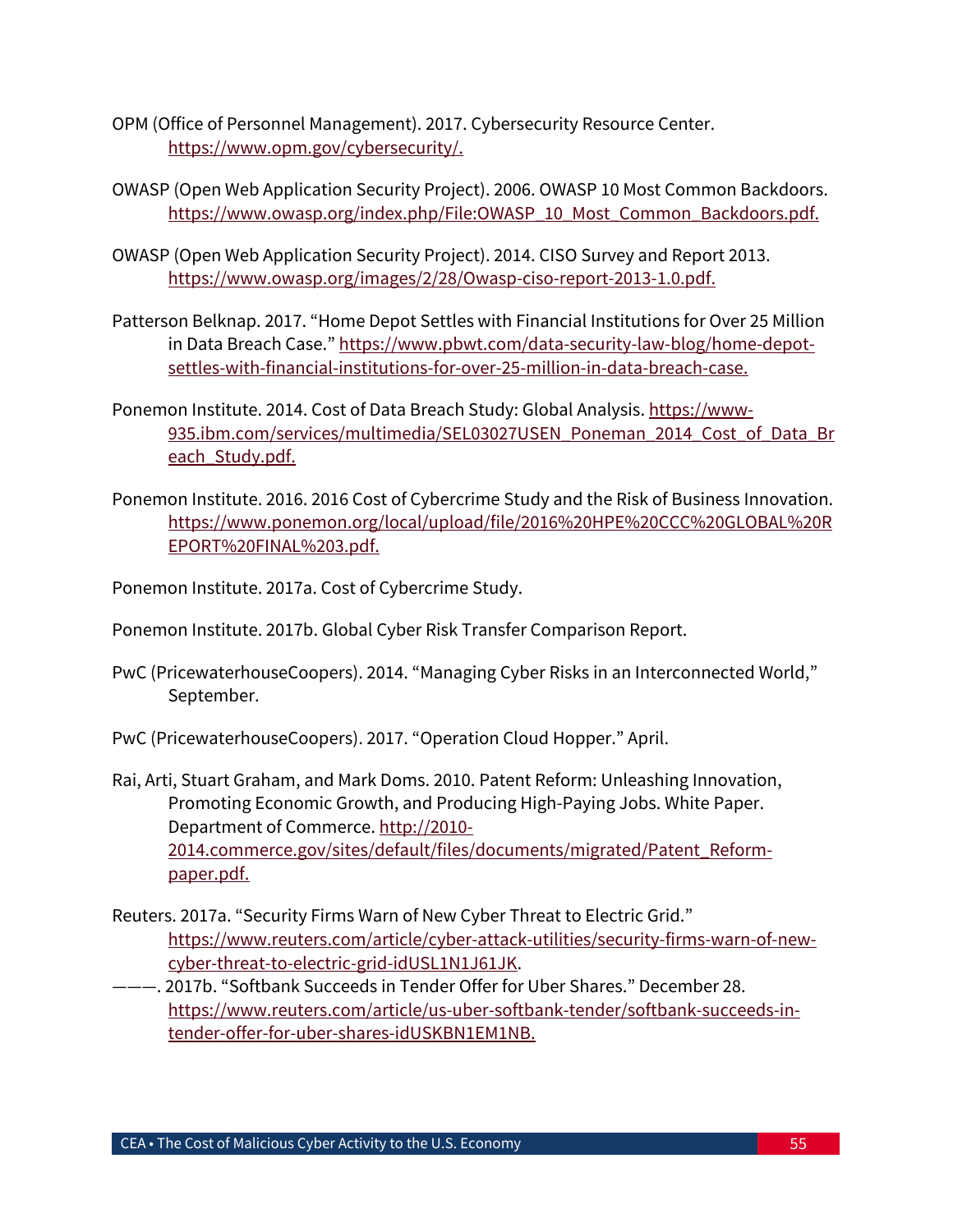- Richwine, L. and J. Finkle. 2014. "Group claiming Sony hack demands 'Interview' not be released." [https://www.reuters.com/article/us-sony-cybersecurity-hackers/group](https://www.reuters.com/article/us-sony-cybersecurity-hackers/group-claiming-sony-hack-demands-interview-not-be-released-idUSKBN0JM2IS20141209)[claiming-sony-hack-demands-interview-not-be-released-idUSKBN0JM2IS20141209.](https://www.reuters.com/article/us-sony-cybersecurity-hackers/group-claiming-sony-hack-demands-interview-not-be-released-idUSKBN0JM2IS20141209)
- Rigby, Bill and Paul Carsten. 2015. "Microsoft Tackles China Piracy with Free Upgrade to Windows 10." Reuters[. http://www.reuters.com/article/microsoft-china/microsoft](http://www.reuters.com/article/microsoft-china/microsoft-tackles-china-piracy-with-free-upgrade-to-windows-10-idUSL2N0WJ2N220150318)[tackles-china-piracy-with-free-upgrade-to-windows-10-idUSL2N0WJ2N220150318.](http://www.reuters.com/article/microsoft-china/microsoft-tackles-china-piracy-with-free-upgrade-to-windows-10-idUSL2N0WJ2N220150318)
- Romanosky, Sasha. 2016. "Examining the Costs and Causes of Cyber Incidents," Journal of Cybersecurity, Vol 0, Issue 0.
- Scherbina, Anna. 2008. ["Suppressed negative information and future underperformance,](javascript:void(0))" Review of Finance, Vol. 12 (3), 533-565.
- Scherbina, Anna and Bernd Schlusche. 2015. "Economic Linkages Inferred from News Stories and the Predictability of Stock Returns," Working paper, SSRN. [https://papers.ssrn.com/sol3/papers.cfm?abstract\\_id=2363436.](https://papers.ssrn.com/sol3/papers.cfm?abstract_id=2363436)
- Scherbina, Anna and Bernd Schlusche. 2016. "Cross-Firm Information Flows and the Predictability of Stock Returns," Working paper, SSRN. [https://papers.ssrn.com/sol3/papers.cfm?abstract\\_id=2263033.](https://papers.ssrn.com/sol3/papers.cfm?abstract_id=2263033)
- Scott, J., and D. Spaniel. 2016. "Rise of the Machines." [http://icitech.org/wp](http://icitech.org/wp-content/uploads/2016/12/ICIT-Brief-Rise-of-the-Machines.pdf.)[content/uploads/2016/12/ICIT-Brief-Rise-of-the-Machines.pdf.](http://icitech.org/wp-content/uploads/2016/12/ICIT-Brief-Rise-of-the-Machines.pdf.)
- SEC (Securities and Exchange Commission). 2011. CF Disclosure Guidance: Topic No. 2. Cybersecurity. [https://www.sec.gov/divisions/corpfin/guidance/cfguidance](https://www.sec.gov/divisions/corpfin/guidance/cfguidance-topic2.htm.)[topic2.htm.](https://www.sec.gov/divisions/corpfin/guidance/cfguidance-topic2.htm.)
- Security Scorecard. 2017. "2017 U.S. State and Federal Government Cybersecurity Research Report.[" https://explore.securityscorecard.com/us-government-cybersecurity](https://explore.securityscorecard.com/us-government-cybersecurity-report.html)[report.html.](https://explore.securityscorecard.com/us-government-cybersecurity-report.html)
- Sony Corporation. 2014. "United States Securities and Exchange Commission Form 20-F." [https://www.sony.net/SonyInfo/IR/library/FY2013\\_20F\\_PDF.pdf.](https://www.sony.net/SonyInfo/IR/library/FY2013_20F_PDF.pdf)
- Sony Corporation. 2015. "Consolidated Financial Results for the Fiscal Year Ended March 31, 2015." [https://www.sony.net/SonyInfo/IR/library/fr/14q4\\_sony.pdf.](https://www.sony.net/SonyInfo/IR/library/fr/14q4_sony.pdf)
- Target Corporation. 2014. "Financial News Release." April 29. <http://investors.target.com/phoenix.zhtml?c=65828&p=irol-newsArticle&ID=1923423.>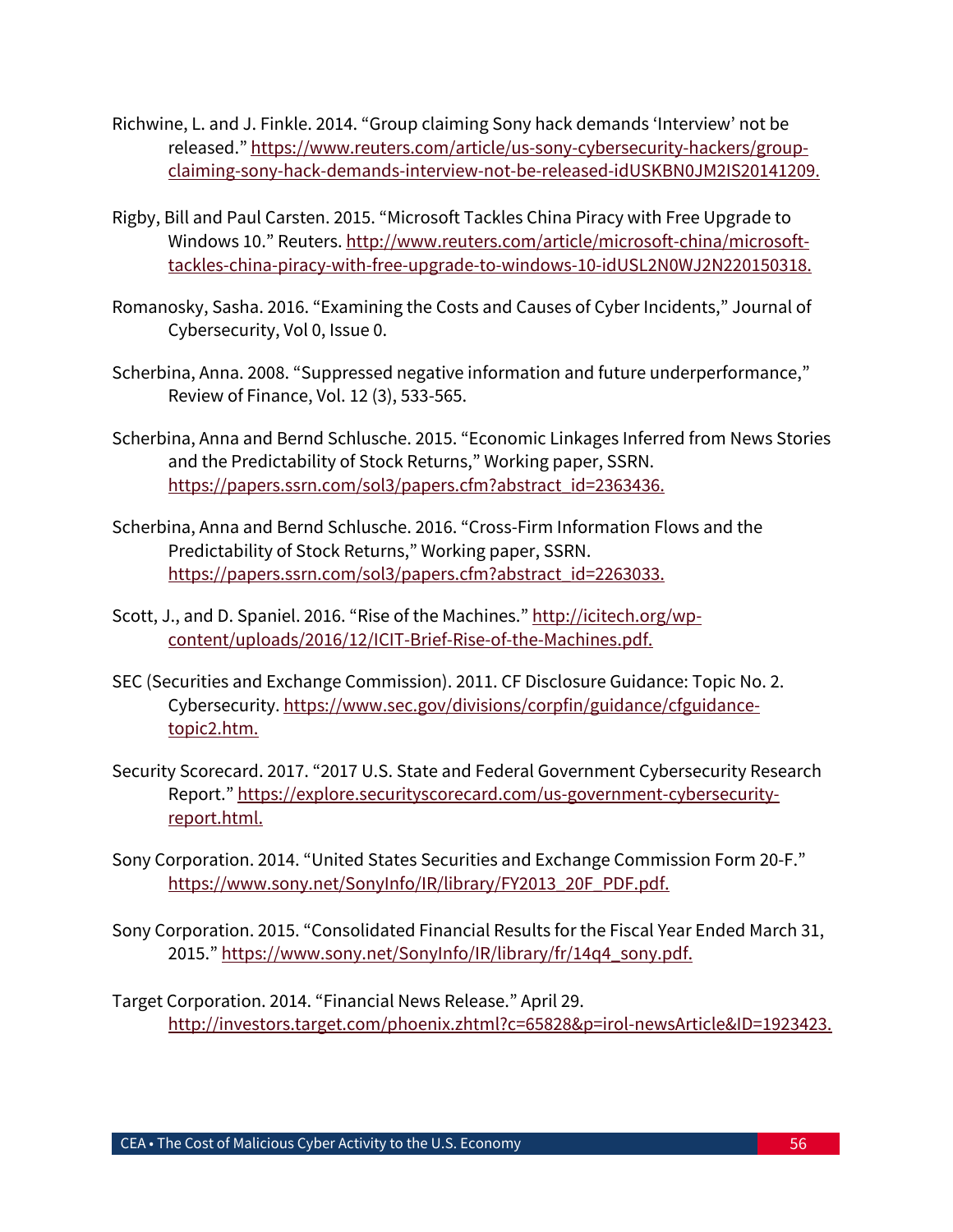- Tofan, D. 2016. The cost of incidents affecting CIIs. European Union Agency for Network and Information Security. [https://www.enisa.europa.eu/publications/the-cost-of](https://www.enisa.europa.eu/publications/the-cost-of-incidents-affecting-ciis/at_download/fullReport)[incidents-affecting-ciis/at\\_download/fullReport.](https://www.enisa.europa.eu/publications/the-cost-of-incidents-affecting-ciis/at_download/fullReport)
- TruSight. 2017. "American Express, Bank of America, JPMorgan Chase and Wells Fargo Form Industry Consortium to Transform Third-Party Risk Management." [https://trusightsolutions.com/sites/all/themes/nxtpm/assets/TruSight\\_Launch\\_Press](https://trusightsolutions.com/sites/all/themes/nxtpm/assets/TruSight_Launch_Press_Release.pdf.) [\\_Release.pdf.](https://trusightsolutions.com/sites/all/themes/nxtpm/assets/TruSight_Launch_Press_Release.pdf.)
- U.S. Commerce Department Patent and Trademark Office. 2016. "Intellectual Property and the U.S. Economy: 2016 Update." [https://www.uspto.gov/sites/default/files/documents/IPandtheUSEconomySept2016.](https://www.uspto.gov/sites/default/files/documents/IPandtheUSEconomySept2016.pdf) [pdf.](https://www.uspto.gov/sites/default/files/documents/IPandtheUSEconomySept2016.pdf)
- U.S. Department of Justice. 2005. National Computer Security Survey 2005. [https://www.bjs.gov/index.cfm?ty=tp&tid=41.](https://www.bjs.gov/index.cfm?ty=tp&tid=41)
- U.S. District Court Western District of Pennsylvania. 2014. Criminal Number 14-118: USA vs. Wang Dong, Sun Kailiang, Wen Xinyu, Huang Zhenyu, and Gu Chunui. [https://www.justice.gov/iso/opa/resources/5122014519132358461949.pdf.](https://www.justice.gov/iso/opa/resources/5122014519132358461949.pdf)
- USITC (United States International Trade Commission). 2011. China: Effects of Intellectual Property Infringement and Indigenous Innovation Politics on the U.S. Economy. [https://www.usitc.gov/publications/332/pub4226.pdf.](https://www.usitc.gov/publications/332/pub4226.pdf)
- USTR (United States Trade Representative). 2017a. 2017 Special 301 Report. [https://ustr.gov/sites/default/files/301/2017%20Special%20301%20Report%20FINAL.](https://ustr.gov/sites/default/files/301/2017%20Special%20301%20Report%20FINAL.PDF) [PDF.](https://ustr.gov/sites/default/files/301/2017%20Special%20301%20Report%20FINAL.PDF)
- USTR (United States Trade Representative). 2017b. "Section 301 Hearing Transcript 10/10/2017.[" https://www.regulations.gov/document?D=USTR-2017-0016-0063.](https://www.regulations.gov/document?D=USTR-2017-0016-0063)
- USTR (United States Trade Representative). 2017c. "Initiation of Section 301 Investigation; Hearing; and Request for Public Comments: China's Acts, Policies, and Practices Related to Technology Transfer, Intellectual Property, and Innovation." [https://www.federalregister.gov/documents/2017/08/24/2017-17931/initiation-of](https://www.federalregister.gov/documents/2017/08/24/2017-17931/initiation-of-section-301-investigation-hearing-and-request-for-public-comments-chinas-acts-policies.)[section-301-investigation-hearing-and-request-for-public-comments-chinas-acts](https://www.federalregister.gov/documents/2017/08/24/2017-17931/initiation-of-section-301-investigation-hearing-and-request-for-public-comments-chinas-acts-policies.)[policies.](https://www.federalregister.gov/documents/2017/08/24/2017-17931/initiation-of-section-301-investigation-hearing-and-request-for-public-comments-chinas-acts-policies.)
- Verizon. 2013. 2013 Data Breach Investigations Report. [http://www.verizonenterprise.com/resources/reports/rp\\_data-breach-investigations](http://www.verizonenterprise.com/resources/reports/rp_data-breach-investigations-report-2013_en_xg.pdf)report-2013 en xg.pdf.

Verizon. 2015. 2015 Data Breach Investigations Report.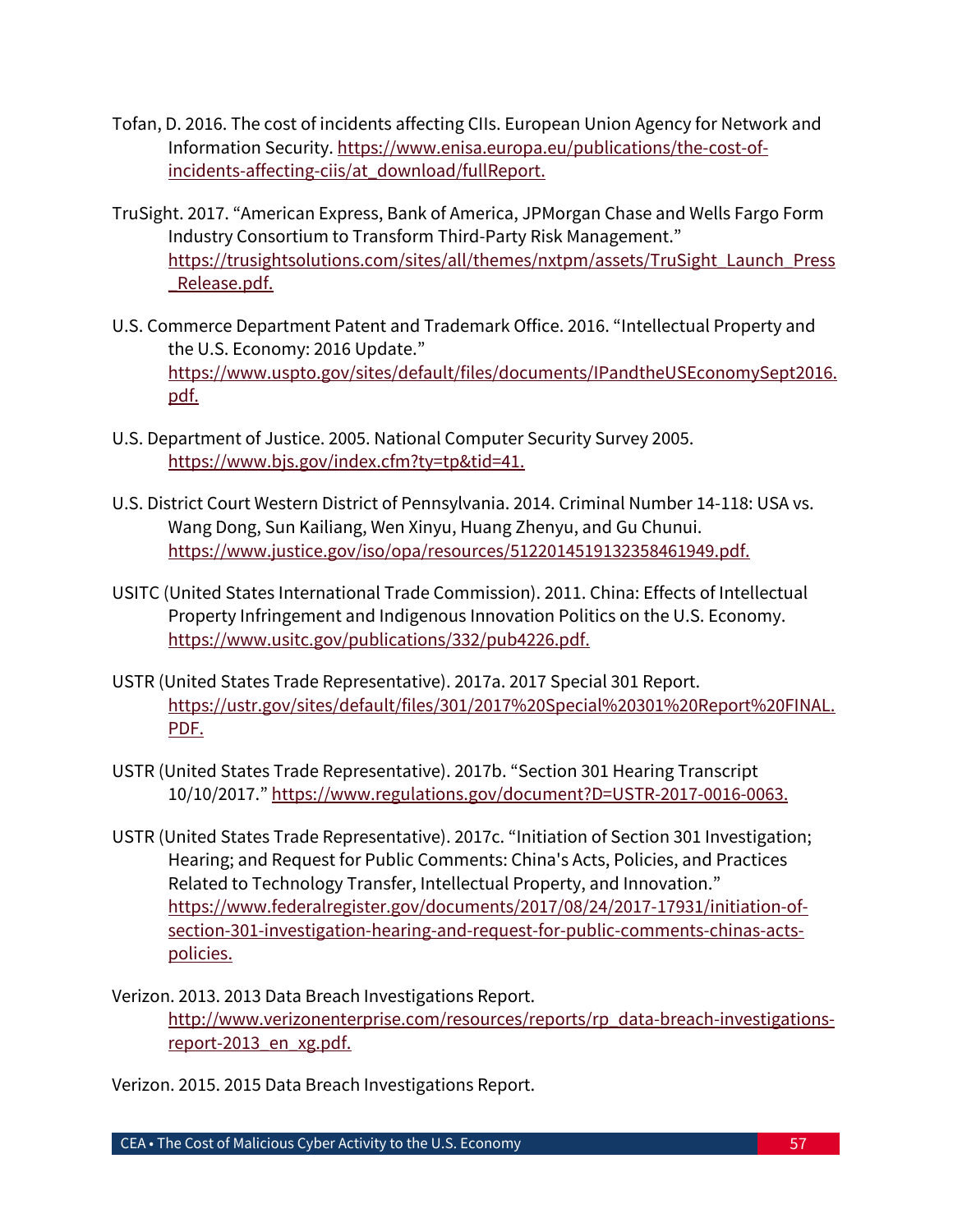Verizon. 2017. 2017 Data Breach Investigations Report.

- Wall Street Journal. 2014. "China's Cyber-Theft Jet Fighter; The New Stealth J-31 Is Modeled on the U.S. F-35." [https://search.proquest.com/docview/1622947713/3FBEE0B0F08B4601PQ/1?accounti](https://search.proquest.com/docview/1622947713/3FBEE0B0F08B4601PQ/1?accountid=45205.) [d=45205.](https://search.proquest.com/docview/1622947713/3FBEE0B0F08B4601PQ/1?accountid=45205.)
- Weisgerber, M. 2015. "China's Copycat Jet Raises Questions About F-35." [http://www.defenseone.com/threats/2015/09/more-questions-f-35-after-new-specs](http://www.defenseone.com/threats/2015/09/more-questions-f-35-after-new-specs-chinas-copycat/121859/)[chinas-copycat/121859/.](http://www.defenseone.com/threats/2015/09/more-questions-f-35-after-new-specs-chinas-copycat/121859/)
- Wired. 2015. "SEC Report Shows the Supply Chain Is More Like an Attack Chain." [http://insights.wired.com/profiles/blogs/new-sec-report-shows-supply-chain-is](http://insights.wired.com/profiles/blogs/new-sec-report-shows-supply-chain-is-more-like-attack-chain%23axzz4x6ZXsfBF.)[more-like-attack-chain#axzz4x6ZXsfBF.](http://insights.wired.com/profiles/blogs/new-sec-report-shows-supply-chain-is-more-like-attack-chain%23axzz4x6ZXsfBF.)
- Wired. 2017. "'Crash Override': The Malware that Took Down the Power Grid," June 12.

The 9/11 Commission Report, 2004.

- The White House. 2013. "Presidential Policy Directive—Critical Infrastructure Security and Resilience." [https://obamawhitehouse.archives.gov/the-press](https://obamawhitehouse.archives.gov/the-press-office/2013/02/12/presidential-policy-directive-critical-infrastructure-security-and-resil)[office/2013/02/12/presidential-policy-directive-critical-infrastructure-security-and](https://obamawhitehouse.archives.gov/the-press-office/2013/02/12/presidential-policy-directive-critical-infrastructure-security-and-resil)[resil.](https://obamawhitehouse.archives.gov/the-press-office/2013/02/12/presidential-policy-directive-critical-infrastructure-security-and-resil)
- The White House. 2017. "Presidential Executive Order on Strengthening the Cybersecurity of Federal Networks and Critical Infrastructure." [https://www.whitehouse.gov/the-press](https://www.whitehouse.gov/the-press-office/2017/05/11/presidential-executive-order-strengthening-cybersecurity-federal)[office/2017/05/11/presidential-executive-order-strengthening-cybersecurity-federal.](https://www.whitehouse.gov/the-press-office/2017/05/11/presidential-executive-order-strengthening-cybersecurity-federal)
- The (WTO) World Trade Organization. Dispute Settlement Cases. https://www.wto.org/english/tratop\_e/dispu\_e/find\_dispu\_cases\_e.htm.
- Wouk, Kris. 2015. "Update: Pirates Get Free Copies of Windows 10—But It Won't Be Genuine," Digital Trends. [https://www.digitaltrends.com/computing/microsoft-free-windows-](https://www.digitaltrends.com/computing/microsoft-free-windows-10-china/)[10-china/.](https://www.digitaltrends.com/computing/microsoft-free-windows-10-china/)
- Wysopal, Chris and Eng, Chris. 2007. "Static Detection of Application Backdoors," Veracode, Incorporated.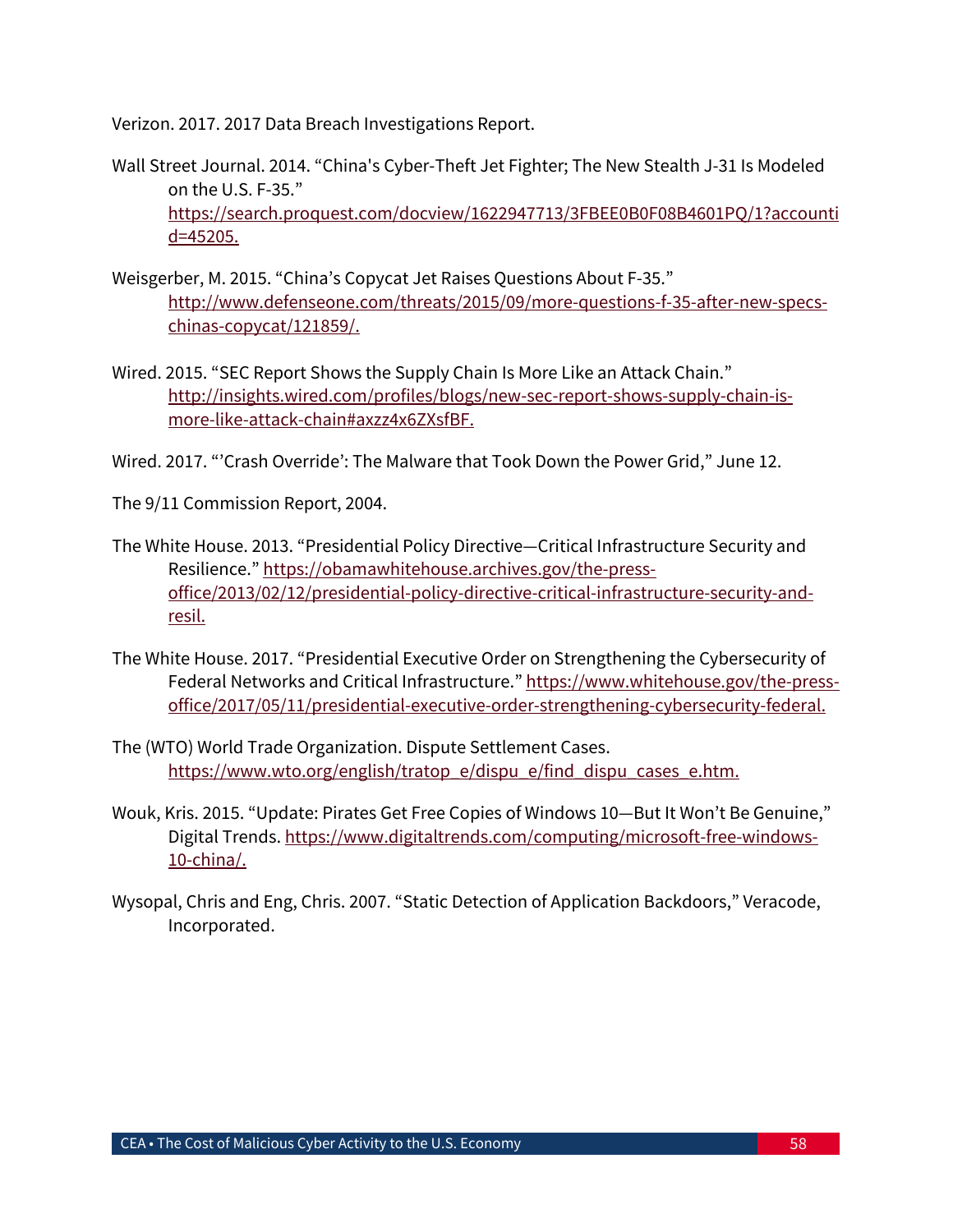# **Computational appendix**

Ponemon (2017) uses survey results to estimate that an average probability that an organization experiences a material data breach in the next 24 months is 27.7 percent (page 1 of the document). This makes the annual probability of a material data breach 13.85 percent. According to our estimate in Table 1, an adverse cyber event cost firms 1.01% of their market value during the 2014 – January 2017 period. Since the dollar value of all publicly traded firms was \$26.6 trillion in the fourth quarter of 2017<sup>19</sup>, we estimate the total direct cost of malicious cyber activity directed at publicly traded firms to be  $13.85\%$ \*1.01% \*\$26.6 trillion = \$37.2 billion. We also estimate that the magnitude of spillover effects to economically linked firms was \$9.2 billion.<sup>[20](#page-59-1)</sup> Adding these costs together, we calculate that the total cost of malicious cyber activity directed at publicly traded firms was \$46.5 billion, which amounted to 0.17% of the market value of all publicly traded firms. Applying this percentage cost to the value of all closely held firms and of the government sector, as per Table L.223, we estimate the costs of malicious cyber activity incurred by these sectors to be \$8.7 billion and \$0.4 billion, respectively. Finally, when estimating the cost incurred by private individuals, we adjust the total reported cost of \$220 million, mentioned in this paper, for underreporting, and get the total cost estimate of \$1.5 billion. Thus, the total estimate of the cost of malicious cyber activity to the U.S. economy equaled \$57.1 billion in 2016, which represents 0.31% of that year's GDP.<sup>[21](#page-59-2)</sup>

Our estimate represents the lower bound of the possible cost of malicious cyber activity because it accounts only for the cost of data breaches and does not attempt to quantify the dollar cost of other types of malicious cyber activity, such as DDoS attacks, ransom attacks, and destructive malware attacks. We therefore re-estimate the total cost of malicious cyber activity using a slightly different set of assumptions on the probability that a given firm experiences an adverse cyber event in a particular year.

We estimate the probability that a firm experiences any type of adverse cyber event by taking into account underreporting. To estimate the likelihood of underreporting, we refer back to the finding described earlier in the document that only one out of the 34 firms that was hacked at the same time as Google reported the crime publicly. These numbers suggest that the odds

<span id="page-59-0"></span><sup>&</sup>lt;sup>19</sup> See Table L.223 of Financial Accounts of the United States produced by the Federal Reserve Board, https://www.federalreserve.gov/releases/z1/current/z1.pdf.

<span id="page-59-1"></span> $20$  To get to this number, we perform the following calculation. Scherbina and Schlusche (2015) report that a firm has significant economic linkages to 0.8 other firms, on average. Moreover, Scherbina and Schlusche (2016) estimate that a 1% return shock to a given firm causes a 0.32% return shock for economically linked firms. Hence, the dollar value of spillover effects will be roughly equal to 0.8\*0.32\*\$37.2 billion.

<span id="page-59-2"></span> $21$  If spillover effects are not taken into account, we obtain a somewhat lower estimate of the total cost of malicious cyber activity: \$46.0 billion, or 0.25% of GDP.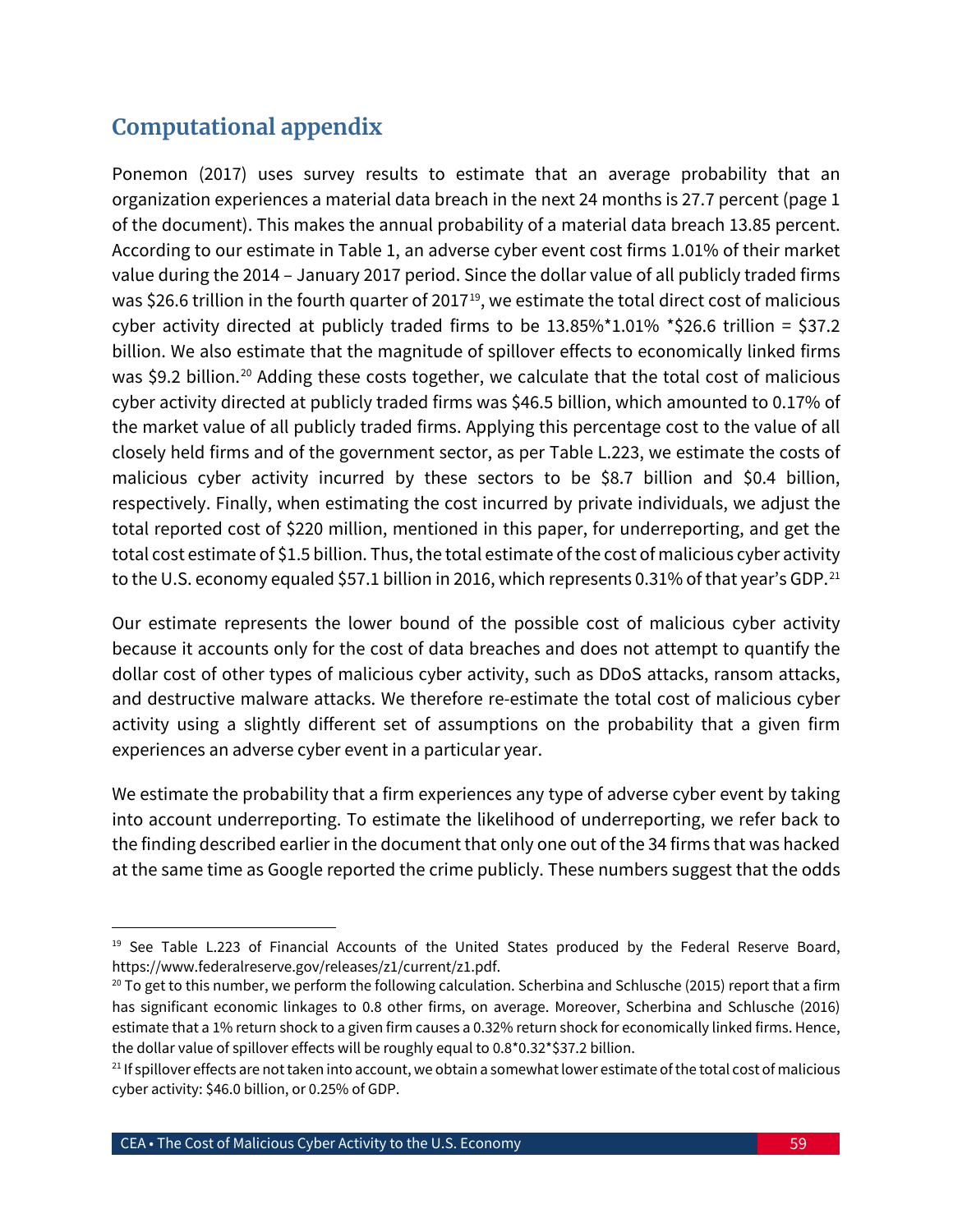of publicly admitting to being a victim of malicious cyber activity are only 3%.<sup>[22](#page-60-0)</sup> In 2016, Thomson Reuters reported 34 new incidents of adverse cyber events experienced by individual U.S. firms.<sup>[23](#page-60-1)</sup> Taking into account the odds of underreporting, this number implies that 1,156 firms have likely experienced adverse cyber events in 2016, which comprises 26.78% of all publicly traded firms.<sup>[24](#page-60-2)</sup> The rest of the estimations proceed as above, but we use the total probability of an adverse cyber event estimated above instead of the 13.85% probability of a material data breach we used earlier.<sup>[25](#page-60-3)</sup> Using this higher probability, we estimate that malicious cyber activity cost the U.S. economy \$108.6 billion in 2016, which is 0.58% of that year's GDP.[26](#page-60-4)

CEA • The Cost of Malicious Cyber Activity to the U.S. Economy 60 and 10 million control of the U.S. Economy 60

<span id="page-60-0"></span><sup>&</sup>lt;sup>22</sup> Ideally, we would like to get a better estimate of underreporting by averaging across multiple observations of known instances of underreporting. In practice, it is very difficult to observe these probabilities based on publicly available information, but we are working on getting additional observations based on government data.<br><sup>23</sup> Source: Thomson Reuters and CEA computations.

<span id="page-60-2"></span><span id="page-60-1"></span> $24$  This number appears large, but it is actually below the 3,000 firms that were notified by the U.S. Government in 2013 that they had been hacked (page 26 of this document).

<span id="page-60-3"></span> $25$  These probabilities suggest that material data breaches represents roughly half of all adverse cyber events experienced by firms.

<span id="page-60-4"></span><sup>&</sup>lt;sup>26</sup> When spillover effects are not taken into account, the estimate drops to \$87.3 billion, or 0.47% of GDP.